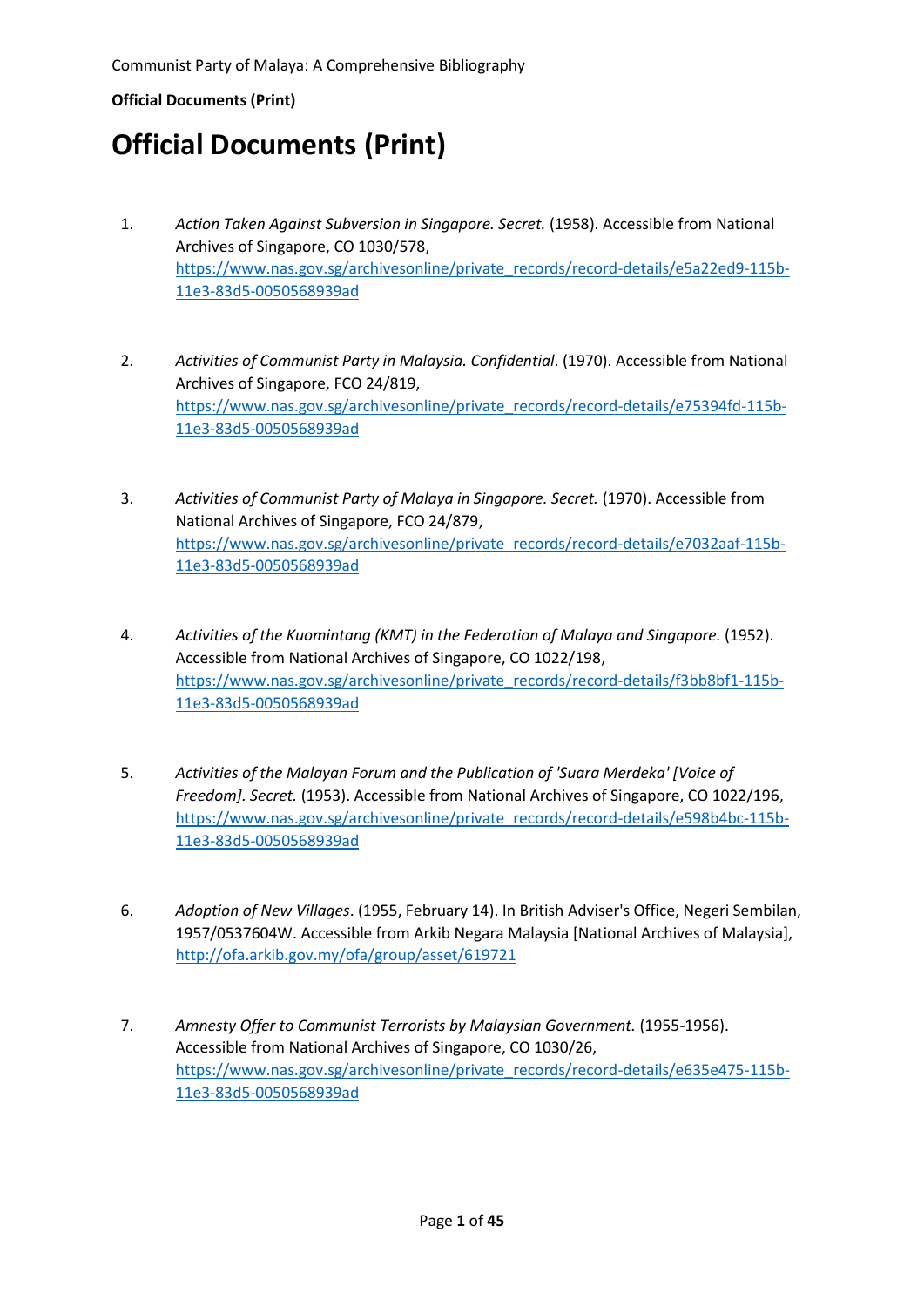- 8. *Amnesty Offer to Communist Terrorists by Malayan Government: Meetings with Communist Leaders.* (1955). Accessible from National Archives of Singapore, CO 1030/27, [https://www.nas.gov.sg/archivesonline/private\\_records/record-details/e635fcce-115b-](https://www.nas.gov.sg/archivesonline/private_records/record-details/e635fcce-115b-11e3-83d5-0050568939ad)[11e3-83d5-0050568939ad](https://www.nas.gov.sg/archivesonline/private_records/record-details/e635fcce-115b-11e3-83d5-0050568939ad)
- 9. *Analysis of communist propaganda broadcasts relating to Chinese and S E Asia*. (1951- 1952). Accessible from National Archives of Singapore, CO 1022/153, [https://www.nas.gov.sg/archivesonline/private\\_records/record-details/f3bac647-115b-](https://www.nas.gov.sg/archivesonline/private_records/record-details/f3bac647-115b-11e3-83d5-0050568939ad)[11e3-83d5-0050568939ad](https://www.nas.gov.sg/archivesonline/private_records/record-details/f3bac647-115b-11e3-83d5-0050568939ad)
- 10. *Analysis of Fire Encounters with Communist Terrorists, 1955-1956.* (1956). Accessible from UK National Archives, Accessible from UK National Archives, WO 291/1760, <https://discovery.nationalarchives.gov.uk/details/r/C1825014>
- 11. *Anatomy of Communist Propaganda, July 1948 to December 1949.* (1949). Department of Public Relations, Federation of Malaya. Accessible from National Archives of Singapore, DEFE 11/36, [https://www.nas.gov.sg/archivesonline/private\\_records/record](https://www.nas.gov.sg/archivesonline/private_records/record-details/e7795c5f-115b-11e3-83d5-0050568939ad)[details/e7795c5f-115b-11e3-83d5-0050568939ad](https://www.nas.gov.sg/archivesonline/private_records/record-details/e7795c5f-115b-11e3-83d5-0050568939ad)
- 12. *[Annual Report Federation of Malaya, 1948](https://eservices.nlb.gov.sg/item_holding.aspx?bid=5057482)*. (1949). Kuala Lumpur: Government Printer. [Microfilm: NL3141]. (1949). Kuala Lumpur: Government Printer. Call no.: Lee Kong Chian Reference Library Level 11, Reference Closed Access, English 959.5 MAL -[RFL]
- 13. *[Annual Report Federation of Malaya, 1949.](https://eservices.nlb.gov.sg/item_holding.aspx?bid=5057482) (1950)*. [Microfilm: NL3142, NL1146]. (1950). Kuala Lumpur: Government Printer. Call no.: Lee Kong Chian Reference Library Level 11, Reference Closed Access, English 959.5 MAL -[RFL]
- 14. *[Annual administrative report, Malaya Police Force](https://eservices.nlb.gov.sg/item_holding.aspx?bid=5055375)* (1949). Call no.: Lee Kong Chian Reference Library Level 11, Reference Closed Access, English 351.742 MPFAAL – [RFL]
- 15. *Annual Report of the Labour Department for the Year*. (1946-1948). Kuala Lumpur: Government Printer. Accessible from the British Library, General Reference Collection C.S.B.445.
- 16. *Annual Review for Malaysia*. (1975). Accessible from National Archives of Singapore, FCO 15/1921, [https://www.nas.gov.sg/archivesonline/private\\_records/record](https://www.nas.gov.sg/archivesonline/private_records/record-details/e4a44386-115b-11e3-83d5-0050568939ad)[details/e4a44386-115b-11e3-83d5-0050568939ad](https://www.nas.gov.sg/archivesonline/private_records/record-details/e4a44386-115b-11e3-83d5-0050568939ad)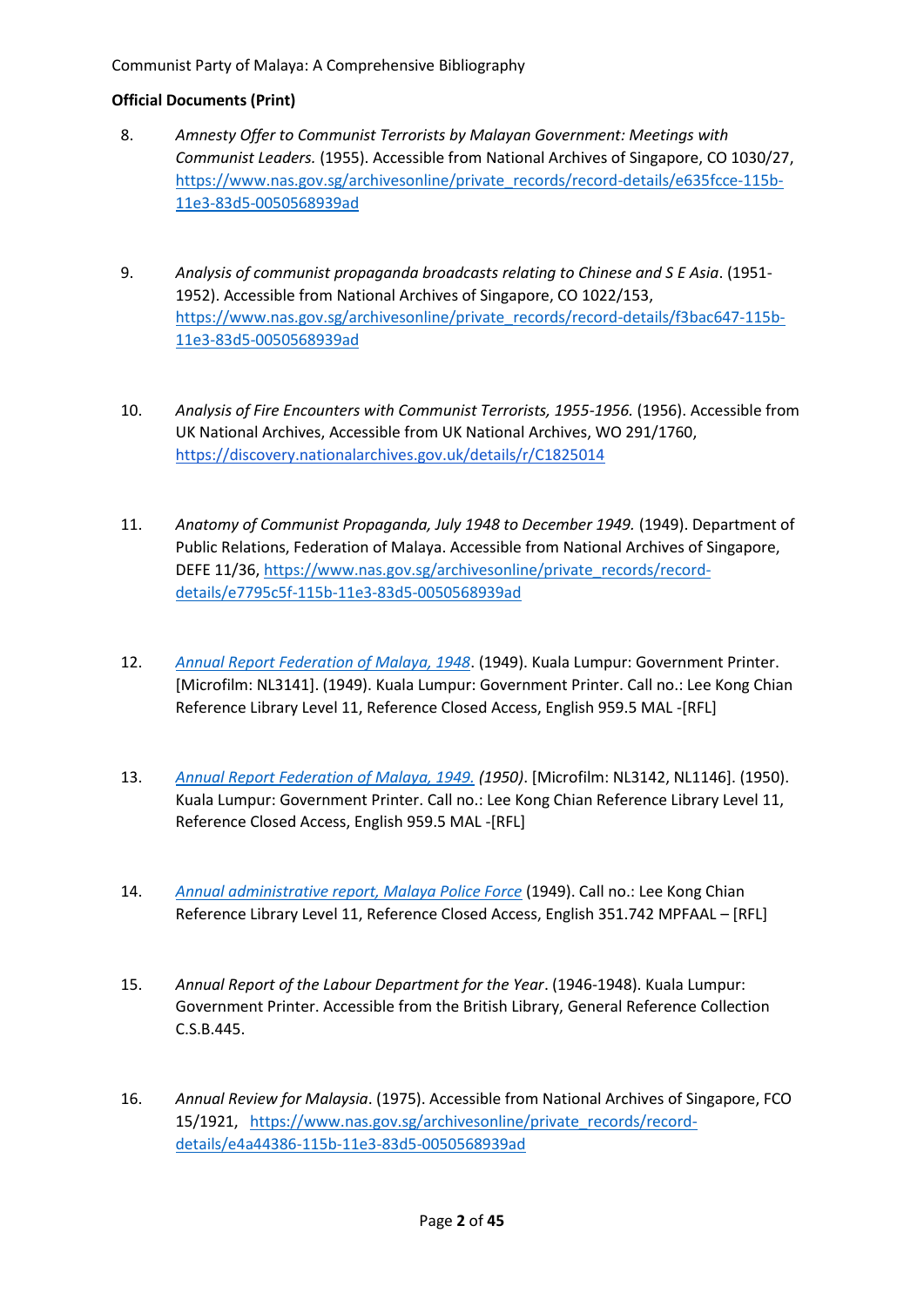- 17. *Annual Review for Malaysia, 1975*. (1976). Accessible from National Archives of Singapore, FCO 15/2162, [https://www.nas.gov.sg/archivesonline/private\\_records/record](https://www.nas.gov.sg/archivesonline/private_records/record-details/e442bd7b-115b-11e3-83d5-0050568939ad)[details/e442bd7b-115b-11e3-83d5-0050568939ad](https://www.nas.gov.sg/archivesonline/private_records/record-details/e442bd7b-115b-11e3-83d5-0050568939ad)
- 18. *Annual Review for Singapore, 1971*. (1972). Accessible from National Archives of Singapore, FCO 24/1462, [https://www.nas.gov.sg/archivesonline/private\\_records/record](https://www.nas.gov.sg/archivesonline/private_records/record-details/e6adac48-115b-11e3-83d5-0050568939ad)[details/e6adac48-115b-11e3-83d5-0050568939ad](https://www.nas.gov.sg/archivesonline/private_records/record-details/e6adac48-115b-11e3-83d5-0050568939ad)
- 19. *Annual Review for Singapore, 1972.* (1973). Accessible from National Archives of Singapore, [https://www.nas.gov.sg/archivesonline/private\\_records/record](https://www.nas.gov.sg/archivesonline/private_records/record-details/e41cabb1-115b-11e3-83d5-0050568939ad)[details/e41cabb1-115b-11e3-83d5-0050568939ad](https://www.nas.gov.sg/archivesonline/private_records/record-details/e41cabb1-115b-11e3-83d5-0050568939ad)
- 20. *Annual Review for Singapore, 1974*. (1975). Accessible from National Archives of Singapore, FCO 15/2069, [https://www.nas.gov.sg/archivesonline/private\\_records/record](https://www.nas.gov.sg/archivesonline/private_records/record-details/e442482e-115b-11e3-83d5-0050568939ad)[details/e442482e-115b-11e3-83d5-0050568939ad](https://www.nas.gov.sg/archivesonline/private_records/record-details/e442482e-115b-11e3-83d5-0050568939ad)
- 21. *Annual Review for Singapore, 1975*. (1976). Accessible from National Archives of Singapore, FCO 15/2157, [https://www.nas.gov.sg/archivesonline/private\\_records/record](https://www.nas.gov.sg/archivesonline/private_records/record-details/e431a1b2-115b-11e3-83d5-0050568939ad)[details/e431a1b2-115b-11e3-83d5-0050568939ad](https://www.nas.gov.sg/archivesonline/private_records/record-details/e431a1b2-115b-11e3-83d5-0050568939ad)
- 22. *Annual Review for Singapore, 1976*. (1977). Accessible from National Archives of Singapore, FCO 15/2230, [https://www.nas.gov.sg/archivesonline/private\\_records/record](https://www.nas.gov.sg/archivesonline/private_records/record-details/e7b91622-115b-11e3-83d5-0050568939ad)[details/e7b91622-115b-11e3-83d5-0050568939ad](https://www.nas.gov.sg/archivesonline/private_records/record-details/e7b91622-115b-11e3-83d5-0050568939ad)
- 23. *Anti-Bandit Operations in Malaya - Report by Wg [Wing] Cdr [Commander] G. H. Steege DSO DFC.* (1950)*.* Accessible from National Archives of Australia, NAA:A1196, 37/501/562.
- 24. *Anti-Communist propaganda: Far East Material.* (1948). Accessible from National Archives of Singapore, CO 537/5123, [https://www.nas.gov.sg/archivesonline/private\\_records/record-details/4c9a3f35-99ac-](https://www.nas.gov.sg/archivesonline/private_records/record-details/4c9a3f35-99ac-11e6-9af5-0050568939ad)[11e6-9af5-0050568939ad](https://www.nas.gov.sg/archivesonline/private_records/record-details/4c9a3f35-99ac-11e6-9af5-0050568939ad)
- 25. *Anti-Communist Propaganda in Far East; Possible Opening of Information Bureau in Singapore.* (1948). Accessible from UK National Archives, FO 1110/143, <https://discovery.nationalarchives.gov.uk/details/r/C242319>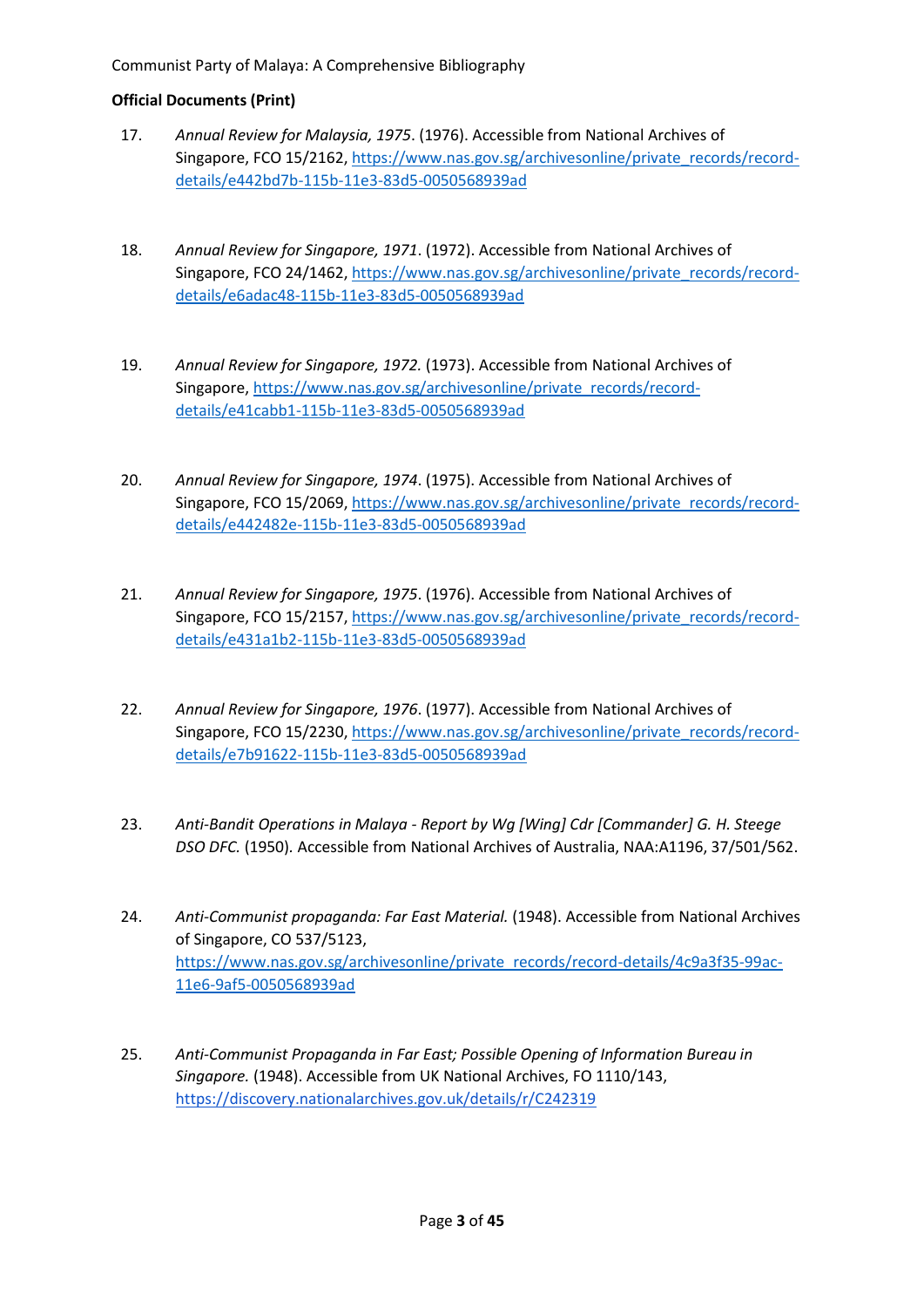- 26. *Anti Malaysian activities in the Thai Malaysian border area.* (1964-1971). Accessible from National Archives of Australia, NAA:A1838, TS696/6/7.
- 27. Appeals of New China. (1949). In *Collection of Secretary of State's Briefs Relating to Malaya*. Accessible from UK National Archives, CO 967/84, <https://discovery.nationalarchives.gov.uk/details/r/C360226>
- 28. *Appointment of Advisor on Education to Office of UK Commissioner General for South East Asia. Secret.* (1959-1959). Accessible from National Archives of Singapore, CO 1030/590, [https://www.nas.gov.sg/archivesonline/private\\_records/record-details/e5ab8773-115b-](https://www.nas.gov.sg/archivesonline/private_records/record-details/e5ab8773-115b-11e3-83d5-0050568939ad)[11e3-83d5-0050568939ad](https://www.nas.gov.sg/archivesonline/private_records/record-details/e5ab8773-115b-11e3-83d5-0050568939ad)
- 29. *Arrangements for the Employment of Overseas Commonwealth Forces in Emergency Operations in Malaya after Independence File 2*. (1957). Accessible from National Archives of Singapore, Series A816/1 Item 14/301/766, [https://www.nas.gov.sg/archivesonline/private\\_records/record-details/e56bb624-115b-](https://www.nas.gov.sg/archivesonline/private_records/record-details/e56bb624-115b-11e3-83d5-0050568939ad)[11e3-83d5-0050568939ad](https://www.nas.gov.sg/archivesonline/private_records/record-details/e56bb624-115b-11e3-83d5-0050568939ad)
- 30. *Arrest of Members of the MCP Singapore Town Committee*. (1950, June 20). Document Number: CIA-RDP82-00457R005000630002-9. Accessible from Central Intelligence Agency's Freedom of Information Act Electronic Reading Room.

<https://www.cia.gov/readingroom/document/cia-rdp82-00457r005000630002-9>

- 31. *Assessment of Chinese Community Support in combating communism in Malaya*. (1951- 1952). Accessible from National Archives of Singapore, CO 1022/148, [https://www.nas.gov.sg/archivesonline/private\\_records/record-details/f3b9a873-115b-](https://www.nas.gov.sg/archivesonline/private_records/record-details/f3b9a873-115b-11e3-83d5-0050568939ad)[11e3-83d5-0050568939ad](https://www.nas.gov.sg/archivesonline/private_records/record-details/f3b9a873-115b-11e3-83d5-0050568939ad)
- 32. *Australian Secret Service - Records on Singapore and Malaya - Part 2 (Australian Secret Intelligence Service, ASIS, Malayan Communist Party, Malayan Emergency)*. (1956- 1957). Accessible from National Archives of Singapore, Series A7133 Item 13, [https://www.nas.gov.sg/archivesonline/private\\_records/record-details/f45c1958-115b-](https://www.nas.gov.sg/archivesonline/private_records/record-details/f45c1958-115b-11e3-83d5-0050568939ad)[11e3-83d5-0050568939ad](https://www.nas.gov.sg/archivesonline/private_records/record-details/f45c1958-115b-11e3-83d5-0050568939ad)
- 33. Awbery, S. S. & Dalley, F. W. (1948). *[Labour and Trade Union](https://catalogue.nlb.gov.sg/cgi-bin/spydus.exe/FULL/WPAC/BIBENQ/210495730/3604670,1) Organisation in the [Federation of Malaya and Singapore](https://catalogue.nlb.gov.sg/cgi-bin/spydus.exe/FULL/WPAC/BIBENQ/210495730/3604670,1)* [Microfilm: NL 10772]. London*:* Her Majesty's Stationery Office. Call No.: Lee Kong Chian Reference Library Level 11, Reference Closed Access, English 331 AWB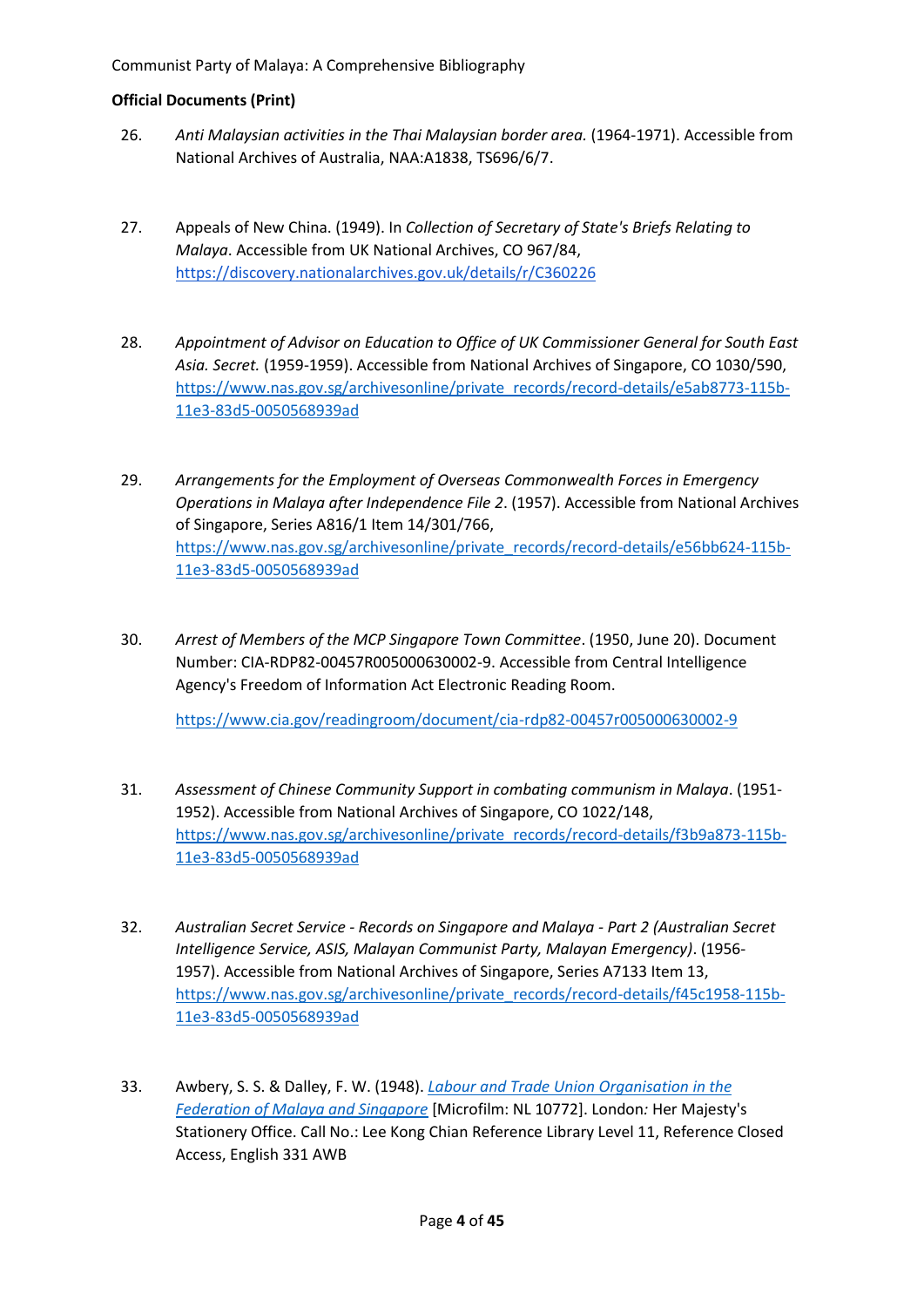34. *Background - Singapore Labour Strife*. (1955, June 15). Document number: CIA-RDP79R00890A000600010034-3. Accessible from Central Intelligence Agency's Freedom of Information Act Electronic Reading Room.

<https://www.cia.gov/readingroom/document/cia-rdp79r00890a000600010034-3>

35. *Background: Overseas Chinese in Southeast Asia*. (1959, December 15). Document number: CIA-RDP79R00890A001100120008-4. Accessible from Central Intelligence Agency's Freedom of Information Act Electronic Reading Room.

*<https://www.cia.gov/readingroom/document/cia-rdp79r00890a001100120008-4>*

36. *Behind The Mask of Unity And Internal Peace.* (n.d.). Document number: RDP78- 00915R000700070003-4. Accessible from Central Intelligence Agency's Freedom of Information Act Electronic Reading Room.

<https://www.cia.gov/readingroom/document/cia-rdp78-00915r000700070003-4>

- 37. *British Territories in South East Asia - Malayan Communists in Thailand-Malaya Border Area.* (1953-1957). Accessible from National Archives of Australia, NAA:A1838, 3022/2/2/2/1.
- 38. *British Territories in Southeast Asia - Communism*. (1951-1957). Accessible from National Archives of Australia, NAA:A1838, 3022/2/2/2.
- 39. *Central Committee's Instructions to State Committees of Malayan Communist Party, 1951*. (1954, January 31). Document number: CIA-RDP83-00423R001300540001-7. Accessible from Central Intelligence Agency's Freedom of Information Act Electronic Reading Room.

<https://www.cia.gov/readingroom/document/cia-rdp83-00423r001300540001-7>

40. *Central Intelligence Bulletin*. (1957, July 18). Document number: CIA-RDP79T00975A003200150001-9. Accessible from Central Intelligence Agency's Freedom of Information Act Electronic Reading Room.

<https://www.cia.gov/readingroom/document/cia-rdp79t00975a003200150001-9>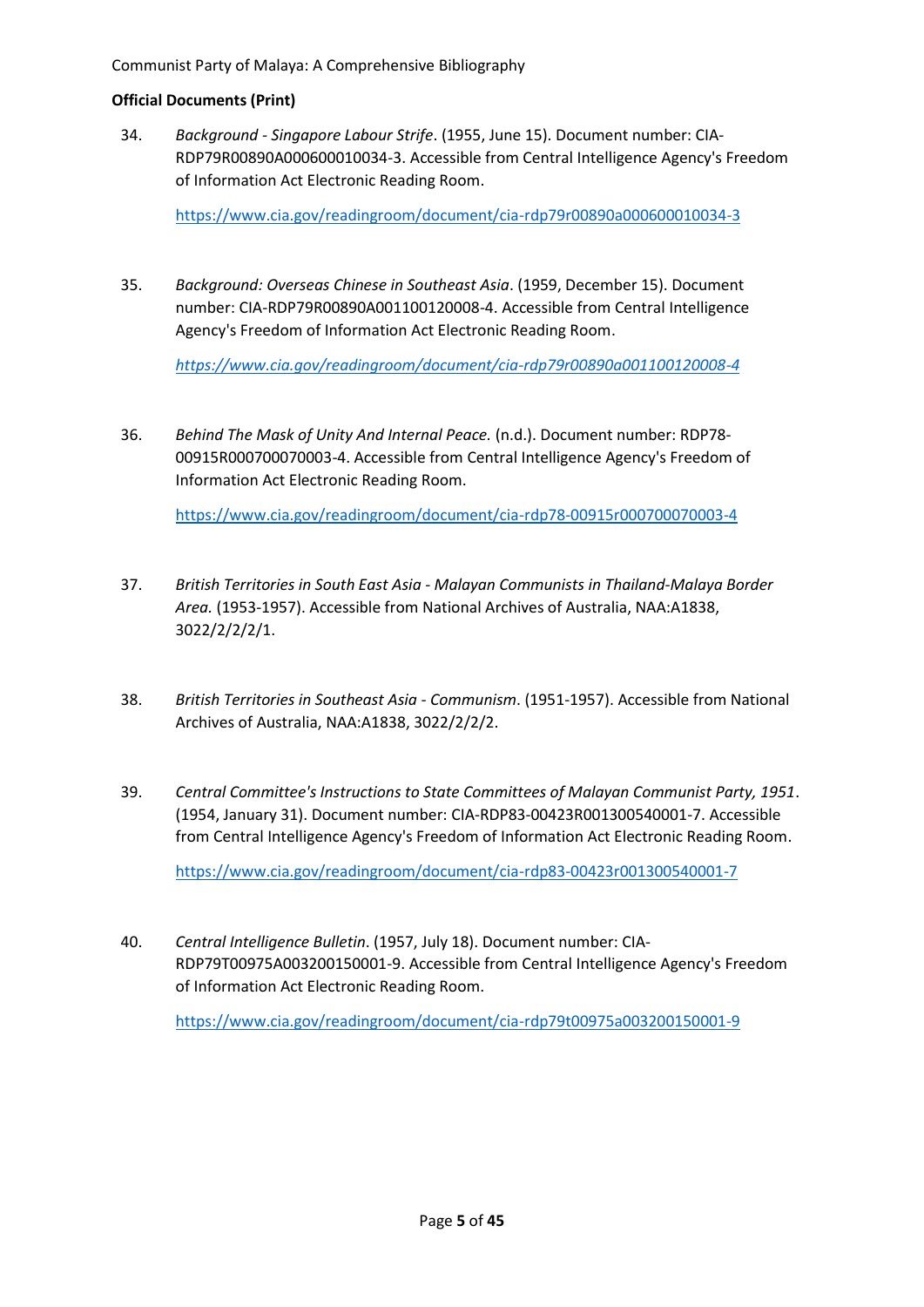41. *Central Intelligence Bulletin*. (1957, November 9). Document number: CIA-RDP79T00975A003400080001-5. Accessible from Central Intelligence Agency's Freedom of Information Act Electronic Reading Room.

<https://www.cia.gov/readingroom/document/cia-rdp79t00975a003400080001-5>

42. *Central Intelligence Bulletin*. (1958, May 23). Document number: CIA-RDP79T00975A003700200001-8. Accessible from Central Intelligence Agency's Freedom of Information Act Electronic Reading Room.

<https://www.cia.gov/readingroom/document/cia-rdp79t00975a003700200001-8>

- 43. Central Office of Information, Reference Division, Great Britain. (1953). *[The Fight Against](https://catalogue.nlb.gov.sg/cgi-bin/spydus.exe/FULL/WPAC/BIBENQ/210500417/2369920,1)  [Communist Terrorism in Malaya](https://catalogue.nlb.gov.sg/cgi-bin/spydus.exe/FULL/WPAC/BIBENQ/210500417/2369920,1)*. London: Gt. Brit. Central Office of Information. Reference Division. Call no.: Lee Kong Chian Reference Library Level 11, Reference Closed Access, English 959.5106 GRE
- 44. Chief Minister, Malaya (Tengku Abdul Rahman). (1956). *[Report by the Chief Minister of](https://catalogue.nlb.gov.sg/cgi-bin/spydus.exe/FULL/WPAC/BIBENQ/210500760/3312736,1)  [the Federation of Malaya on the Baling Talks](https://catalogue.nlb.gov.sg/cgi-bin/spydus.exe/FULL/WPAC/BIBENQ/210500760/3312736,1)* [Microfilm: NL 24865]. Kuala Lumpur: Government Press. Call no.: Lee Kong Chian Reference Library Level 11, Reference Closed Access, English 335.4 MAL
- 45. *Chinese Activities*. (1946, December 13). Document number: CIA-RDP82- 00457R000200070015-0. Accessible from Central Intelligence Agency's Freedom of Information Act Electronic Reading Room.

<https://www.cia.gov/readingroom/document/cia-rdp82-00457r000200070015-0>

46. *Chinese Affairs*. (1975, July 7). Document number: CIA-RDP79T00865A001300120002-4. Accessible from Central Intelligence Agency's Freedom of Information Act Electronic Reading Room.

<https://www.cia.gov/readingroom/document/cia-rdp79t00865a001300120002-4>

47. *Chinese Communist Activities in Bangkok*. (1953, March 4). Document number: CIA-RDP80-00810A000300360002-7. Accessible from Central Intelligence Agency's Freedom of Information Act Electronic Reading Room.

<https://www.cia.gov/readingroom/document/cia-rdp80-00810a000300360002-7>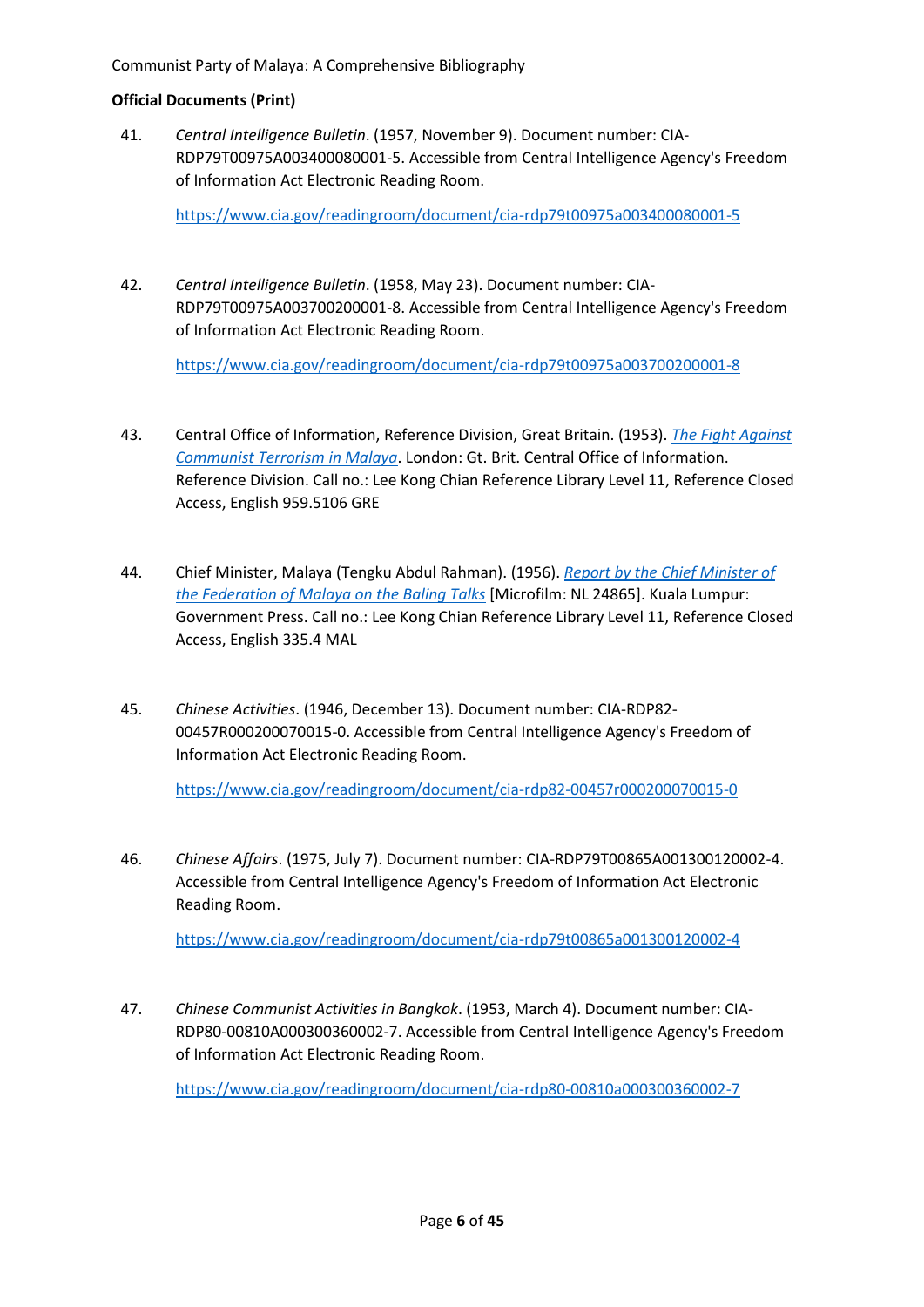- 48. *Chinese Schools.* (1950). Accessible from UK National Archives, CO 1045/484, <https://discovery.nationalarchives.gov.uk/details/r/C3074654>
- 49. *Chronology of Important Events during The Emergency in Malaya for 1950*. (1950, August 23). In Setiausaha Kerajaan Negeri Sembilan, Pejabat [Secretary of State Government Negeri Sembilan Office], 1957/0462731W. Accessible from Arkib Negara Malaysia [National Archives of Malaysia],<http://ofa.arkib.gov.my/ofa/group/asset/551443>
- 50. *Chronology of Important Events during The Emergency in Malaya from Jan - June 1950.* (1950, August 22). In Setiausaha Kerajaan Negeri Pulau Pinang, Pejabat [Secretary of State Government Penang Office], 1957/0476215W. Accessible from Arkib Negara Malaysia [National Archives of Malaysia],<http://ofa.arkib.gov.my/ofa/group/asset/666590>
- 51. *Circulation of Communist Party Booklet.* (1950). Accessible from National Archives of Singapore, CO 537/6009, [https://www.nas.gov.sg/archivesonline/private\\_records/record](https://www.nas.gov.sg/archivesonline/private_records/record-details/4d154587-99ac-11e6-9af5-0050568939ad)[details/4d154587-99ac-11e6-9af5-0050568939ad](https://www.nas.gov.sg/archivesonline/private_records/record-details/4d154587-99ac-11e6-9af5-0050568939ad)
- 52. *Collection of Secretary of State's briefs relating to Malaya*. (1948-1950). Accessible from UK National Archives, CO 967/84, <https://discovery.nationalarchives.gov.uk/details/r/C360226>
- 53. *Colonial Intelligence Summaries. Part A. Nos. 10 and 11 of 1955. Top Secret.* (1955). Accessible from National Archives of Singapore, CO 1035/60, [https://www.nas.gov.sg/archivesonline/private\\_records/record-details/e7d22ead-115b-](https://www.nas.gov.sg/archivesonline/private_records/record-details/e7d22ead-115b-11e3-83d5-0050568939ad)[11e3-83d5-0050568939ad](https://www.nas.gov.sg/archivesonline/private_records/record-details/e7d22ead-115b-11e3-83d5-0050568939ad)
- 54. *Colonial Intelligence Summaries. Part B. No. 12 of 1955 and No. 1 of 1956. Top Secret*. (1955-1956). Accessible from National Archives of Singapore, CO 1035/61, [https://www.nas.gov.sg/archivesonline/private\\_records/record-details/e76f4e6c-115b-](https://www.nas.gov.sg/archivesonline/private_records/record-details/e76f4e6c-115b-11e3-83d5-0050568939ad)[11e3-83d5-0050568939ad](https://www.nas.gov.sg/archivesonline/private_records/record-details/e76f4e6c-115b-11e3-83d5-0050568939ad)
- 55. *Colonial Intelligence Summaries. Part C. Nos 1 and 2 of 1956. Top Secret.* (1956). Accessible from National Archives of Singapore, CO 1035/62, [https://www.nas.gov.sg/archivesonline/private\\_records/record-details/e76f7142-115b-](https://www.nas.gov.sg/archivesonline/private_records/record-details/e76f7142-115b-11e3-83d5-0050568939ad)[11e3-83d5-0050568939ad](https://www.nas.gov.sg/archivesonline/private_records/record-details/e76f7142-115b-11e3-83d5-0050568939ad)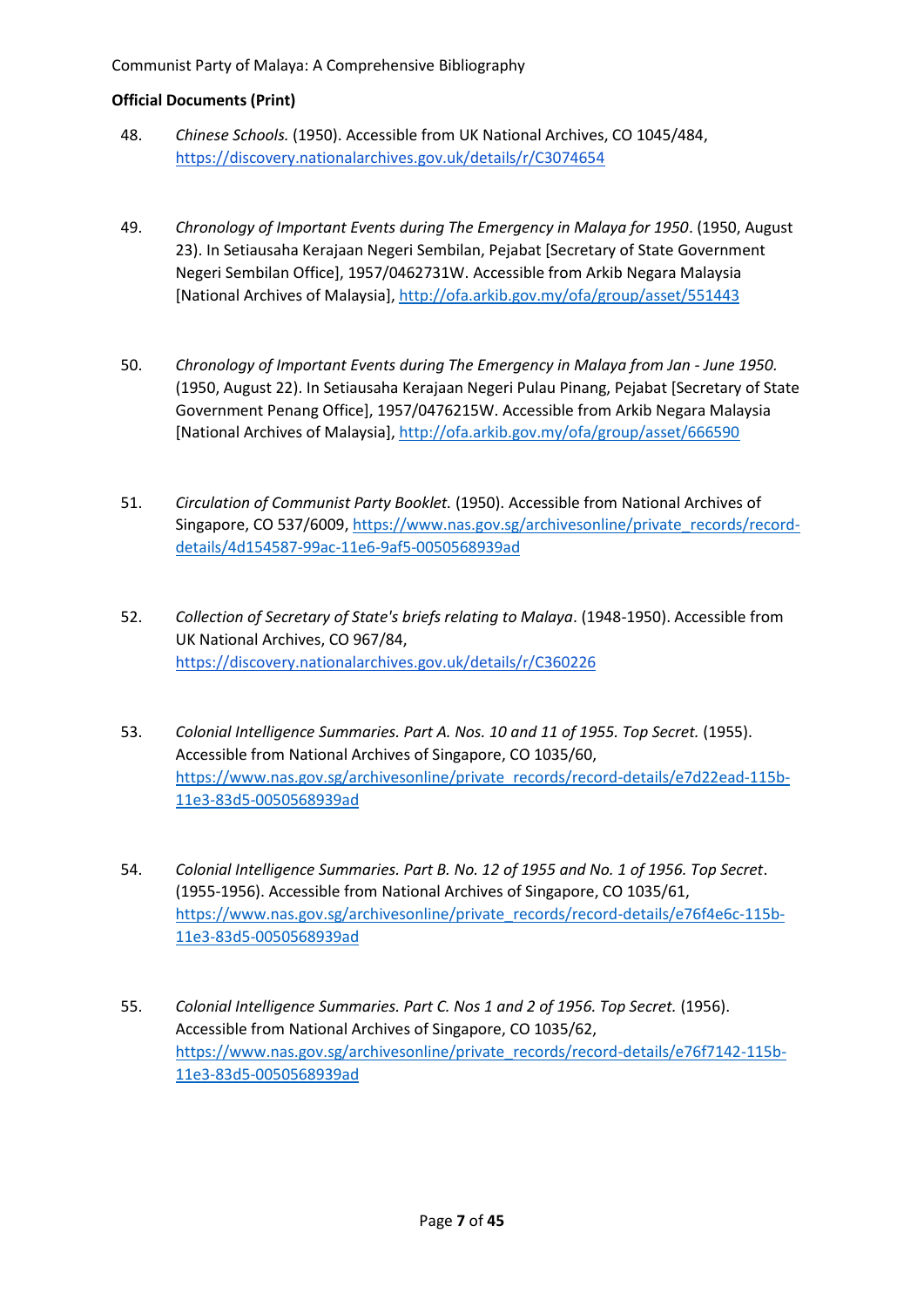- 56. *Colonial Intelligence Summaries. Part D. Nos 4 and 5 of 1956. Top Secret.* (1956). Accessible from National Archives of Singapore, CO 1035/63, [https://www.nas.gov.sg/archivesonline/private\\_records/record-details/e76f9015-115b-](https://www.nas.gov.sg/archivesonline/private_records/record-details/e76f9015-115b-11e3-83d5-0050568939ad)[11e3-83d5-0050568939ad](https://www.nas.gov.sg/archivesonline/private_records/record-details/e76f9015-115b-11e3-83d5-0050568939ad)
- 57. *Colonial Intelligence Summaries. Part E. Nos. 6-8 of 1956. Top Secret.* (1956). Accessible from National Archives of Singapore, CO 1035/64, [https://www.nas.gov.sg/archivesonline/private\\_records/record-details/e7d249f0-115b-](https://www.nas.gov.sg/archivesonline/private_records/record-details/e7d249f0-115b-11e3-83d5-0050568939ad)[11e3-83d5-0050568939ad](https://www.nas.gov.sg/archivesonline/private_records/record-details/e7d249f0-115b-11e3-83d5-0050568939ad)
- 58. *Colonial Intelligence Summaries. Part F. Nos. 9-10. Top Secret.* (1956). Accessible from National Archives of Singapore, CO 1035/65, [https://www.nas.gov.sg/archivesonline/private\\_records/record-details/e7d26521-115b-](https://www.nas.gov.sg/archivesonline/private_records/record-details/e7d26521-115b-11e3-83d5-0050568939ad)[11e3-83d5-0050568939ad](https://www.nas.gov.sg/archivesonline/private_records/record-details/e7d26521-115b-11e3-83d5-0050568939ad)
- 59. *Colonial Intelligence Summaries. Part G. Nos. 11-12. Top Secret.* (1956). Accessible from National Archives of Singapore, CO 1035/66, [https://www.nas.gov.sg/archivesonline/private\\_records/record-details/e7dacacd-115b-](https://www.nas.gov.sg/archivesonline/private_records/record-details/e7dacacd-115b-11e3-83d5-0050568939ad)[11e3-83d5-0050568939ad](https://www.nas.gov.sg/archivesonline/private_records/record-details/e7dacacd-115b-11e3-83d5-0050568939ad)
- 60. Colonial Office, Great Britian. (1946). *[Malayan Union and Singapore: Statement of Policy](https://eservice.nlb.gov.sg/item_holding.aspx?bid=4407212)  [on Future Constitution.](https://eservice.nlb.gov.sg/item_holding.aspx?bid=4407212)* London: Her Majesty's Stationery Office. Call no.: Lee Kong Chian Reference Library Level 11, Reference Closed Access, English 342.595 GRE
- 61. Colonial Office, Great Britian. (1946). *[Malayan Union and Singapore: Summary of](https://eservice.nlb.gov.sg/item_holding.aspx?bid=13220880)  [Proposed Constitutional Arrangements.](https://eservice.nlb.gov.sg/item_holding.aspx?bid=13220880)* Her Majesty's Stationery Office. Call no.: Lee Kong Chian Reference Library Level 11, Reference Closed Access, English 342.5951 GRE
- 62. Colonial Office, Great Britain. (1949). *[British Dependencies in the Far East, 1945-1949.](https://eservice.nlb.gov.sg/item_holding.aspx?bid=5826761)* London: Her Majesty's Stationery Office. Call no.: Lee Kong Chian Reference Library Level 11, Reference Closed Access, English 325.3410959 GRE
- 63. Colonial Office, Great Britain. (1949). *[British South East Asia Recovers](https://eservice.nlb.gov.sg/item_holding.aspx?bid=4412255)* [Microfilm: NL 10058]*.* Singapore: Straits Times Press. Call no.: Lee Kong Chian Reference Library Level 11, Reference Closed Access, English 959.5 GRE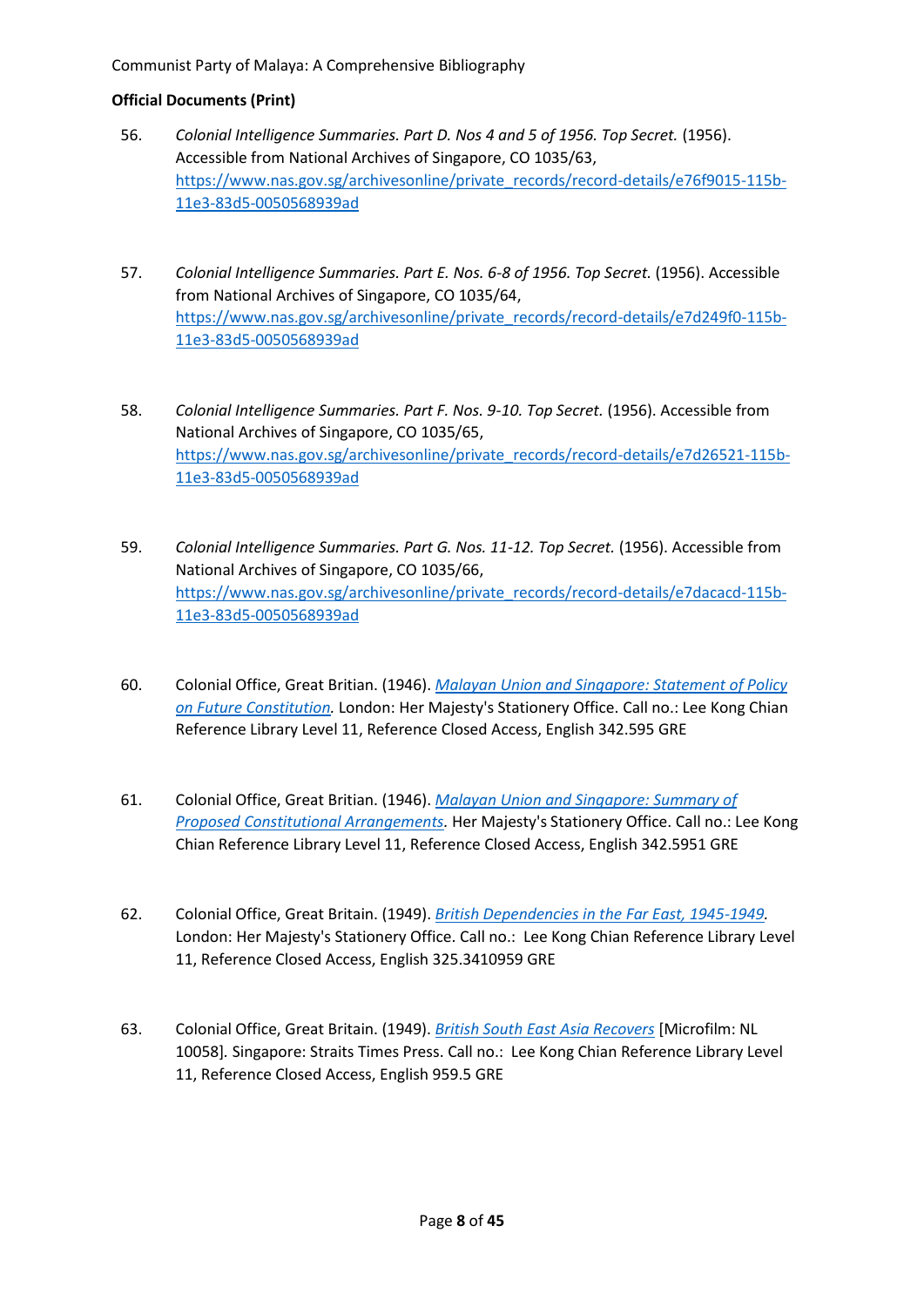- 64. Commonwealth Parliamentary Association, United Kingdom Branch. (1950). *Singapore and the Federation of Malaya: Report of the parliamentary delegation, September-October 1950*. London: Executive Committee, United Kingdom Branch, Commonwealth Parliamentary Association. Accessible from Perpustakaan Negara Malaysia [National Library of Malaysia].
- 65. *Communism: Anti British League - Arrests.* (1950-1951). Accessible from National Archives of Singapore, CO 717/202/7, [https://www.nas.gov.sg/archivesonline/private\\_records/record-details/e5564f70-115b-](https://www.nas.gov.sg/archivesonline/private_records/record-details/e5564f70-115b-11e3-83d5-0050568939ad)[11e3-83d5-0050568939ad](https://www.nas.gov.sg/archivesonline/private_records/record-details/e5564f70-115b-11e3-83d5-0050568939ad)
- 66. *Communisim, Clandestine Communist Organization Part Two: Communist Party Military Organization*. (1951, December). Document number: RDP83-00415R009800170003-2. Accessible from Central Intelligence Agency's Freedom of Information Act Electronic Reading Room.

<https://www.cia.gov/readingroom/document/cia-rdp83-00415r009800170003-2>

- 67. *Communism in Singapore and Malaya. Code FZ file 10110 (papers 30 to end)*. (1950). Accessible from UK National Archives, FO 371/84482, <https://discovery.nationalarchives.gov.uk/details/r/C2841961>
- 68. *Communist activities on Thailand/Malaysia border*. (1970)*.* Accessible from UK National Archives, FCO 24/827, <https://discovery.nationalarchives.gov.uk/details/r/C10939453>
- 69. *Communist Activities in Schools.* (1951). Accessible from National Archives of Singapore, CO 537/7290, [https://www.nas.gov.sg/archivesonline/private\\_records/record](https://www.nas.gov.sg/archivesonline/private_records/record-details/4db418cf-99ac-11e6-9af5-0050568939ad)[details/4db418cf-99ac-11e6-9af5-0050568939ad](https://www.nas.gov.sg/archivesonline/private_records/record-details/4db418cf-99ac-11e6-9af5-0050568939ad)
- 70. *Communist Activities in South East Asia*. (1948). Accessible from UK National Archives, FO 810/23, <https://discovery.nationalarchives.gov.uk/details/r/C2234751>
- 71. *Communist Activity in Chinese in Malaya.* (1952). Accessible from National Archives of Singapore, CO 1022/150, [https://www.nas.gov.sg/archivesonline/private\\_records/record](https://www.nas.gov.sg/archivesonline/private_records/record-details/f3ba8a0d-115b-11e3-83d5-0050568939ad)[details/f3ba8a0d-115b-11e3-83d5-0050568939ad](https://www.nas.gov.sg/archivesonline/private_records/record-details/f3ba8a0d-115b-11e3-83d5-0050568939ad)
- 72. *Communist Activity in Malayan Detention Camps.* (1951). Accessible from UK National Archives, CO 1022/162[, https://discovery.nationalarchives.gov.uk/details/r/C335999](https://discovery.nationalarchives.gov.uk/details/r/C335999)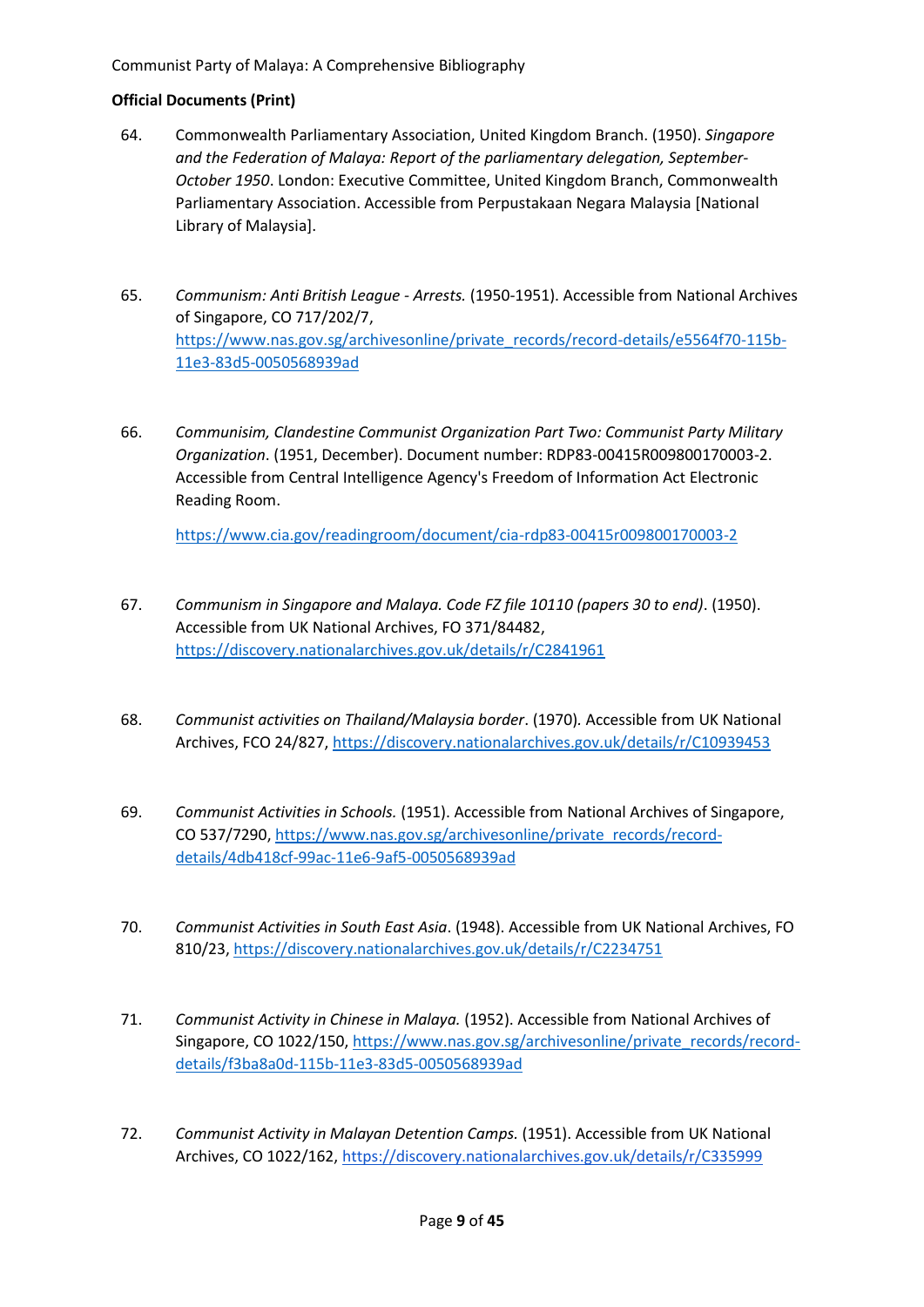## **Official Documents (Print)**

- 73. *Communist activity in Malaya: Influence among non-Chinese.* (1930). Accessible from National Archives of Singapore, CO 273/564/10, [https://www.nas.gov.sg/archivesonline/private\\_records/record-details/28210729-47e7-](https://www.nas.gov.sg/archivesonline/private_records/record-details/28210729-47e7-11e6-b4c5-0050568939ad) [11e6-b4c5-0050568939ad](https://www.nas.gov.sg/archivesonline/private_records/record-details/28210729-47e7-11e6-b4c5-0050568939ad)
- 74. *Communist Infiltration into Malaya.* (1950). Accessible from National Archives of Singapore, CO 537/6000, [https://www.nas.gov.sg/archivesonline/private\\_records/record](https://www.nas.gov.sg/archivesonline/private_records/record-details/4d0d4408-99ac-11e6-9af5-0050568939ad)[details/4d0d4408-99ac-11e6-9af5-0050568939ad](https://www.nas.gov.sg/archivesonline/private_records/record-details/4d0d4408-99ac-11e6-9af5-0050568939ad)
- 75. *Communist Influences on Malays.* (1949). Accessible from National Archives of Singapore, CO 537/4763, [https://www.nas.gov.sg/archivesonline/private\\_records/record](https://www.nas.gov.sg/archivesonline/private_records/record-details/4c6e900f-99ac-11e6-9af5-0050568939ad)[details/4c6e900f-99ac-11e6-9af5-0050568939ad](https://www.nas.gov.sg/archivesonline/private_records/record-details/4c6e900f-99ac-11e6-9af5-0050568939ad)
- 76. *Communist Movement in Malaya.* (1928-1930). Accessible from National Archives of Australia, NAA: A981, COM 27.
- 77. *Communist Party Clandestine Organization and Activity - 1954-1956.* (1957). Document number: CIA-RDP78-00915R000600160013-4. Accessible from Central Intelligence Agency's Freedom of Information Act Electronic Reading Room.

<https://www.cia.gov/readingroom/document/cia-rdp78-00915r000600160013-4>

- 78. *Communist Party of Australia - Liaison with the Malayan Communist Party.*  (1955). Accessible from National Archives of Australia, NAA: A6122, 464.
- 79. *Communist Party of Malaya. Confidential.* (1957-1958). Accessible from National Archives of Singapore, CO 1030/700, [https://www.nas.gov.sg/archivesonline/private\\_records/record-details/e5f31365-115b-](https://www.nas.gov.sg/archivesonline/private_records/record-details/e5f31365-115b-11e3-83d5-0050568939ad)[11e3-83d5-0050568939ad](https://www.nas.gov.sg/archivesonline/private_records/record-details/e5f31365-115b-11e3-83d5-0050568939ad)
- 80. *Communist Propaganda.* (1950). Accessible from National Archives of Singapore, CO 537/6010, [https://www.nas.gov.sg/archivesonline/private\\_records/record](https://www.nas.gov.sg/archivesonline/private_records/record-details/4d178831-99ac-11e6-9af5-0050568939ad)[details/4d178831-99ac-11e6-9af5-0050568939ad](https://www.nas.gov.sg/archivesonline/private_records/record-details/4d178831-99ac-11e6-9af5-0050568939ad)
- 81. *Communist Propaganda; Recovered Documents.* (1949). Accessible from National Archives of Singapore, CO 537/4776, [https://www.nas.gov.sg/archivesonline/private\\_records/record-details/4c7a5749-99ac-](https://www.nas.gov.sg/archivesonline/private_records/record-details/4c7a5749-99ac-11e6-9af5-0050568939ad)[11e6-9af5-0050568939ad](https://www.nas.gov.sg/archivesonline/private_records/record-details/4c7a5749-99ac-11e6-9af5-0050568939ad)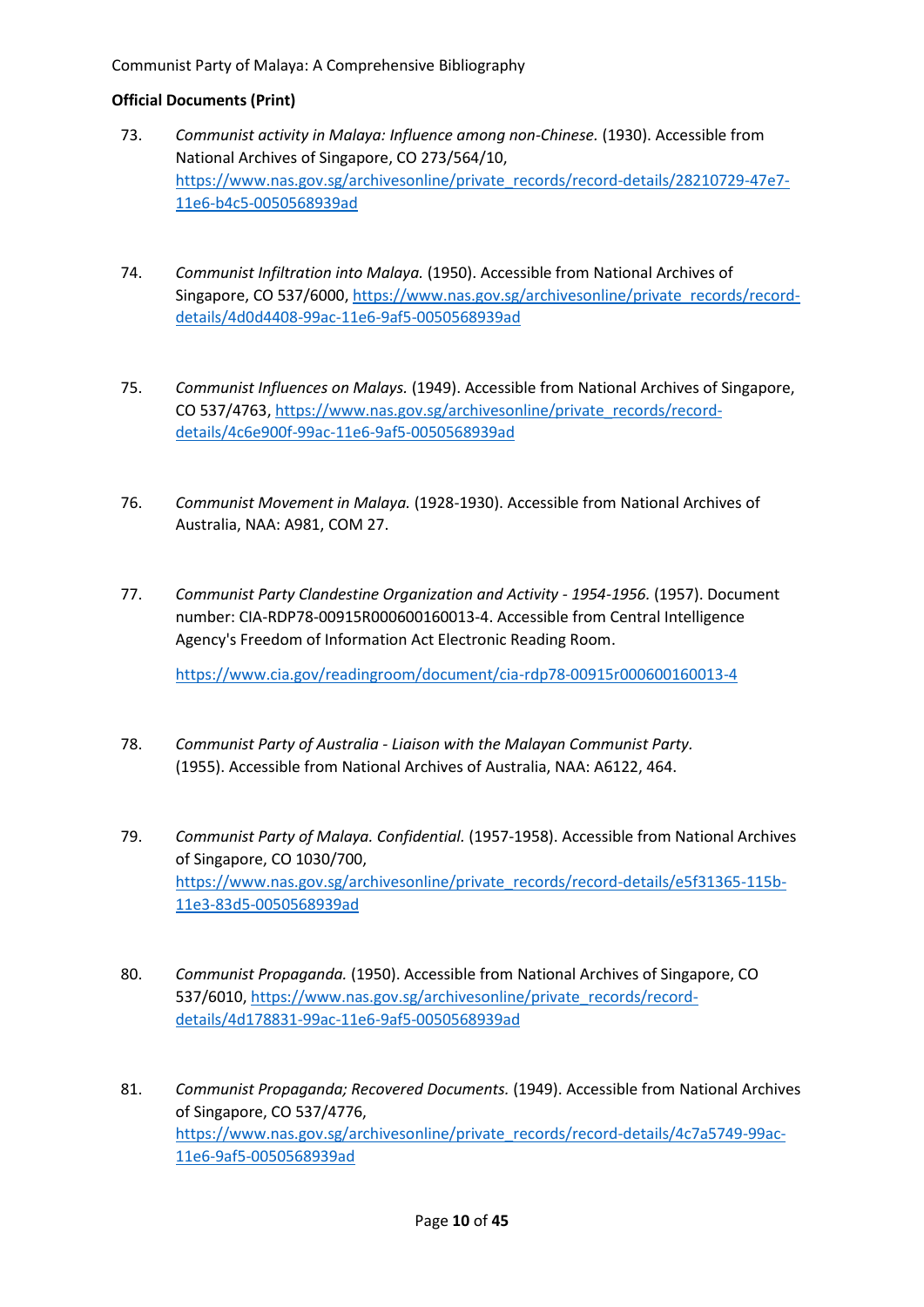## **Official Documents (Print)**

- 82. *Communist Propaganda in Malaya: Identification of Terrorists.* (1952-1953). Accessible from National Archives of Singapore, CO 1022/45, [https://www.nas.gov.sg/archivesonline/private\\_records/record-details/e5d89893-115b-](https://www.nas.gov.sg/archivesonline/private_records/record-details/e5d89893-115b-11e3-83d5-0050568939ad)[11e3-83d5-0050568939ad](https://www.nas.gov.sg/archivesonline/private_records/record-details/e5d89893-115b-11e3-83d5-0050568939ad)
- 83. *Communist Propaganda in the Malayan Press and in the London Paper 'Malayan Monitor'.* (1952). Accessible from National Archives of Singapore, CO 1022/146, [https://www.nas.gov.sg/archivesonline/private\\_records/record-details/e5c1f3bf-115b-](https://www.nas.gov.sg/archivesonline/private_records/record-details/e5c1f3bf-115b-11e3-83d5-0050568939ad)[11e3-83d5-0050568939ad](https://www.nas.gov.sg/archivesonline/private_records/record-details/e5c1f3bf-115b-11e3-83d5-0050568939ad)
- 84. *Communist Threat to Malaysia*. (1974). Accessible from National Archives of Singapore, FCO 15/1919, [https://www.nas.gov.sg/archivesonline/private\\_records/record](https://www.nas.gov.sg/archivesonline/private_records/record-details/e4a4285e-115b-11e3-83d5-0050568939ad)[details/e4a4285e-115b-11e3-83d5-0050568939ad](https://www.nas.gov.sg/archivesonline/private_records/record-details/e4a4285e-115b-11e3-83d5-0050568939ad)
- 85. *Communist Threat in Malaysia.* (1976). Accessible from National Archives of Singapore, FCO 15/2161, [https://www.nas.gov.sg/archivesonline/private\\_records/record](https://www.nas.gov.sg/archivesonline/private_records/record-details/e43200f8-115b-11e3-83d5-0050568939ad)[details/e43200f8-115b-11e3-83d5-0050568939ad](https://www.nas.gov.sg/archivesonline/private_records/record-details/e43200f8-115b-11e3-83d5-0050568939ad)
- 86. *Communist Threat to Malaysia.* (1977). Accessible from National Archives of Singapore, FCO 15/2234, [https://www.nas.gov.sg/archivesonline/private\\_records/record](https://www.nas.gov.sg/archivesonline/private_records/record-details/e7bb6e2b-115b-11e3-83d5-0050568939ad)[details/e7bb6e2b-115b-11e3-83d5-0050568939ad](https://www.nas.gov.sg/archivesonline/private_records/record-details/e7bb6e2b-115b-11e3-83d5-0050568939ad)
- 87. *Co-operation between Singapore and The Federation of Malaya in Combating Communist Terrorists.* (1952-1953). Accessible from National Archives of Singapore, CO 1022/250, [https://www.nas.gov.sg/archivesonline/private\\_records/record-details/e5a47f3f-115b-](https://www.nas.gov.sg/archivesonline/private_records/record-details/e5a47f3f-115b-11e3-83d5-0050568939ad)[11e3-83d5-0050568939ad](https://www.nas.gov.sg/archivesonline/private_records/record-details/e5a47f3f-115b-11e3-83d5-0050568939ad)
- 88. *Co-operation with Siamese Police; Frontier Incidents.* (1954-1955). Accessible from UK National Archives, CO 1030/12, <https://discovery.nationalarchives.gov.uk/details/r/C337975>
- 89. *Current Intelligence Bulletin*. (1952, June 5). Document number: 02016348. Accessible from Central Intelligence Agency's Freedom of Information Act Electronic Reading Room.

<https://www.cia.gov/readingroom/document/02016348>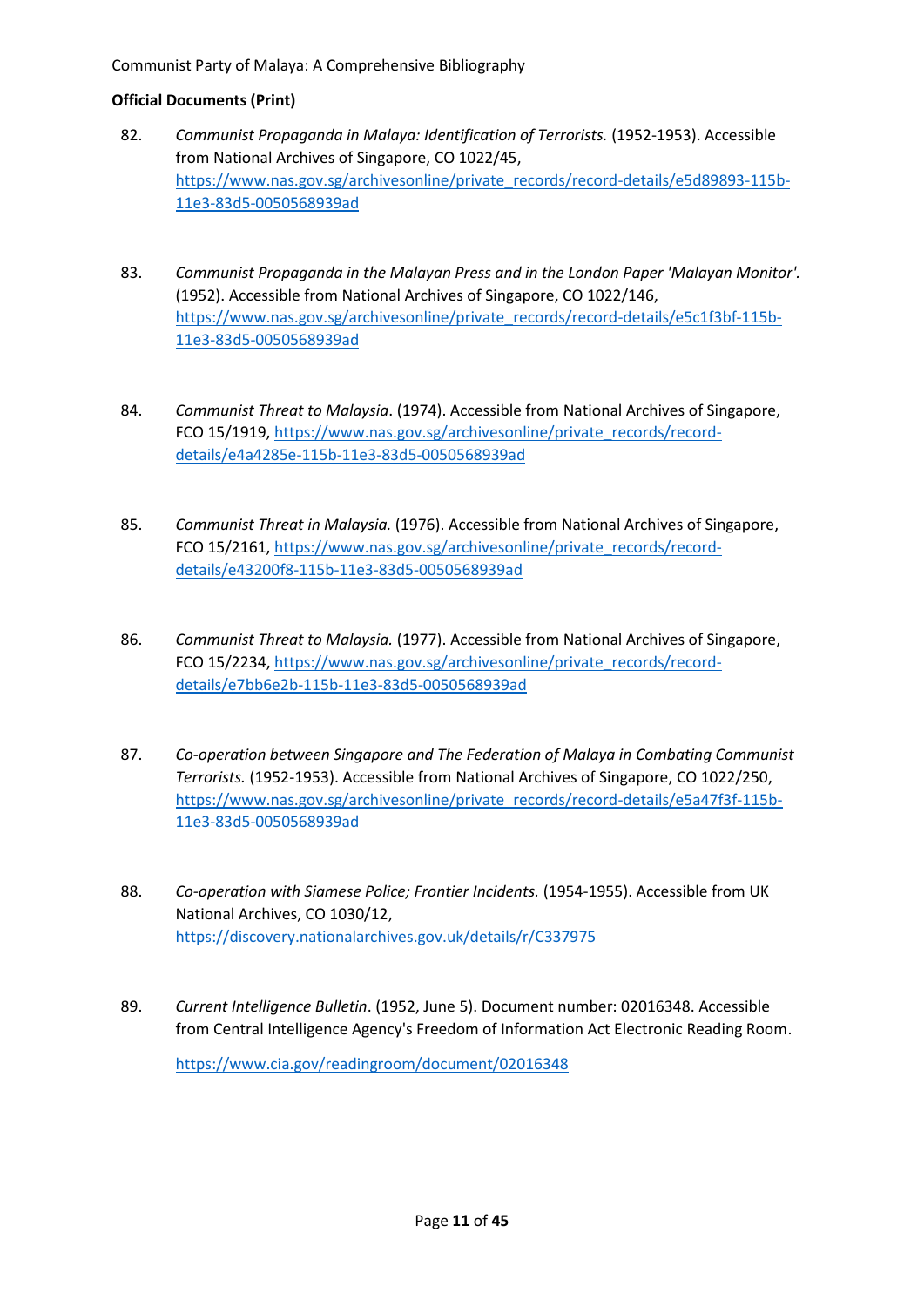90. *Current Intelligence* Bulletin. (1952, June 7). Document number: CIA-RDP79T00975A000700220001-9. Accessible from Central Intelligence Agency's Freedom of Information Act Electronic Reading Room.

<https://www.cia.gov/readingroom/document/cia-rdp79t00975a000700220001-9>

91. *Current Intelligence Bulletin*. (1953, December 22). Document number: 03020468. Accessible from Central Intelligence Agency's Freedom of Information Act Electronic Reading Room.

<https://www.cia.gov/readingroom/document/03020468>

92. *Current Intelligence Bulletin*. (1955, July 15). Document number: CIA-RDP79T00975A002100190001-6. Accessible from Central Intelligence Agency's Freedom of Information Act Electronic Reading Room.

<https://www.cia.gov/readingroom/document/cia-rdp79t00975a002100190001-6>

93. *Current Intelligence Bulletin*. (1955, December 26). Document number: CIA-RDP79T00975A002300360001-6. Accessible from Central Intelligence Agency's Freedom of Information Act Electronic Reading Room.

<https://www.cia.gov/readingroom/document/cia-rdp79t00975a002300360001-6>

94. *Current Intelligence Bulletin*. (1956, March 11). Document number: CIA-RDP79T00975A002400460001-4. Accessible from Central Intelligence Agency's Freedom of Information Act Electronic Reading Room.

<https://www.cia.gov/readingroom/document/cia-rdp79t00975a002400460001-4>

- 95. *Defence in Malaysia, including Defence Attache's annual report*. (1979). Accessible from UK National Archives, FCO 15/2505, <https://discovery.nationalarchives.gov.uk/details/r/C11514821>
- 96. *Defence policy of and towards Malaysia*. (1984). Accessible from UK National Archives, FCO 46/4237,<https://discovery.nationalarchives.gov.uk/details/r/C16213212>
- 97. *Department of External Affairs File - "China - Relations with Singapore"*. (1968). Accessible from National Archives of Singapore, A1838/324 Item 3107/40/109 (Part 1), [https://www.nas.gov.sg/archivesonline/private\\_records/record-details/e4792147-115b-](https://www.nas.gov.sg/archivesonline/private_records/record-details/e4792147-115b-11e3-83d5-0050568939ad)[11e3-83d5-0050568939ad](https://www.nas.gov.sg/archivesonline/private_records/record-details/e4792147-115b-11e3-83d5-0050568939ad)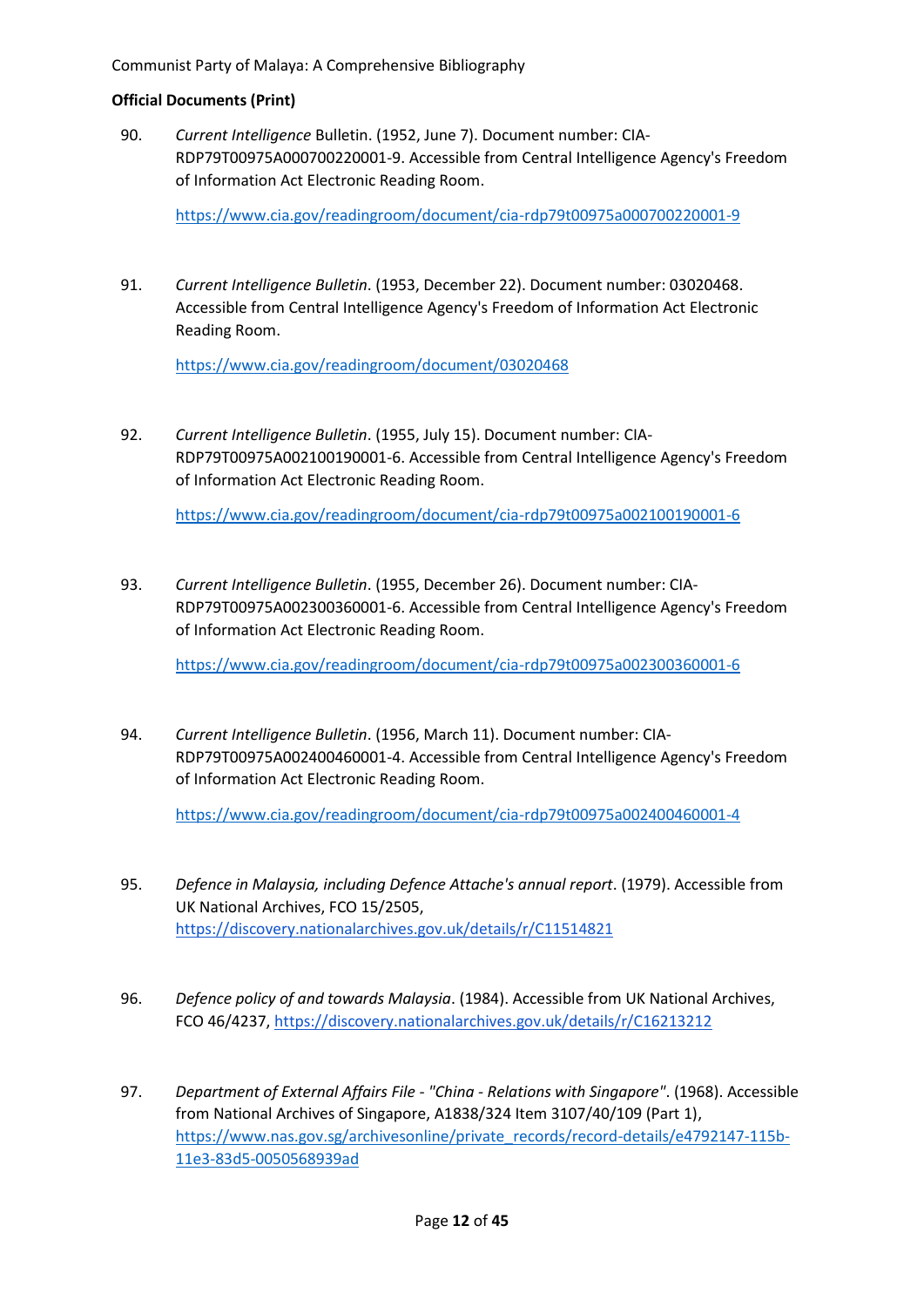## **Official Documents (Print)**

- 98. *Department of External Affairs File - "Malaysia - Political - General"*. (1968). Accessible from National Archives of Singapore, A1838/280 Item 3027/2/1 (Part 34), [https://www.nas.gov.sg/archivesonline/private\\_records/record-details/e467cf0f-115b-](https://www.nas.gov.sg/archivesonline/private_records/record-details/e467cf0f-115b-11e3-83d5-0050568939ad)[11e3-83d5-0050568939ad](https://www.nas.gov.sg/archivesonline/private_records/record-details/e467cf0f-115b-11e3-83d5-0050568939ad)
- 99. *Department of External Affairs File - "Malaysia - Political - General"*. (1964- 1965). Accessible from National Archives of Singapore, A1838/280 Item 3027/2/1 (Part 20), [https://www.nas.gov.sg/archivesonline/private\\_records/record-details/e4689849-](https://www.nas.gov.sg/archivesonline/private_records/record-details/e4689849-115b-11e3-83d5-0050568939ad) [115b-11e3-83d5-0050568939ad](https://www.nas.gov.sg/archivesonline/private_records/record-details/e4689849-115b-11e3-83d5-0050568939ad)
- 100. Department of Information, Malaya. (1952). *[Communist Banditry in Malaya: The](https://eservice.nlb.gov.sg/item_holding.aspx?bid=4316038)  [Emergency, with a Chronology of Important Events,](https://eservice.nlb.gov.sg/item_holding.aspx?bid=4316038) June 1948-June 1951* [Microfilm: NL24865]. Kuala Lumpur: Department of Information. Call no.: Lee Kong Chian Reference Library Level 11, Reference Closed Access, English 335.4 MAL
- 101. Department of Information Office, Federation of Malaya, Public Relations Office, Singapore, Regional Information Office for the United Kingdom in South East Asia. (1955). *[Handbook to Malaya \(Federation of Malaya and The Colony of Singapore\) and the](https://eservice.nlb.gov.sg/item_holding.aspx?bid=4413011)  [Emergency](https://eservice.nlb.gov.sg/item_holding.aspx?bid=4413011)* [Microfilm: NL31426]. Singapore: [s.n.]. Call no.: Lee Kong Chian Reference Library Level 11, Reference Closed Access, English 959.504 HAN
- 102. *Detention and deportation in the Federation of Malaya; repatriation of undesirable Chinese; statistics of detention under Emergency Regulations.* (1951-1953). Accessible from National Archives of Singapore, CO 1022/132, [https://www.nas.gov.sg/archivesonline/private\\_records/record-details/65a8a9ca-5ea7-](https://www.nas.gov.sg/archivesonline/private_records/record-details/65a8a9ca-5ea7-11e6-b4c5-0050568939ad) [11e6-b4c5-0050568939ad](https://www.nas.gov.sg/archivesonline/private_records/record-details/65a8a9ca-5ea7-11e6-b4c5-0050568939ad)
- 103. *Detentions and Detainees in Singapore.* (1960-1962). Accessible from National Archives of Singapore, CO 1030/1102, [https://www.nas.gov.sg/archivesonline/private\\_records/record-details/e651245c-115b-](https://www.nas.gov.sg/archivesonline/private_records/record-details/e651245c-115b-11e3-83d5-0050568939ad)[11e3-83d5-0050568939ad](https://www.nas.gov.sg/archivesonline/private_records/record-details/e651245c-115b-11e3-83d5-0050568939ad)
- 104. *Directorate of Intelligence. Secret. Intelligence Memorandum: Communist Insurgency in Malaysia*. (1972, February 22). Document number: CIA-RDP85T00875R001100130038-1. Accessible from Central Intelligence Agency's Freedom of Information Act Electronic Reading Room.

<https://www.cia.gov/readingroom/document/cia-rdp85t00875r001100130038-1>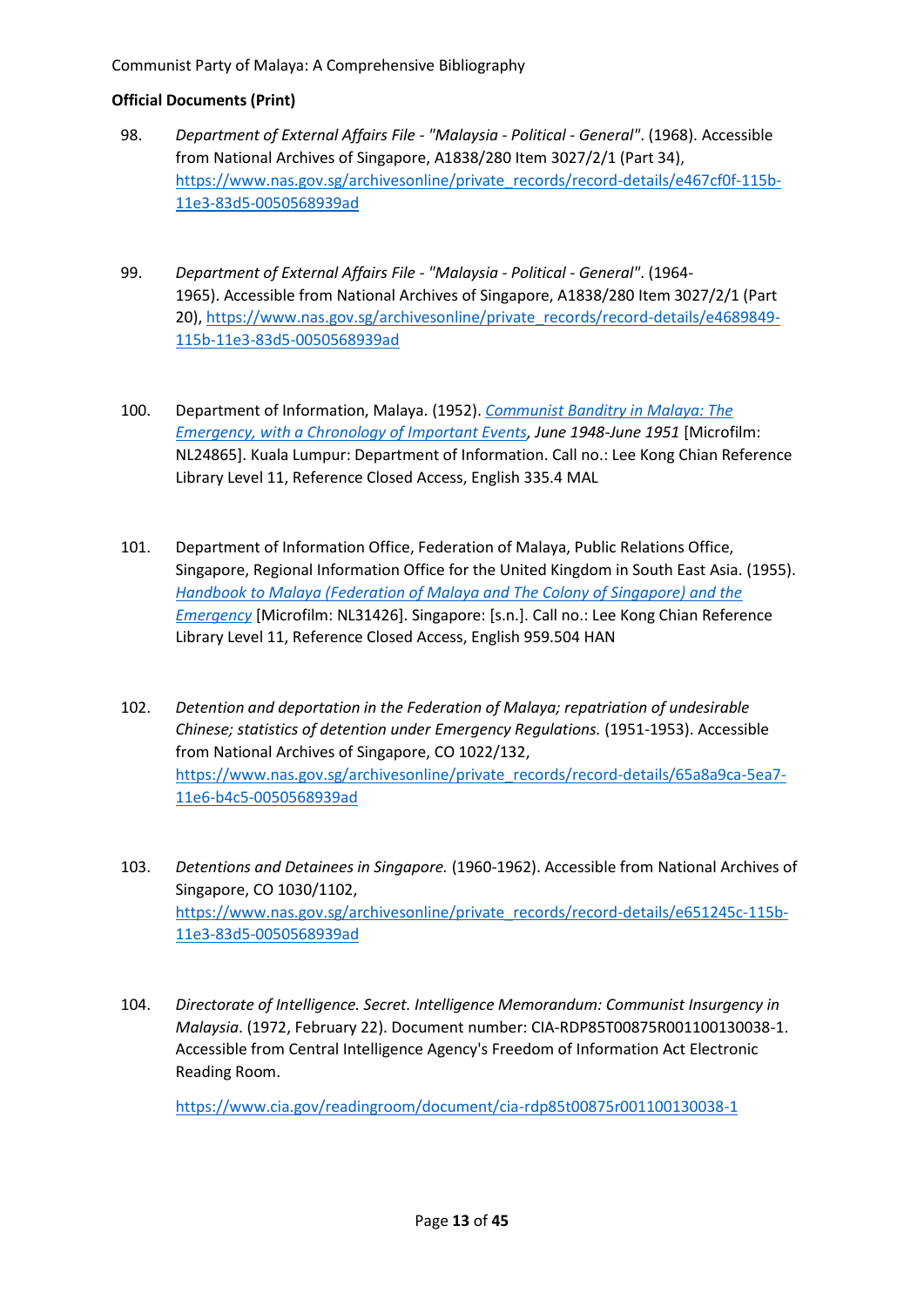## **Official Documents (Print)**

- 105. *Dokumen Pemberitahuan Undang-Undang Darurat 1948* [A proclamation document on the 1948 Emergency Regulations]. (n.d.). In Omar Bin Bachok, Private Archives, 2010/0000383W. Accessible from Arkib Negara Malaysia [National Archives of Malaysia], <http://ofa.arkib.gov.my/ofa/group/asset/1060097>
- 106. *Efforts Leading to The Release of Edgar Sanders from A Hungarian Prison. Code NH file 1052 (papers 1 to 14)*. (1953). Accessible from UK National Archives, FO 371/106275, <https://discovery.nationalarchives.gov.uk/details/r/C2863749>
- 107. *Efforts Leading to The Release of Edgar Sanders from A Hungarian Prison. Code NH file 1052 (papers 15-41)*. (1953). Accessible from UK National Archives, FO 371/106276, <https://discovery.nationalarchives.gov.uk/details/r/C2863750>
- 108. *Efforts Leading to The Release of Edgar Sanders from A Hungarian Prison*. *Code NH file 1052 (papers 100-130).* (1953). Accessible from UK National Archives, FO 371/106279, <https://discovery.nationalarchives.gov.uk/details/r/C2863753>
- 109. *Effects of International Affairs on Communist Terrorists in Malaya.* (1954). Accessible from UK National Archives, WO 291/1788, <https://discovery.nationalarchives.gov.uk/details/r/C1825042>
- 110. *Efforts of the Malayan Communist Party, Singapore, to Penetrate the Rubber Workers' Union*. (1950, June 14). Document number: CIA-RDP82-00457R005000460005- 5. Accessible from Central Intelligence Agency's Freedom of Information Act Electronic Reading Room.

<https://www.cia.gov/readingroom/document/cia-rdp82-00457r005000460005-5>

- 111. *Emergency. Regulations-General*. (1950, September 7). In British Adviser's Office, Negeri Sembilan, 1957/0537235W. Accessible from Arkib Negara Malaysia [National Archives of Malaysia][, http://ofa.arkib.gov.my/ofa/group/asset/617296](http://ofa.arkib.gov.my/ofa/group/asset/617296)
- 112. *Emergency in Malaya.* (1955). Accessible from UK National Archives, FO 371/116939, <https://discovery.nationalarchives.gov.uk/details/r/C2874438>
- 113. Federal Legislative Council, Malaya. (1959). *[The Communist Threat to the Federation of](https://eservice.nlb.gov.sg/item_holding.aspx?bid=4316150)  [Malaya](https://eservice.nlb.gov.sg/item_holding.aspx?bid=4316150)* [Microfilm: NL28231]. Kuala Lumpur: Government Press. Call no.: Lee Kong Chian Reference Library Level 11, Reference Closed Access, English 321.642 MAL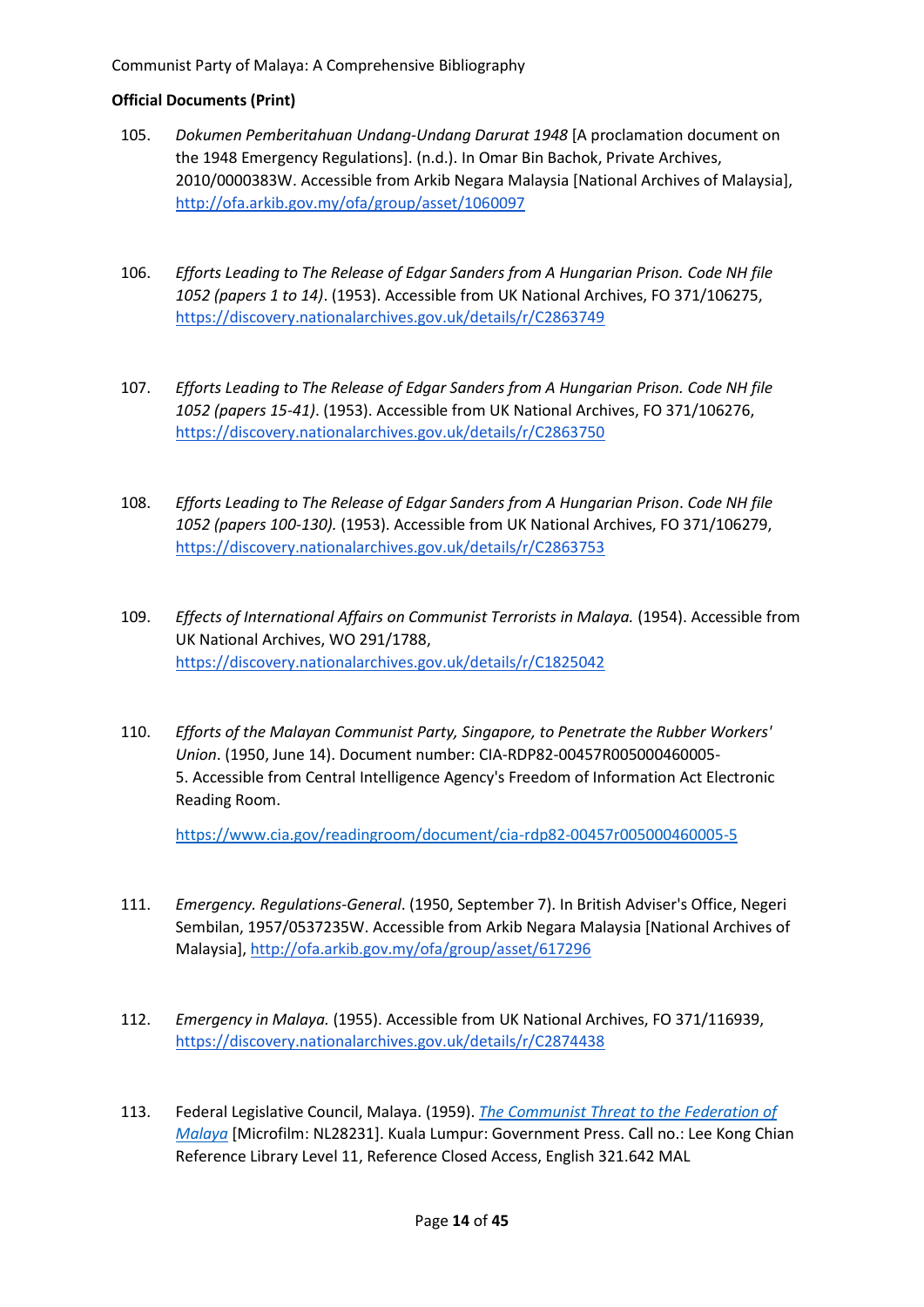## **Official Documents (Print)**

- 114. Government of Sarawak. (1961). *[Communism and the Farmers.](https://eservice.nlb.gov.sg/item_holding.aspx?bid=202341801)* Kuching: Government Printing Office. Call no.: Lee Kong Chian Reference Library Level 11, Reference Closed Access, English 320.532095954 SAR -[LKY]
- 115. Great Britain and Federation of Malaya. (1958). *Exchange of Letters between the Government of the United Kingdom and the Government of the Federation of Malaya about the Representation of the Government of the Federation of Malaya on the Internal Security Council to be Established under Part VII of the Singapore (Constitution) Order-in-Council, 1958.* London: H.M.S.O. Call no.: Lee Kong Chian Reference Library Level 11, Reference Closed Access, English 342.5957 GRE. Accessible from National Archives of Singapore, DO 35/9877[, https://www.nas.gov.sg/archivesonline/private\\_records/record](https://www.nas.gov.sg/archivesonline/private_records/record-details/e4a66258-115b-11e3-83d5-0050568939ad)[details/e4a66258-115b-11e3-83d5-0050568939ad](https://www.nas.gov.sg/archivesonline/private_records/record-details/e4a66258-115b-11e3-83d5-0050568939ad)
- 116. Great Britain and Federation of Malaya. (1957). *[The Text of the Agreement between the](https://catalogue.nlb.gov.sg/cgi-bin/spydus.exe/FULL/WPAC/BIBENQ/210510142/272259,1)  [Government of the United Kingdom of Great Britain and Northern Ireland and the](https://catalogue.nlb.gov.sg/cgi-bin/spydus.exe/FULL/WPAC/BIBENQ/210510142/272259,1)  [Government of the Federation of Malaya on](https://catalogue.nlb.gov.sg/cgi-bin/spydus.exe/FULL/WPAC/BIBENQ/210510142/272259,1) External Defence and Mutual Assistance.* Kuala Lumpur: Government Press. Call no.: Repository Used Book Collection, Reference Southeast Asia, English 355.009595 GRE
- 117. *Extend Propaganda and start the struggle to oppose the Man-Power Mobilisation Regulations*. (1951). Document number: CIA-RDP82-00457R009200440009-7. Accessible from Central Intelligence Agency's Freedom of Information Act Electronic Reading Room.

<https://www.cia.gov/readingroom/document/cia-rdp82-00457r009200440009-7>

- 118. *Extension of White Area - Bentong and Temerloh Districts*. (1956, June 29). In Setiausaha Kerajaan Negeri Pahang, Pejabat [Pahang State Government, Secretary's Office], 1957/0469269W. Accessible from Arkib Negara Malaysia [National Archives of Malaysia][, http://ofa.arkib.gov.my/ofa/group/asset/1273757](http://ofa.arkib.gov.my/ofa/group/asset/1273757)
- 119. *Far East/Pacific Division Office of Reports and Estimates, Central Intelligence Agency Working Paper Weekly Intelligence Highlights No. 100.* (1950, May 16). Document number: CIA-RDP79-01090A000500040002-1. Accessible from Central Intelligence Agency's Freedom of Information Act Electronic Reading Room.

<https://www.cia.gov/readingroom/document/cia-rdp79-01090a000500040002-1>

120. *Far Eastern: General. Code 61 Files 923 (papers 1726 - end) - 1191.* (1933). Accessible from UK National Archives, FO 371/17147*,* <https://discovery.nationalarchives.gov.uk/details/r/C2774812>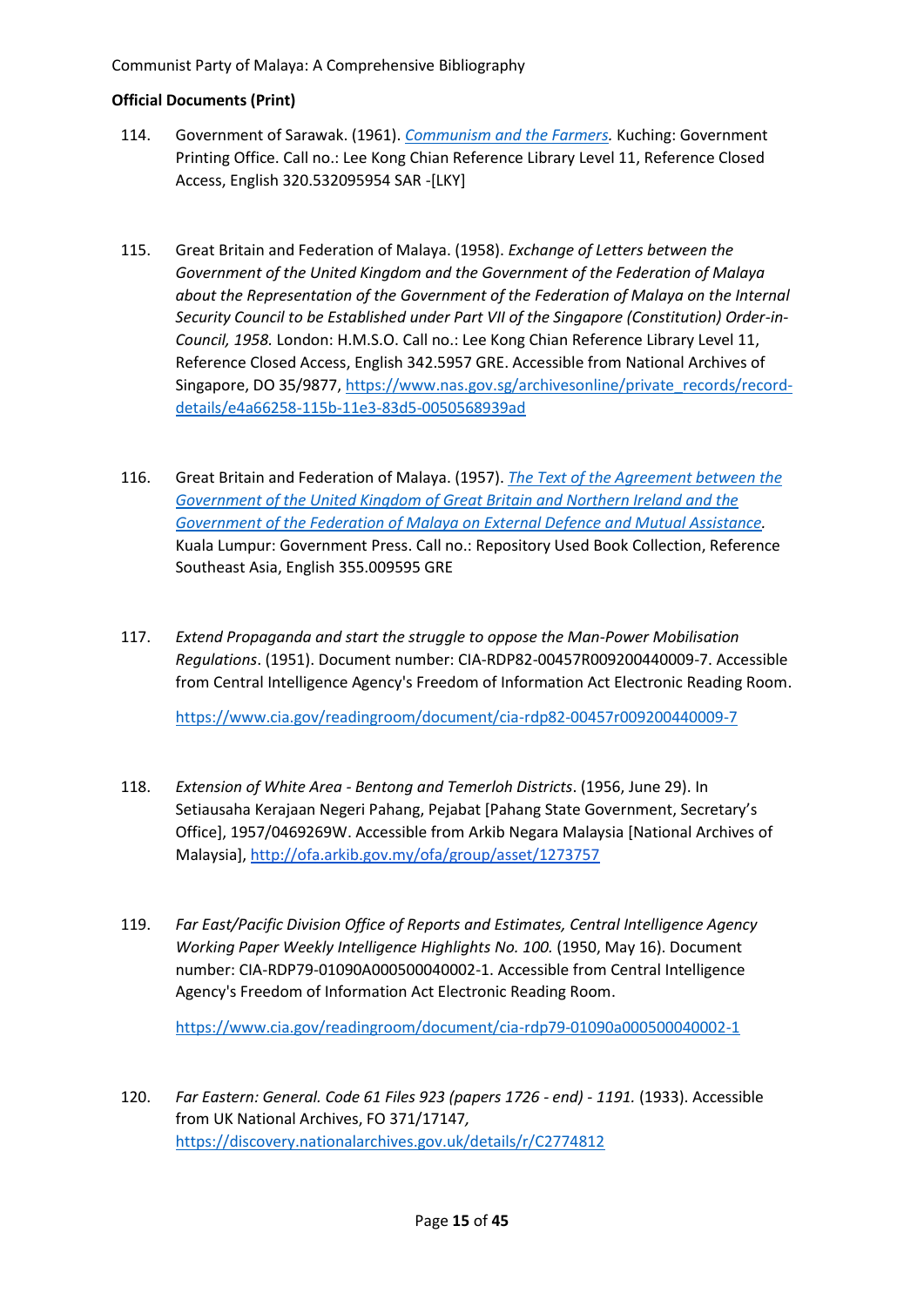- 121. *Federal Intelligence Committee Reports.* (1952-1953). Accessible from National Archives of Singapore, CO 1022/205, [https://www.nas.gov.sg/archivesonline/private\\_records/record-details/e59928bb-115b-](https://www.nas.gov.sg/archivesonline/private_records/record-details/e59928bb-115b-11e3-83d5-0050568939ad)[11e3-83d5-0050568939ad](https://www.nas.gov.sg/archivesonline/private_records/record-details/e59928bb-115b-11e3-83d5-0050568939ad)
- 122. Federation of Malaya. (1952). *[Resettlement and the Development of New Villages in the](https://eservice.nlb.gov.sg/item_holding.aspx?bid=4315906)  [Federation of Malaya,](https://eservice.nlb.gov.sg/item_holding.aspx?bid=4315906) 1952.* Kuala Lumpur: Printed at the Govt. Press. Call no.: Lee Kong Chian Reference Library Level 11, Reference Closed Access, English 301.3509595 MAL
- 123. *Federation of Malaya. Emergency. Amnesty offer to Communist terrorists by Malayan Govt. Part A. Secret.* (1955). Accessible from National Archives of Singapore, CO 1030/24, [https://www.nas.gov.sg/archivesonline/private\\_records/record-details/e635a4da-115b-](https://www.nas.gov.sg/archivesonline/private_records/record-details/e635a4da-115b-11e3-83d5-0050568939ad)[11e3-83d5-0050568939ad](https://www.nas.gov.sg/archivesonline/private_records/record-details/e635a4da-115b-11e3-83d5-0050568939ad)
- 124. *Federation of Malaya. Emergency. Amnesty offer to Communist terrorists by Malayan Govt. Part B. Secret.* (1955). Accessible from National Archives of Singapore, CO 1030/25, [https://www.nas.gov.sg/archivesonline/private\\_records/record-details/e635c457-115b-](https://www.nas.gov.sg/archivesonline/private_records/record-details/e635c457-115b-11e3-83d5-0050568939ad)[11e3-83d5-0050568939ad](https://www.nas.gov.sg/archivesonline/private_records/record-details/e635c457-115b-11e3-83d5-0050568939ad)
- 125. *Federation of Malaya. Emergency. Monthly Report on Subversive Activities. Secret*. (1953- 1954). Accessible from National Archives of Singapore, CO 1030/7, [https://www.nas.gov.sg/archivesonline/private\\_records/record-details/e5fb5295-115b-](https://www.nas.gov.sg/archivesonline/private_records/record-details/e5fb5295-115b-11e3-83d5-0050568939ad)[11e3-83d5-0050568939ad](https://www.nas.gov.sg/archivesonline/private_records/record-details/e5fb5295-115b-11e3-83d5-0050568939ad)
- 126. *Federation of Malaya. Emergency. Monthly Report on Subversive Activities. Secret.* (1955- 1956). Accessible from National Archives of Singapore, CO 1030/8, [https://www.nas.gov.sg/archivesonline/private\\_records/record-details/e5fd2c1a-115b-](https://www.nas.gov.sg/archivesonline/private_records/record-details/e5fd2c1a-115b-11e3-83d5-0050568939ad)[11e3-83d5-0050568939ad](https://www.nas.gov.sg/archivesonline/private_records/record-details/e5fd2c1a-115b-11e3-83d5-0050568939ad)
- 127. *Federation of Malaya. Emergency. Monthly Report on Subversive Activities. Secret.* (1956). Accessible from National Archives of Singapore, CO 1030/9, [https://www.nas.gov.sg/archivesonline/private\\_records/record-details/e5fd4360-115b-](https://www.nas.gov.sg/archivesonline/private_records/record-details/e5fd4360-115b-11e3-83d5-0050568939ad)[11e3-83d5-0050568939ad](https://www.nas.gov.sg/archivesonline/private_records/record-details/e5fd4360-115b-11e3-83d5-0050568939ad)
- 128. *Federation of Malaya. Emergency. Rewards for death or capture of Communists Terrorists.* (1954-1956). Accessible from National Archives of Singapore, CO 1030/23, [https://www.nas.gov.sg/archivesonline/private\\_records/record-details/e5a28d72-115b-](https://www.nas.gov.sg/archivesonline/private_records/record-details/e5a28d72-115b-11e3-83d5-0050568939ad)[11e3-83d5-0050568939ad](https://www.nas.gov.sg/archivesonline/private_records/record-details/e5a28d72-115b-11e3-83d5-0050568939ad)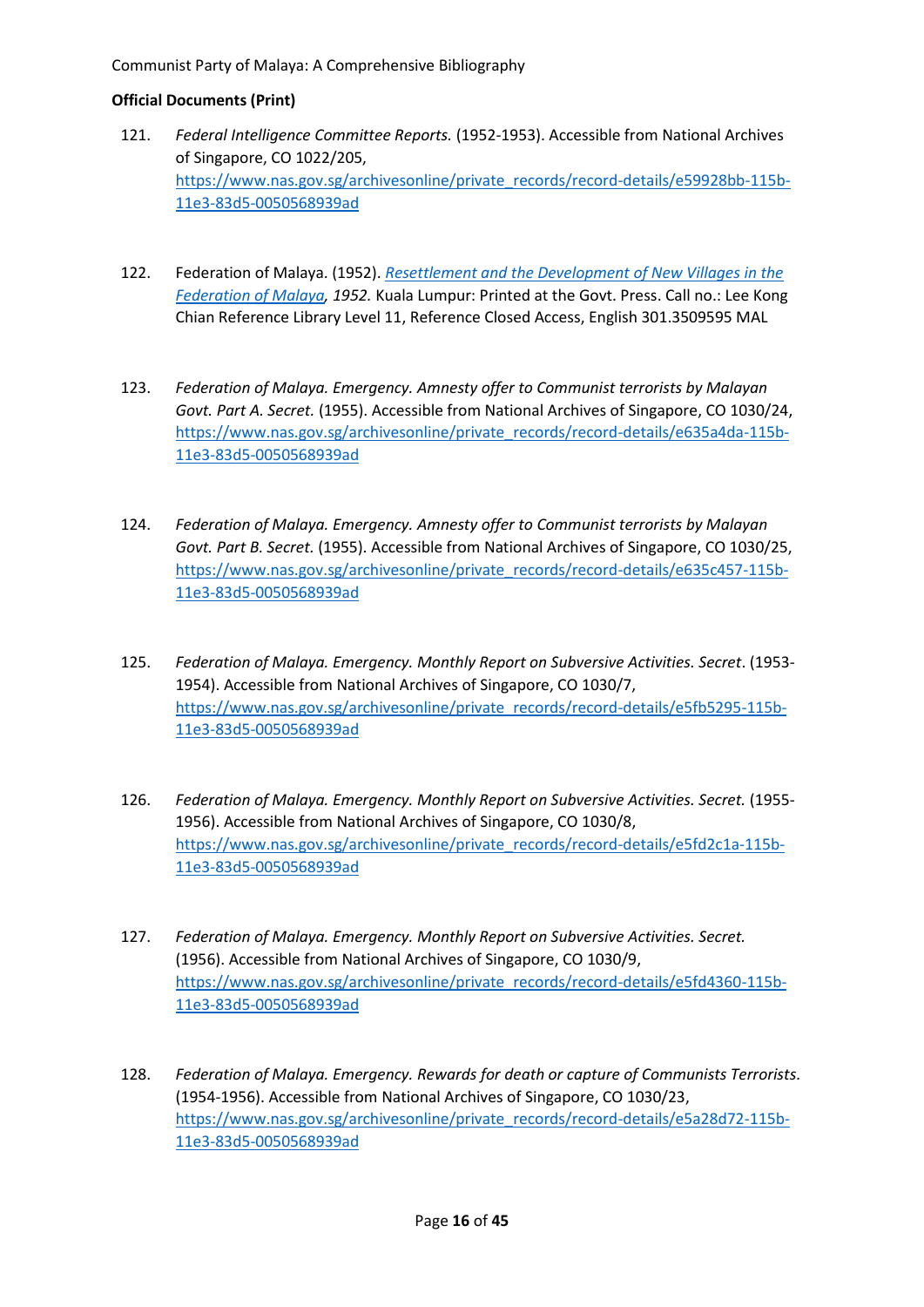## **Official Documents (Print)**

- 129. *Federation of Malaya. Emergency. Surrender of Communist terrorists.* (1954- 1956). Accessible from National Archives of Singapore, CO 1030/22, [https://www.nas.gov.sg/archivesonline/private\\_records/record-details/e5df3051-115b-](https://www.nas.gov.sg/archivesonline/private_records/record-details/e5df3051-115b-11e3-83d5-0050568939ad)[11e3-83d5-0050568939ad](https://www.nas.gov.sg/archivesonline/private_records/record-details/e5df3051-115b-11e3-83d5-0050568939ad)
- 130. *Federation of Malaya: Progress Report on the 1950-1952 Development Plan.* (1953). Accessible from UK National Archives, CO 1022/337, <https://discovery.nationalarchives.gov.uk/details/r/C336174>
- 131. *Federation of Malaysia. Part A. Secret.* (1955-1956). Accessible from National Archives of Singapore, CO 1030/1035, [https://www.nas.gov.sg/archivesonline/private\\_records/record-details/e6367d6f-115b-](https://www.nas.gov.sg/archivesonline/private_records/record-details/e6367d6f-115b-11e3-83d5-0050568939ad)[11e3-83d5-0050568939ad](https://www.nas.gov.sg/archivesonline/private_records/record-details/e6367d6f-115b-11e3-83d5-0050568939ad)
- 132. *Foreign Broadcast Information Service*. (1981, September 17). Document number: CIA-RDP85-00024R000300140002-5. Accessible from Central Intelligence Agency's Freedom of Information Act Electronic Reading Room.

<https://www.cia.gov/readingroom/document/cia-rdp85-00024r000300140002-5>

- 133. *Foreign Policy of Singapore. Confidential*. (1976). Accessible from National Archives of Singapore, FCO 15/2158, [https://www.nas.gov.sg/archivesonline/private\\_records/record](https://www.nas.gov.sg/archivesonline/private_records/record-details/e431c3d8-115b-11e3-83d5-0050568939ad)[details/e431c3d8-115b-11e3-83d5-0050568939ad](https://www.nas.gov.sg/archivesonline/private_records/record-details/e431c3d8-115b-11e3-83d5-0050568939ad)
- 134. *Functions and Activities of the Malayan Communist Party (MCP).* (1951-1953). Accessible from National Archives of Singapore, CO 1022/187, [https://www.nas.gov.sg/archivesonline/private\\_records/record-details/f3bb5b58-115b-](https://www.nas.gov.sg/archivesonline/private_records/record-details/f3bb5b58-115b-11e3-83d5-0050568939ad)[11e3-83d5-0050568939ad](https://www.nas.gov.sg/archivesonline/private_records/record-details/f3bb5b58-115b-11e3-83d5-0050568939ad)
- 135. *Ginger Courses.* (1954, November 2). In British Advisor's Office, Negeri Sembilan, 1957/0537733W. Accessible from Arkib Negara Malaysia [National Archives of Malaysia], <http://ofa.arkib.gov.my/ofa/group/asset/618800>
- 136. *Guerilla Organisations: Rewards.* (1948). Accessible from National Archives of Singapore, CO 537/4245, [https://www.nas.gov.sg/archivesonline/private\\_records/record](https://www.nas.gov.sg/archivesonline/private_records/record-details/4c09736b-99ac-11e6-9af5-0050568939ad)[details/4c09736b-99ac-11e6-9af5-0050568939ad](https://www.nas.gov.sg/archivesonline/private_records/record-details/4c09736b-99ac-11e6-9af5-0050568939ad)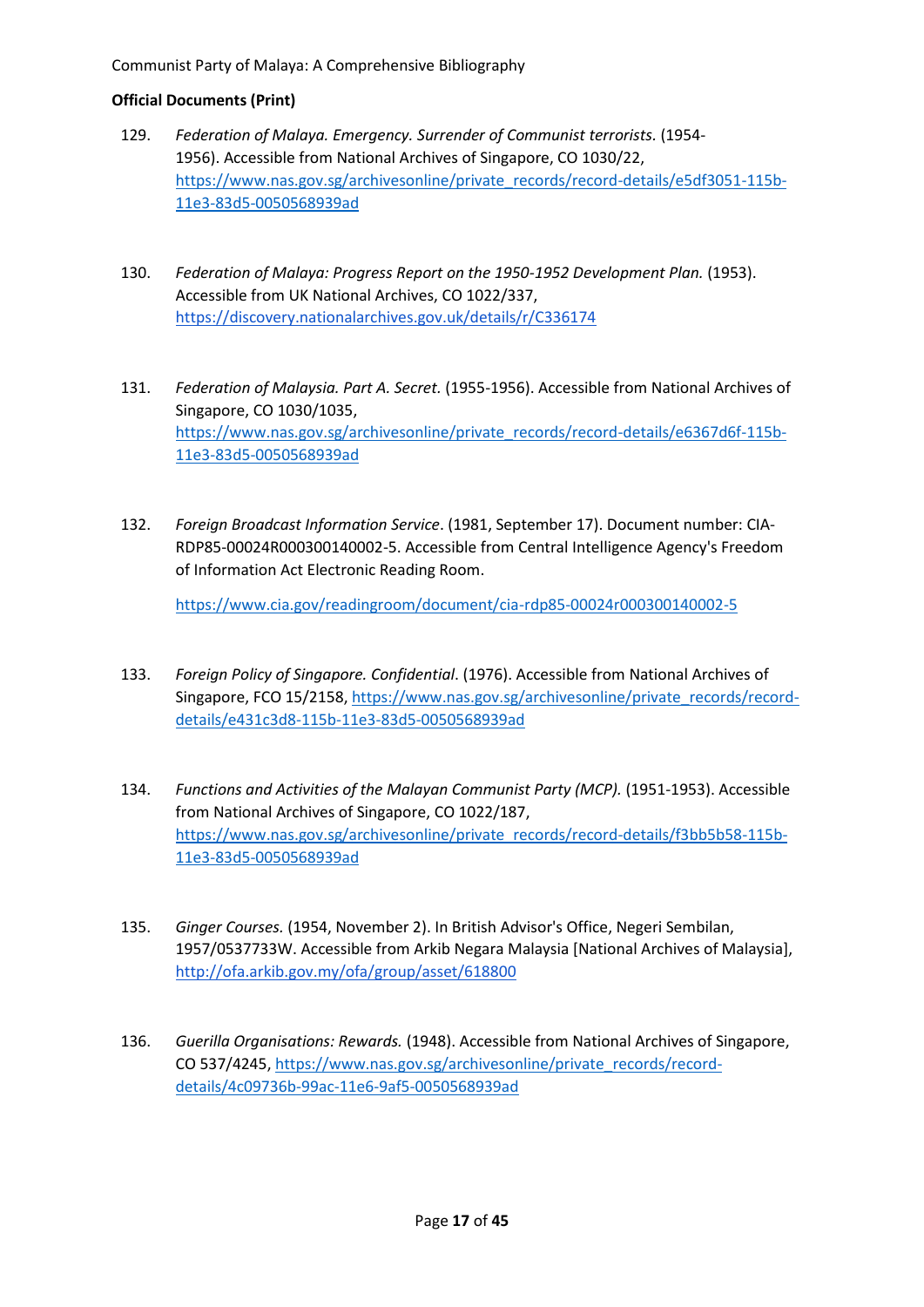## **Official Documents (Print)**

- 137. *Handover of Power to Civil Government: Situation Reports*. (1946-1948). Accessible from National Archives of Singapore, WO 208/3926, [https://www.nas.gov.sg/archivesonline/private\\_records/record-details/3aeb7ca2-c510-](https://www.nas.gov.sg/archivesonline/private_records/record-details/3aeb7ca2-c510-11e3-927b-0050568939ad) [11e3-927b-0050568939ad](https://www.nas.gov.sg/archivesonline/private_records/record-details/3aeb7ca2-c510-11e3-927b-0050568939ad)
- 138. *History of The Emergency (II) Emergency Briefing - Talk on Emergency*. (1953, October 21). In Setiausaha Kerajaan Negeri Sembilan, Pejabat [Office of the State Secretary of Negeri Sembilan], 1957/0466417W. Accessible from Arkib Negara Malaysia [National Archives of Malaysia][, http://ofa.arkib.gov.my/ofa/group/asset/553397](http://ofa.arkib.gov.my/ofa/group/asset/553397)
- 139. *History of The Emergency*. (1953, October 21). In Public Archives, Pahang Branch, 1978/0008850C. Accessible from Arkib Negara Malaysia [National Archives of Malaysia], <http://ofa.arkib.gov.my/ofa/group/asset/1339601>
- 140. *Implications of possible imposition of martial law in Federation of Malaya*. (1949). Accessible from National Archives of Singapore, CO 537/4773, [https://www.nas.gov.sg/archivesonline/private\\_records/record-details/4c775227-99ac-](https://www.nas.gov.sg/archivesonline/private_records/record-details/4c775227-99ac-11e6-9af5-0050568939ad)[11e6-9af5-0050568939ad](https://www.nas.gov.sg/archivesonline/private_records/record-details/4c775227-99ac-11e6-9af5-0050568939ad)
- 141. *Influence of Chinese Population in South East Asia: Malaya.* (1947-1948). Accessible from National Archives of Singapore, WO 208/4760, [https://www.nas.gov.sg/archivesonline/private\\_records/record-details/3a61b06a-a02a-](https://www.nas.gov.sg/archivesonline/private_records/record-details/3a61b06a-a02a-11e3-927b-0050568939ad)[11e3-927b-0050568939ad](https://www.nas.gov.sg/archivesonline/private_records/record-details/3a61b06a-a02a-11e3-927b-0050568939ad)
- 142. *Insurgency in Thailand*. (1963, April 3). Document number: CIA-RDP79T00429A001100030003-9. Accessible from Central Intelligence Agency's Freedom of Information Act Electronic Reading Room.

<https://www.cia.gov/readingroom/document/cia-rdp79t00429a001100030003-9>

- 143. *Intelligence Material on Communist Terrorists in Malaya.* (1957). Accessible from UK National Archives, DO 35/6266, <https://discovery.nationalarchives.gov.uk/details/r/C4715421>
- 144. *Internal Political Affairs in Malaysia.*(1980). Accessible from UK National Archives, FCO 15/2682, <https://discovery.nationalarchives.gov.uk/details/r/C11605238>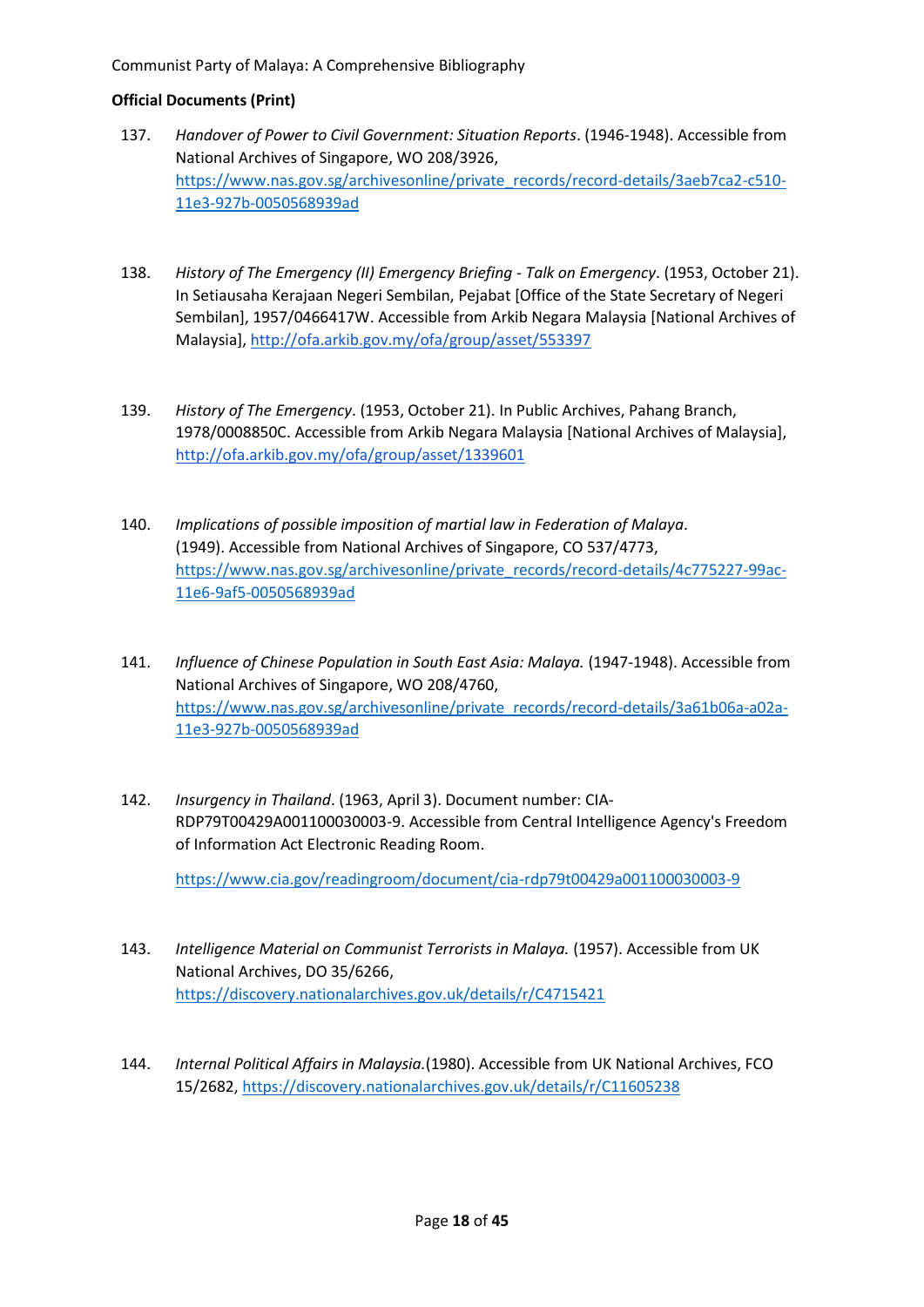- 145. *Internal Political Affairs in Singapore*. (1977). Accessible from National Archives of Singapore, FCO 15/2231[, https://www.nas.gov.sg/archivesonline/private\\_records/record](https://www.nas.gov.sg/archivesonline/private_records/record-details/e7bb2135-115b-11e3-83d5-0050568939ad)[details/e7bb2135-115b-11e3-83d5-0050568939ad](https://www.nas.gov.sg/archivesonline/private_records/record-details/e7bb2135-115b-11e3-83d5-0050568939ad)
- 146. *Internal Political Situation in Malaysia* \ . (1989). Accessible from UK National Archives, FCO 15/5701, <https://discovery.nationalarchives.gov.uk/details/r/C16531702>
- 147. *Internal Political Situation in Singapore. Part B. Secret.* (1959). Accessible from National Archives of Singapore, CO 1030/652, [https://www.nas.gov.sg/archivesonline/private\\_records/record-details/e5e0453f-115b-](https://www.nas.gov.sg/archivesonline/private_records/record-details/e5e0453f-115b-11e3-83d5-0050568939ad)[11e3-83d5-0050568939ad](https://www.nas.gov.sg/archivesonline/private_records/record-details/e5e0453f-115b-11e3-83d5-0050568939ad)
- 148. *Internal Political Situation in Singapore*. (1973). Accessible from National Archives of Singapore, FCO 24/1779, [https://www.nas.gov.sg/archivesonline/private\\_records/record](https://www.nas.gov.sg/archivesonline/private_records/record-details/e70bdc5e-115b-11e3-83d5-0050568939ad)[details/e70bdc5e-115b-11e3-83d5-0050568939ad](https://www.nas.gov.sg/archivesonline/private_records/record-details/e70bdc5e-115b-11e3-83d5-0050568939ad)
- 149. *Internal Political Situation in Singapore*. (1974). Accessible from National Archives of Singapore, FCO 15/1904[, https://www.nas.gov.sg/archivesonline/private\\_records/record](https://www.nas.gov.sg/archivesonline/private_records/record-details/e4514a80-115b-11e3-83d5-0050568939ad)[details/e4514a80-115b-11e3-83d5-0050568939ad](https://www.nas.gov.sg/archivesonline/private_records/record-details/e4514a80-115b-11e3-83d5-0050568939ad)
- 150. *Internal Security Council Papers on Internal Security Situation in Singapore.* (1960). Accessible from National Archives of Singapore, DO 187/15, [https://www.nas.gov.sg/archivesonline/private\\_records/record-details/e5d7cb25-115b-](https://www.nas.gov.sg/archivesonline/private_records/record-details/e5d7cb25-115b-11e3-83d5-0050568939ad)[11e3-83d5-0050568939ad](https://www.nas.gov.sg/archivesonline/private_records/record-details/e5d7cb25-115b-11e3-83d5-0050568939ad)
- 151. *Internal security situation in Malaysia*. (1982). Accessible from UK National Archives, FCO 15/3283,<https://discovery.nationalarchives.gov.uk/details/r/C14745884>
- 152. *Internal security situation in Singapore: Communist activity. Part A.*. (1961- 1962). Accessible from National Archives of Singapore, DO 169/175, [https://www.nas.gov.sg/archivesonline/private\\_records/record-details/ea430614-0276-](https://www.nas.gov.sg/archivesonline/private_records/record-details/ea430614-0276-11e8-a2a9-001a4a5ba61b) [11e8-a2a9-001a4a5ba61b](https://www.nas.gov.sg/archivesonline/private_records/record-details/ea430614-0276-11e8-a2a9-001a4a5ba61b)
- 153. *Internal Threat to Malaya and Singapore.* (1963). Accessible from National Archives of Singapore, CO 1030/1571, [https://www.nas.gov.sg/archivesonline/private\\_records/record-details/e5cba712-115b-](https://www.nas.gov.sg/archivesonline/private_records/record-details/e5cba712-115b-11e3-83d5-0050568939ad)[11e3-83d5-0050568939ad](https://www.nas.gov.sg/archivesonline/private_records/record-details/e5cba712-115b-11e3-83d5-0050568939ad)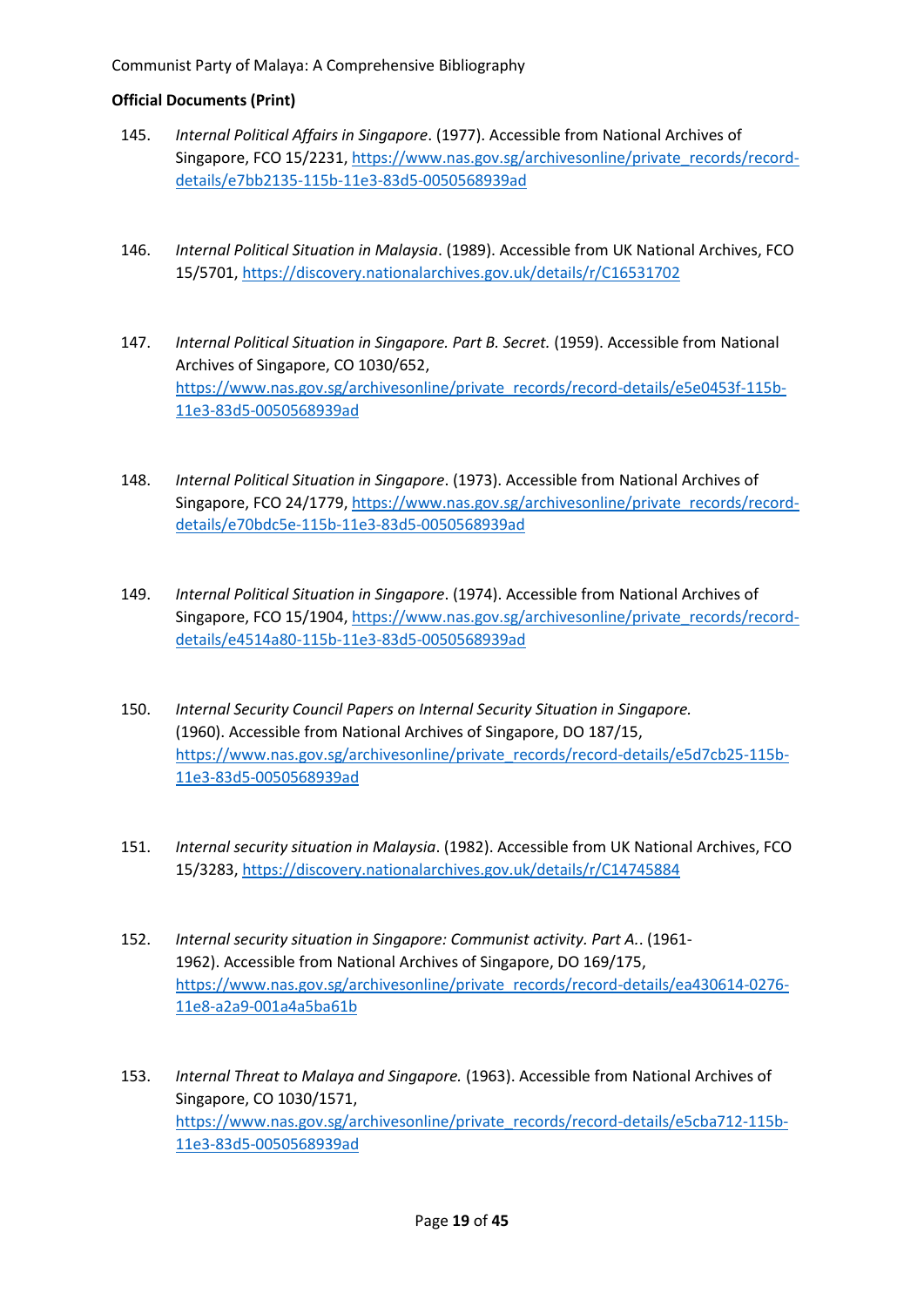- 154. Joint Intelligence Committee Far East. (1950, November 18). *Memorandum Number 479 of 1950: The Potential of the Malayan Communist Party*. Accessible from UK National Archives, DEFE 5/25/479[, https://discovery.nationalarchives.gov.uk/details/r/C13513410](https://discovery.nationalarchives.gov.uk/details/r/C13513410)
- 155. *Keganasan Komunis Di Tanah Melayu*, *Versi Melayu-Jawi* [The Communist Violence in Malaya, Malay-Jawi version]. (1949, December 31). In Jabatan Arkib Negara Malaysia, 2007/0005771W. Accessible from Arkib Negara Malaysia [National Archives of Malaysia], <http://ofa.arkib.gov.my/ofa/group/asset/972969>
- 156. *Kuala Lumpur Malaysia Political Parties Malayan Communist Party*. (1961- 1981). Accessible from National Archives of Australia, NAA: A10335, 801/3/13 PART 2.
- 157. *Kuo Min Tang: Organisation and Activities In The Straits Settlements And Malaya*. (1926- 1927). Accessible from National Archives of Singapore, CO 273/537/1, [https://www.nas.gov.sg/archivesonline/private\\_records/record-details/27a0aeb1-47e7-](https://www.nas.gov.sg/archivesonline/private_records/record-details/27a0aeb1-47e7-11e6-b4c5-0050568939ad) [11e6-b4c5-0050568939ad](https://www.nas.gov.sg/archivesonline/private_records/record-details/27a0aeb1-47e7-11e6-b4c5-0050568939ad)
- 158. *Labour Disputes in Malaya*. (1937-1938). Accessible from National Archives of Singapore, CO 273/632/9, [https://www.nas.gov.sg/archivesonline/private\\_records/record](https://www.nas.gov.sg/archivesonline/private_records/record-details/28dd7d07-47e7-11e6-b4c5-0050568939ad)[details/28dd7d07-47e7-11e6-b4c5-0050568939ad](https://www.nas.gov.sg/archivesonline/private_records/record-details/28dd7d07-47e7-11e6-b4c5-0050568939ad)
- 159. *Labour Unrest In Malaya: Deportation of Chinese Communists From Malaya.*  (1940). Accessible from National Archives of Singapore, CO 273/662/11, [https://www.nas.gov.sg/archivesonline/private\\_records/record-details/291936e5-47e7-](https://www.nas.gov.sg/archivesonline/private_records/record-details/291936e5-47e7-11e6-b4c5-0050568939ad) [11e6-b4c5-0050568939ad](https://www.nas.gov.sg/archivesonline/private_records/record-details/291936e5-47e7-11e6-b4c5-0050568939ad)
- 160. *Labour Unrest in Malaya: May Day Demonstrations.* (1940). Accessible from National Archives of Singapore, CO 273/662/10, [https://www.nas.gov.sg/archivesonline/private\\_records/record-details/291936e5-47e7-](https://www.nas.gov.sg/archivesonline/private_records/record-details/291936e5-47e7-11e6-b4c5-0050568939ad) [11e6-b4c5-0050568939ad](https://www.nas.gov.sg/archivesonline/private_records/record-details/291936e5-47e7-11e6-b4c5-0050568939ad)
- 161. *Law and Order: Communist Influences on Malays.* (1950). Accessible from National Archives of Singapore, CO 537/5986, [https://www.nas.gov.sg/archivesonline/private\\_records/record-details/4cfbb1ba-99ac-](https://www.nas.gov.sg/archivesonline/private_records/record-details/4cfbb1ba-99ac-11e6-9af5-0050568939ad)[11e6-9af5-0050568939ad](https://www.nas.gov.sg/archivesonline/private_records/record-details/4cfbb1ba-99ac-11e6-9af5-0050568939ad)
- 162. *Lessons of The Emergency in Malaya.* (1950). Accessible from National Archives of Australia, NAA: A816, 19/321/10.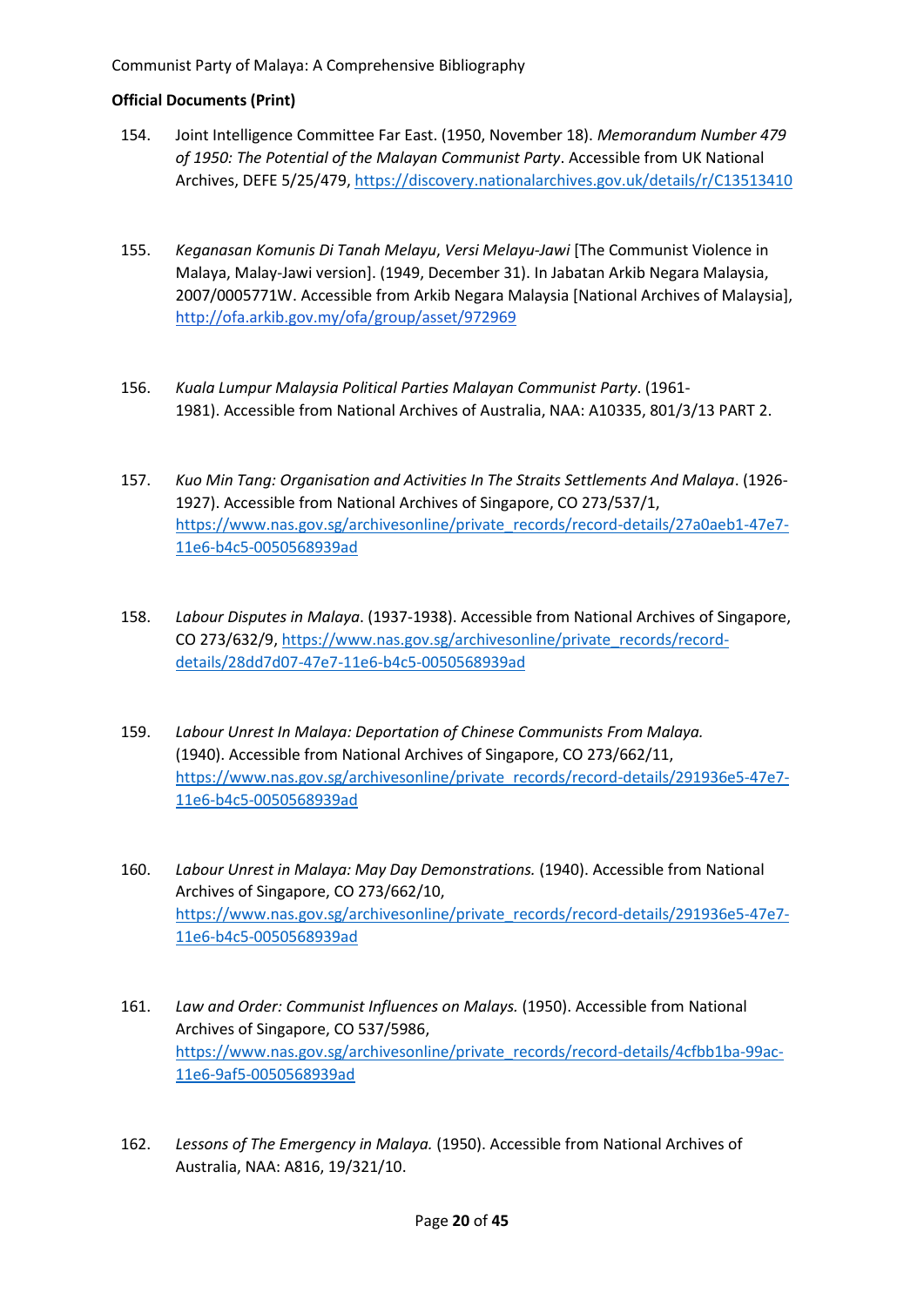- 163. *Malaya. Employment of Commonwealth Forces in Anti-Terrorist Operations.* (1954- 1957). Available in National Archives of Australia, NAA: A1209, 1957/4294.
- 164. *Malaya. Report on Emergency.* (1950-1951). Accessible from National Archives of Singapore, AIR 20/7777, [https://www.nas.gov.sg/archivesonline/private\\_records/record](https://www.nas.gov.sg/archivesonline/private_records/record-details/e7a6a463-115b-11e3-83d5-0050568939ad)[details/e7a6a463-115b-11e3-83d5-0050568939ad](https://www.nas.gov.sg/archivesonline/private_records/record-details/e7a6a463-115b-11e3-83d5-0050568939ad)
- 165. *Malaya - Review of the Emergency Situation in Malaya 1954-1955.* (1955). Accessible from National Archives of Australia, NAA:A10299, M11.
- 166. *Malaya: Alleged Move of the Malayan Communist Party (MCP) Headquarters to Sumatra*. (1954). Accessible from National Archives of Singapore, FCO 141/7461, [https://www.nas.gov.sg/archivesonline/private\\_records/record-details/9cf03f0c-a425-](https://www.nas.gov.sg/archivesonline/private_records/record-details/9cf03f0c-a425-11e3-927b-0050568939ad) [11e3-927b-0050568939ad](https://www.nas.gov.sg/archivesonline/private_records/record-details/9cf03f0c-a425-11e3-927b-0050568939ad)
- 167. *Malaya: Expressions Used to Describe Communist Organisations and Members of the Malayan Communist Party (MCP)*. (1954-1955). Accessible from National Archives of Singapore, FCO 141/7462, [https://www.nas.gov.sg/archivesonline/private\\_records/record-details/9cf4081a-a425-](https://www.nas.gov.sg/archivesonline/private_records/record-details/9cf4081a-a425-11e3-927b-0050568939ad) [11e3-927b-0050568939ad](https://www.nas.gov.sg/archivesonline/private_records/record-details/9cf4081a-a425-11e3-927b-0050568939ad)
- 168. *Malaysia: Internal Political Affairs. Secret.* (1975). Accessible from National Archives of Singapore, FCO 15/2071, [https://www.nas.gov.sg/archivesonline/private\\_records/record](https://www.nas.gov.sg/archivesonline/private_records/record-details/e4c97837-115b-11e3-83d5-0050568939ad)[details/e4c97837-115b-11e3-83d5-0050568939ad](https://www.nas.gov.sg/archivesonline/private_records/record-details/e4c97837-115b-11e3-83d5-0050568939ad)
- 169. *Malaya: Political Developments; Monthly Summaries.* (1948). Accessible from National Archives of Singapore, CO 537/3755, [https://www.nas.gov.sg/archivesonline/private\\_records/record-details/4bdc3398-99ac-](https://www.nas.gov.sg/archivesonline/private_records/record-details/4bdc3398-99ac-11e6-9af5-0050568939ad)[11e6-9af5-0050568939ad](https://www.nas.gov.sg/archivesonline/private_records/record-details/4bdc3398-99ac-11e6-9af5-0050568939ad)
- 170. *Malaya: Political Intelligence Journals.* (1948). Accessible from National Archives of Singapore, CO 537/3753, [https://www.nas.gov.sg/archivesonline/private\\_records/record](https://www.nas.gov.sg/archivesonline/private_records/record-details/4bd8323e-99ac-11e6-9af5-0050568939ad)[details/4bd8323e-99ac-11e6-9af5-0050568939ad](https://www.nas.gov.sg/archivesonline/private_records/record-details/4bd8323e-99ac-11e6-9af5-0050568939ad)
- 171. *Malaya: Review of Emergency situation at the end of 1954.* (1955). Accessible from National Archives of Singapore, WO 208/3219, [https://www.nas.gov.sg/archivesonline/private\\_records/record-details/3ac56c00-c510-](https://www.nas.gov.sg/archivesonline/private_records/record-details/3ac56c00-c510-11e3-927b-0050568939ad) [11e3-927b-0050568939ad](https://www.nas.gov.sg/archivesonline/private_records/record-details/3ac56c00-c510-11e3-927b-0050568939ad)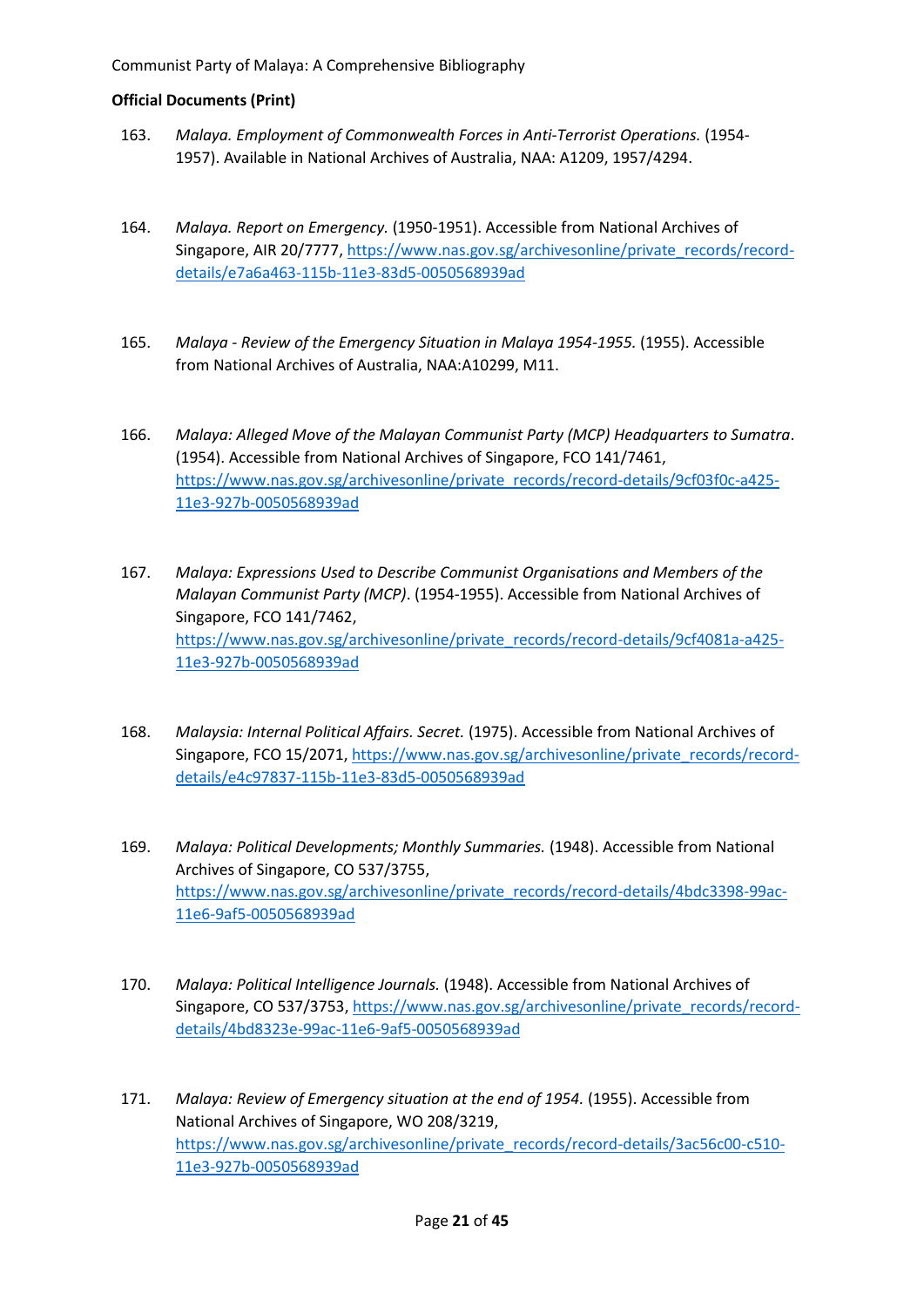- 172. *Malaya and Singapore. General File no 5. General Bourne - Director of Operations in Malaya*. (1956). Accessible from National Archives of Australia, NAA: A816, 19/321/38
- 173. *Malaya Committee: Operations Against Bandits.* (1950). Accessible from UK National Archives, CAB 104/263,<https://discovery.nationalarchives.gov.uk/details/r/C373723>
- 174. *Malaya Committee: Operation Against Bandits, etc. (General).* (1945). Accessible from National Archives of Singapore, CAB 21/1681, [https://www.nas.gov.sg/archivesonline/private\\_records/record-details/e7b32fe1-115b-](https://www.nas.gov.sg/archivesonline/private_records/record-details/e7b32fe1-115b-11e3-83d5-0050568939ad)[11e3-83d5-0050568939ad](https://www.nas.gov.sg/archivesonline/private_records/record-details/e7b32fe1-115b-11e3-83d5-0050568939ad)
- 175. *Malaya Committee: Operation against Bandits, etc. (General).* (1951). Accessible from National Archives of Singapore, CAB 21/1682, [https://www.nas.gov.sg/archivesonline/private\\_records/record-details/e7b34c9f-115b-](https://www.nas.gov.sg/archivesonline/private_records/record-details/e7b34c9f-115b-11e3-83d5-0050568939ad)[11e3-83d5-0050568939ad](https://www.nas.gov.sg/archivesonline/private_records/record-details/e7b34c9f-115b-11e3-83d5-0050568939ad)
- 176. *Malayan Communist Activities on the Siam-Malayan Border; Report of a Communist Terrorist Base in Siam; Collaboration of Siamese and Malayan Police.* (1952). Accessible from UK National Archives, FO 371/101174, <https://discovery.nationalarchives.gov.uk/details/r/C2858639>
- 177. *Malayan Communist Influence in Indonesia*. (1948, December 1). Document number: CIA-RDP82-00457R001800550013-2. Accessible from Central Intelligence Agency's Freedom of Information Act Electronic Reading Room.

<https://www.cia.gov/readingroom/document/cia-rdp82-00457r001800550013-2>

- 178. *Malayan Communist Party.* (1954-1956). Accessible from National Archives of Singapore, CO 1030/306, [https://www.nas.gov.sg/archivesonline/private\\_records/record](https://www.nas.gov.sg/archivesonline/private_records/record-details/a9430530-3fdd-11e5-b55d-0050568939ad)[details/a9430530-3fdd-11e5-b55d-0050568939ad](https://www.nas.gov.sg/archivesonline/private_records/record-details/a9430530-3fdd-11e5-b55d-0050568939ad)
- 179. *Malayan Communist Party.* (1954-1956). Accessible from National Archives of Singapore, CO 1030/307, [https://www.nas.gov.sg/archivesonline/private\\_records/record](https://www.nas.gov.sg/archivesonline/private_records/record-details/a9438b2d-3fdd-11e5-b55d-0050568939ad)[details/a9438b2d-3fdd-11e5-b55d-0050568939ad](https://www.nas.gov.sg/archivesonline/private_records/record-details/a9438b2d-3fdd-11e5-b55d-0050568939ad)
- 180. *Malayan Communist Party's Armed Forces: Notes*. (1951, January). Accessible from UK National Archives, WO 106/5854, <https://discovery.nationalarchives.gov.uk/details/r/C4420633>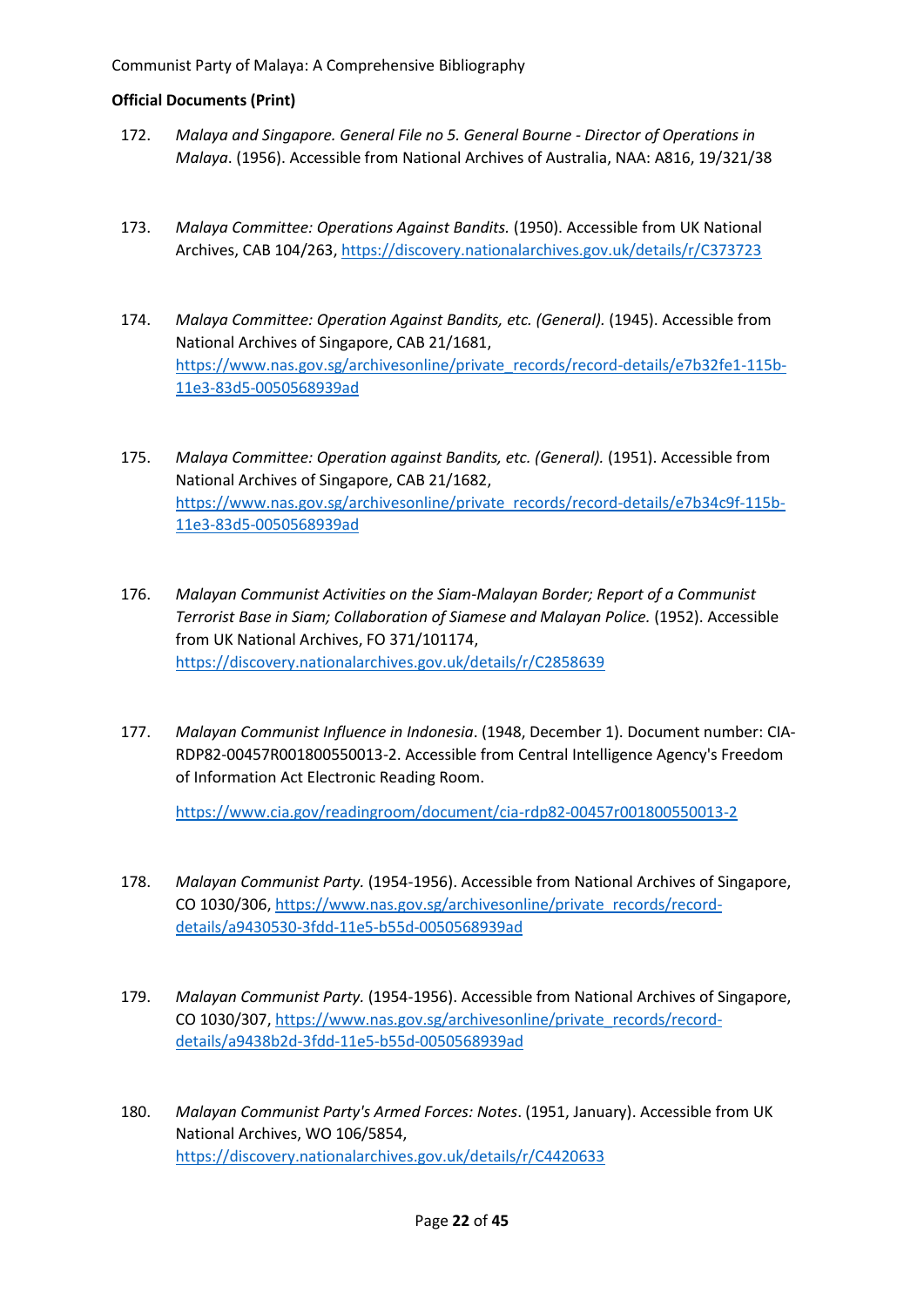#### **Official Documents (Print)**

181. *Malayan Communist Party Activities in Singapore During the Period 21-30 January 1951*. (1951, March 15). Document number: CIA-RDP82-00457R007100070007-3. Accessible from Central Intelligence Agency's Freedom of Information Act Electronic Reading Room.

<https://www.cia.gov/readingroom/document/cia-rdp82-00457r007100070007-3>

182. *Malayan Communist Party Activities in Singapore from 15-22 August 1950*. (1950, September 28)*.* Document number: CIA-RDP82-00457R005800610004-1. Accessible from Central Intelligence Agency's Freedom of Information Act Electronic Reading Room.

<https://www.cia.gov/readingroom/document/cia-rdp82-00457r005800610004-1>

183. *Malayan Communist Party Activity in Singapore.* (1950, 12 July). Document number: CIA-RDP82-00457R005200230009-4. Accessible from Central Intelligence Agency's Freedom of Information Act Electronic Reading Room.

<https://www.cia.gov/readingroom/document/cia-rdp82-00457r005200230009-4>

184. *Malayan Communist Party Central Executive Committee*. (1949, July 18). Document number: CIA-RDP82-00457R002900620005-1. Accessible from Central Intelligence Agency's Freedom of Information Act Electronic Reading Room.

<https://www.cia.gov/readingroom/document/cia-rdp82-00457r002900620005-1>

185. *Malayan Communist Party Documents*. (1951, December 12). Document number: CIA-RDP82-00457R009200440008-8. Accessible from Central Intelligence Agency's Freedom of Information Act Electronic Reading Room.

<https://www.cia.gov/readingroom/document/cia-rdp82-00457r009200440008-8>

186. *Malayan Communists Working for Chinese Communist Government*. (1950, July 12). Document number: CIA-RDP82-00457R005200410002-1. Accessible from Central Intelligence Agency's Freedom of Information Act Electronic Reading Room.

<https://www.cia.gov/readingroom/document/cia-rdp82-00457r005200410002-1>

187. *Malayan Contribution to Australian Communist Party (ACP) Election Fund.* (1951). Accessible from National Archives of Australia, NAA: A9108, Roll 13/24.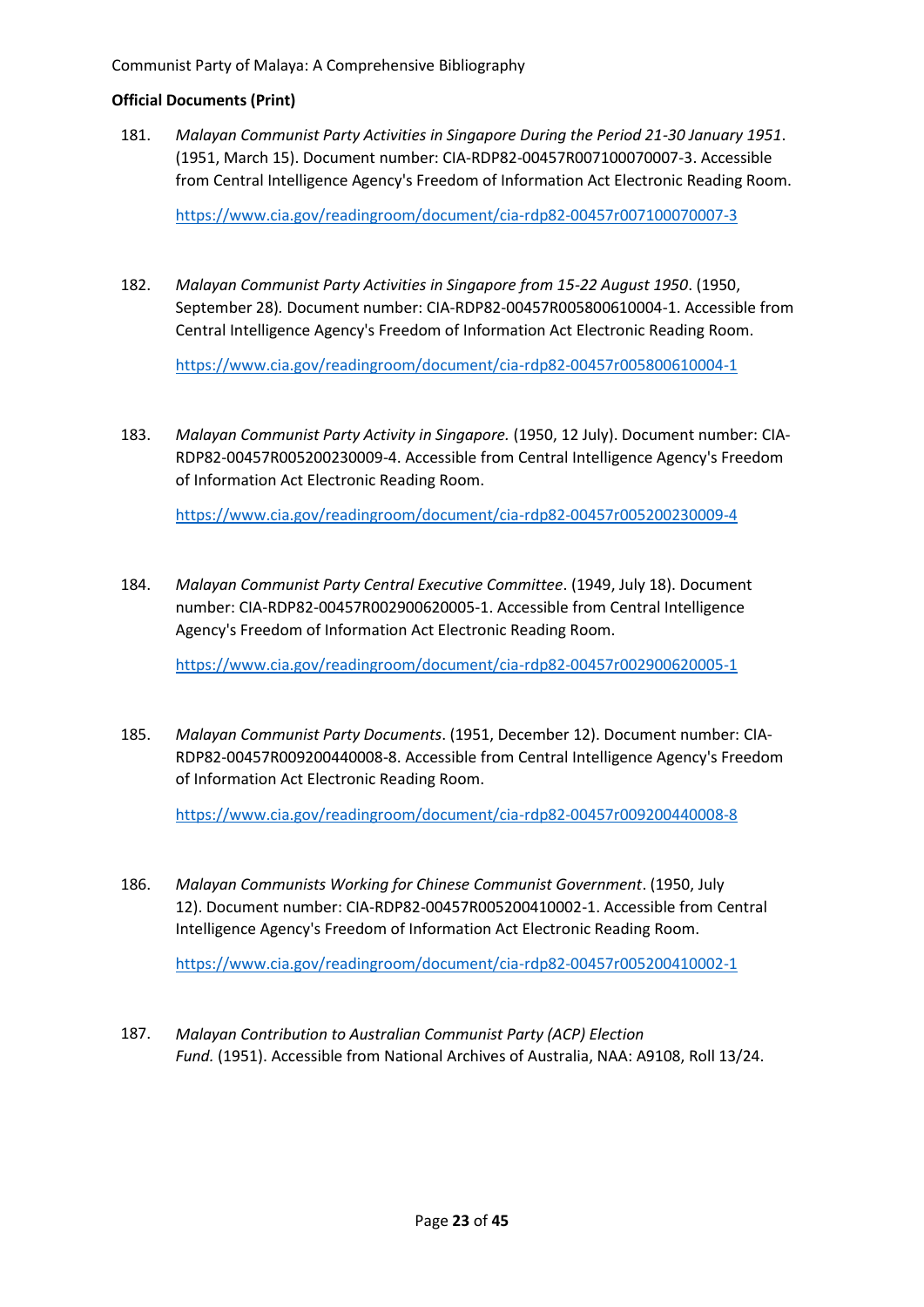- 188. *Malayan Internal Security.* (1950). Accessible from National Archives of Singapore, CO 537/6006, [https://www.nas.gov.sg/archivesonline/private\\_records/record](https://www.nas.gov.sg/archivesonline/private_records/record-details/4d112e10-99ac-11e6-9af5-0050568939ad)[details/4d112e10-99ac-11e6-9af5-0050568939ad](https://www.nas.gov.sg/archivesonline/private_records/record-details/4d112e10-99ac-11e6-9af5-0050568939ad)
- 189. *Malayan Views on Communist China.* (1960). Accessible from National Archives of Singapore, DO 169/5, [https://www.nas.gov.sg/archivesonline/private\\_records/record](https://www.nas.gov.sg/archivesonline/private_records/record-details/e5526469-115b-11e3-83d5-0050568939ad)[details/e5526469-115b-11e3-83d5-0050568939ad](https://www.nas.gov.sg/archivesonline/private_records/record-details/e5526469-115b-11e3-83d5-0050568939ad)
- 190. *Malaysia. Communist Threat to Malaysia.* (1971). Accessible from National Archives of Singapore, FCO 24/1161, [https://www.nas.gov.sg/archivesonline/private\\_records/record](https://www.nas.gov.sg/archivesonline/private_records/record-details/e74f5e28-115b-11e3-83d5-0050568939ad)[details/e74f5e28-115b-11e3-83d5-0050568939ad](https://www.nas.gov.sg/archivesonline/private_records/record-details/e74f5e28-115b-11e3-83d5-0050568939ad)
- 191. *Malaysia: Annual Review for 1969*. (1970). Accessible from UK National Archives, FCO 24/806[, https://discovery.nationalarchives.gov.uk/details/r/C10939432](https://discovery.nationalarchives.gov.uk/details/r/C10939432)
- 192. *Malaysia: Annual Review for 1972*. (1973). Accessible from UK National Archives, FCO 24/1778,<https://discovery.nationalarchives.gov.uk/details/r/C11165574>
- 193. *Malaysia: Annual Review for 1976.* (1977). Accessible from UK National Archives, FCO 15/2235,<https://discovery.nationalarchives.gov.uk/details/r/C11477490>
- 194. *Malaysia: Annual Review for 1980*. (1981). Accessible from UK National Archives, FCO 15/2921,<https://discovery.nationalarchives.gov.uk/details/r/C14508414>
- 195. *Meeting with George Orwell; Progress Report from RIO(S); Paper on Communist Strategy in South East Asia*. (1949). Accessible from UK National Archives, FO 1110/189, <https://discovery.nationalarchives.gov.uk/details/r/C242365>
- 196. *Min Yuen Organization*. (1950, September 1). Document number: CIA-RDP82- 00457R005600490009-2. Accessible from Central Intelligence Agency's Freedom of Information Act Electronic Reading Room.

<https://www.cia.gov/readingroom/document/cia-rdp82-00457r005600490009-2>

197. Ministry of Culture, Singapore. (1960). *[The Socialist Solution: An Analysis of Current](https://eservice.nlb.gov.sg/item_holding.aspx?bid=4077979)  [Political Forces in Singapore](https://eservice.nlb.gov.sg/item_holding.aspx?bid=4077979)* [Microfilm: NL11215]. Singapore: Ministry of Culture. Call no.: Lee Kong Chian Reference Library Level 11, Reference Closed Access, English 959.57 SIN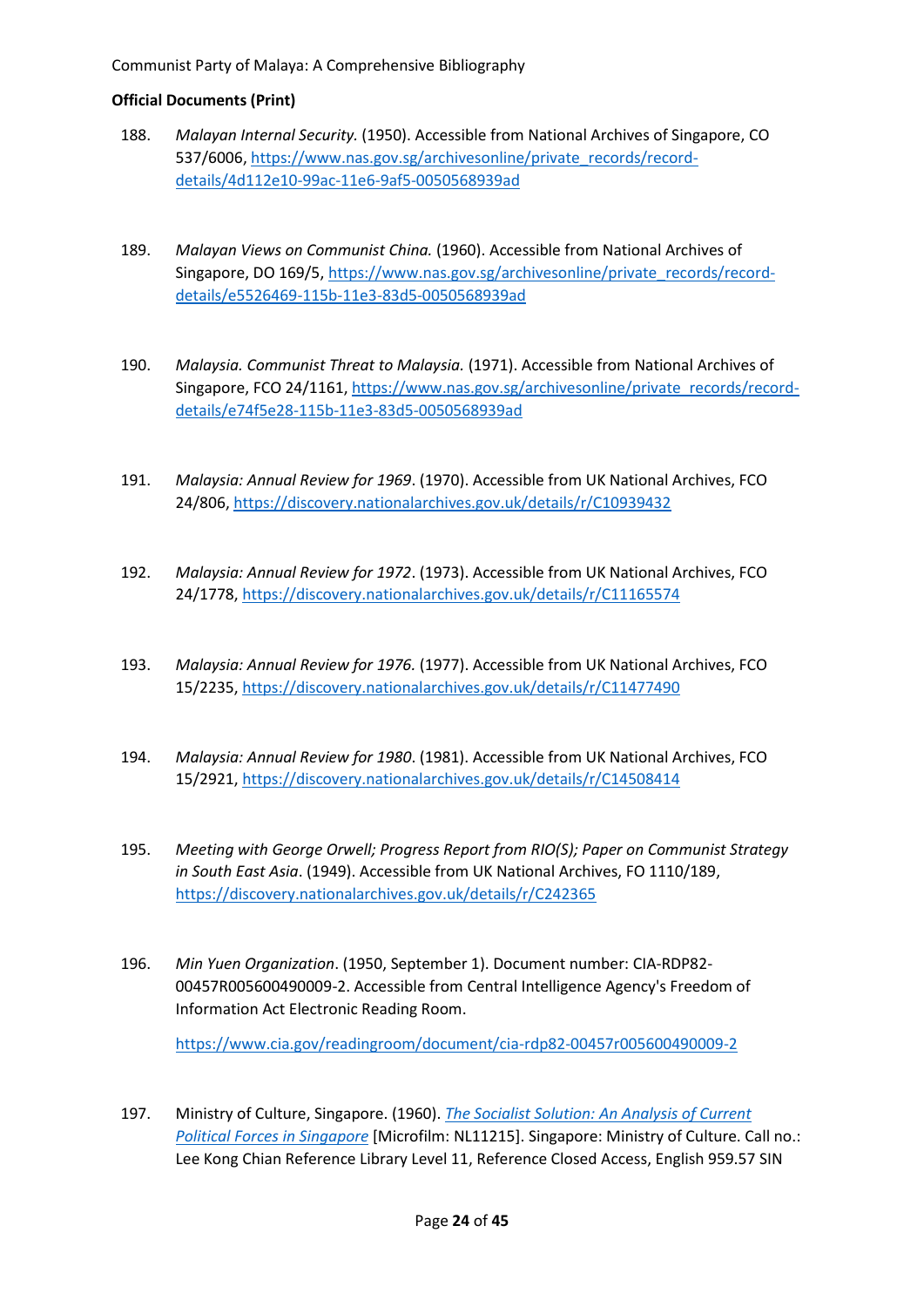- 198. Ministry of Culture, Singapore. (1961). *[The Merger Plan](https://eservice.nlb.gov.sg/item_holding.aspx?bid=4981175)* [Microfilm: NL 12700]*.* Singapore: Printed at the Govt. Print. Off. Call no.: Lee Kong Chian Reference Library Level 11, Reference Closed Access, English 320.15709595 SIN
- 199. Ministry of Internal Security, Malaysia*.*(1964). *[Communism in the Nanyang University](https://eservice.nlb.gov.sg/item_holding.aspx?bid=4116029)* [Microfilm: NL 21299]. Kuala Lumpur: Jabatan Chetak Kerajaan [Government Printing Department, Malaysia]. Call no.: Lee Kong Chian Reference Library Level 11, Reference Closed Access, English 335.4 MAL
- 200. *Minutes of Director's Meeting of A Singapore Chinese Newspaper Found in a Special Branch Police Raid*. (1951). Accessible from UK National Archives, FO 371/93112B , <https://discovery.nationalarchives.gov.uk/details/r/C2850600>
- 201. *Moeso Accompanied by Russians to Singapore*. (1948 August 25). Document number: CIA-RDP82-00457R001800540009-8. Accessible from Central Intelligence Agency's Freedom of Information Act Electronic Reading Room.

<https://www.cia.gov/readingroom/document/cia-rdp82-00457r001800540009-8>

- 202. *Monthly News Sheet Published in London Called 'The Malayan Monitor'.* (1952- 1953). Accessible from National Archives of Singapore, CO 1022/119, [https://www.nas.gov.sg/archivesonline/private\\_records/record-details/e5bd4dae-115b-](https://www.nas.gov.sg/archivesonline/private_records/record-details/e5bd4dae-115b-11e3-83d5-0050568939ad)[11e3-83d5-0050568939ad](https://www.nas.gov.sg/archivesonline/private_records/record-details/e5bd4dae-115b-11e3-83d5-0050568939ad)
- 203. *Monthly Review of Chinese Affairs: July and August 1934*. (1934). Accessible from National Archives of Singapore, CO 273/597/1, [https://www.nas.gov.sg/archivesonline/private\\_records/record-details/2885eb05-47e7-](https://www.nas.gov.sg/archivesonline/private_records/record-details/2885eb05-47e7-11e6-b4c5-0050568939ad) [11e6-b4c5-0050568939ad](https://www.nas.gov.sg/archivesonline/private_records/record-details/2885eb05-47e7-11e6-b4c5-0050568939ad)
- 204. *Internal political developments in Malaysia*. (1978). Accessible from UK National Archives, FCO 15/2359, <https://discovery.nationalarchives.gov.uk/details/r/C11488371>
- 205. *Internal political developments in Malaysia*. (1978). Accessible from UK National Archives, FCO 15/2361, <https://discovery.nationalarchives.gov.uk/details/r/C11488373>
- 206. *General election in Indonesia*. (1977). Accessible from UK National Archives, FCO 15/2239, <https://discovery.nationalarchives.gov.uk/details/r/C11477494>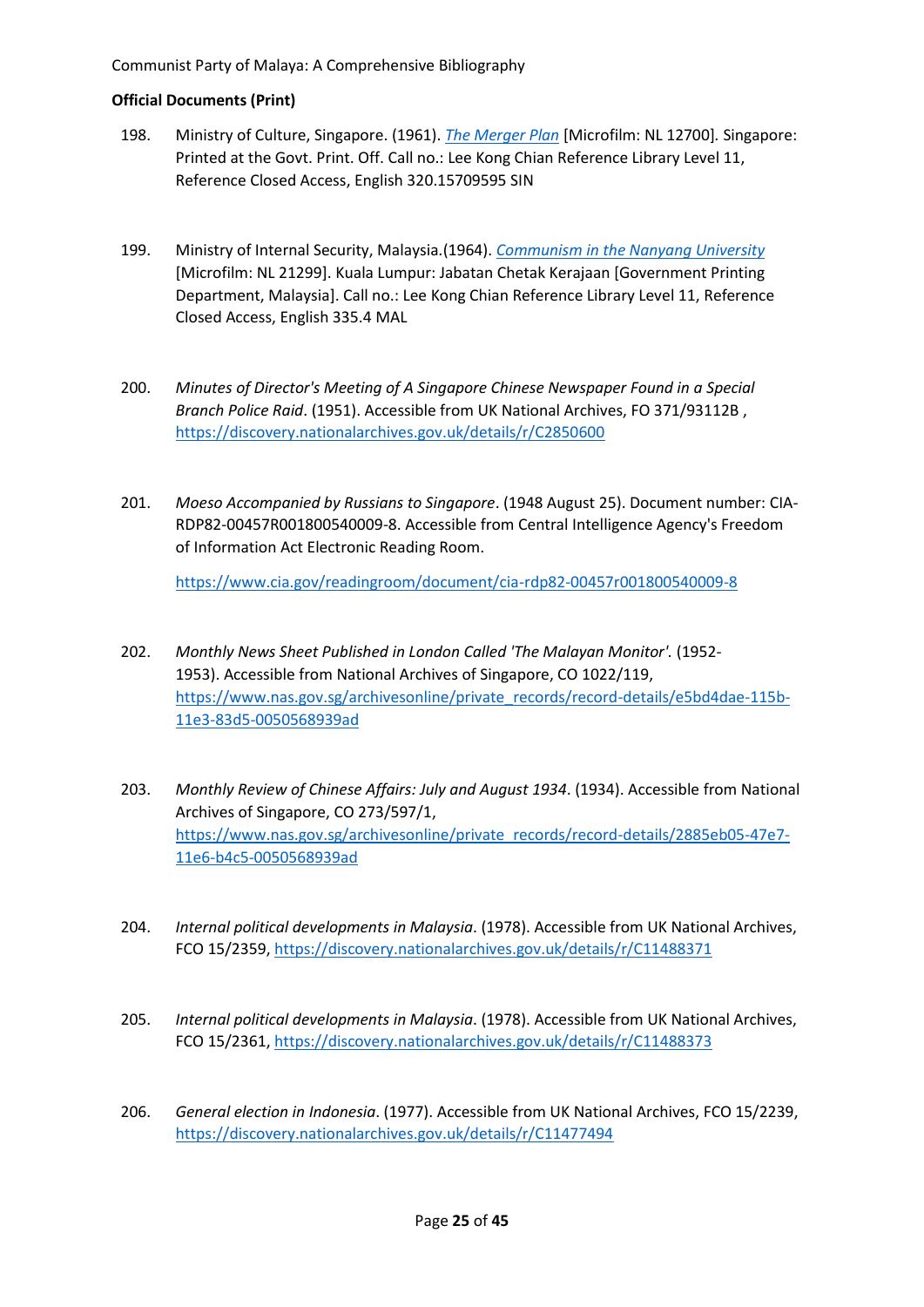207. *My Accusation - Written Against The Blind Struggle of The Malayan Communist Party*. (1951, May 1). Document number: CIA-RDP82-00457R008100630010-6. Accessible from Central Intelligence Agency's Freedom of Information Act Electronic Reading Room.

<https://www.cia.gov/readingroom/document/cia-rdp82-00457r008100630010-6>

208. *National Intelligence Bulletin*. (1975, July 8). Document number: CIA-RDP79T00975A027900010012-9. Accessible from Central Intelligence Agency's Freedom of Information Act Electronic Reading Room.

<https://www.cia.gov/readingroom/document/cia-rdp79t00975a027900010012-9>

209. *National Intelligence Bulletin*. (1977, January 18). Document number: CIA-RDP79T00975A029700010029-1. Accessible from Central Intelligence Agency's Freedom of Information Act Electronic Reading Room.

<https://www.cia.gov/readingroom/document/cia-rdp79t00975a029700010029-1>

- 210. *Note of Conversation between Mr Casey and General Bourne - Director of Operations in Malaya*. (1955, October 24). Accessible from National Archives of Australia, NAA: A816, 19/321/51.
- 211. *NSW Security Service File - Malayan Communist Party*. (1939). Accessible from National Archives of Australia, NAA: C320, CIB604.
- 212. *Offer by Government of Amnesty for Communists in Malaya.* (1957). Accessible from National Archives of Singapore, CO 1030/412, [https://www.nas.gov.sg/archivesonline/private\\_records/record-details/e5b38785-115b-](https://www.nas.gov.sg/archivesonline/private_records/record-details/e5b38785-115b-11e3-83d5-0050568939ad)[11e3-83d5-0050568939ad](https://www.nas.gov.sg/archivesonline/private_records/record-details/e5b38785-115b-11e3-83d5-0050568939ad)
- 213. *Office of National Estimates Memorandum, Security Conditions in Malaysia and*  Indonesia. (1967, October 24). Document number: CIA-RDP79R00904A001300050030-2. Accessible from Central Intelligence Agency's Freedom of Information Act Electronic Reading Room.

<https://www.cia.gov/readingroom/document/cia-rdp79r00904a001300050030-2>

214. *Operation Profit (Formerly Rattle) Against Members of Malayan Communist Party*. *Future of Planning Committee and Intelligence Staff*. (1953, February-August). Accessible from UK National Archives, AIR 23/8559, <https://discovery.nationalarchives.gov.uk/details/r/C756452>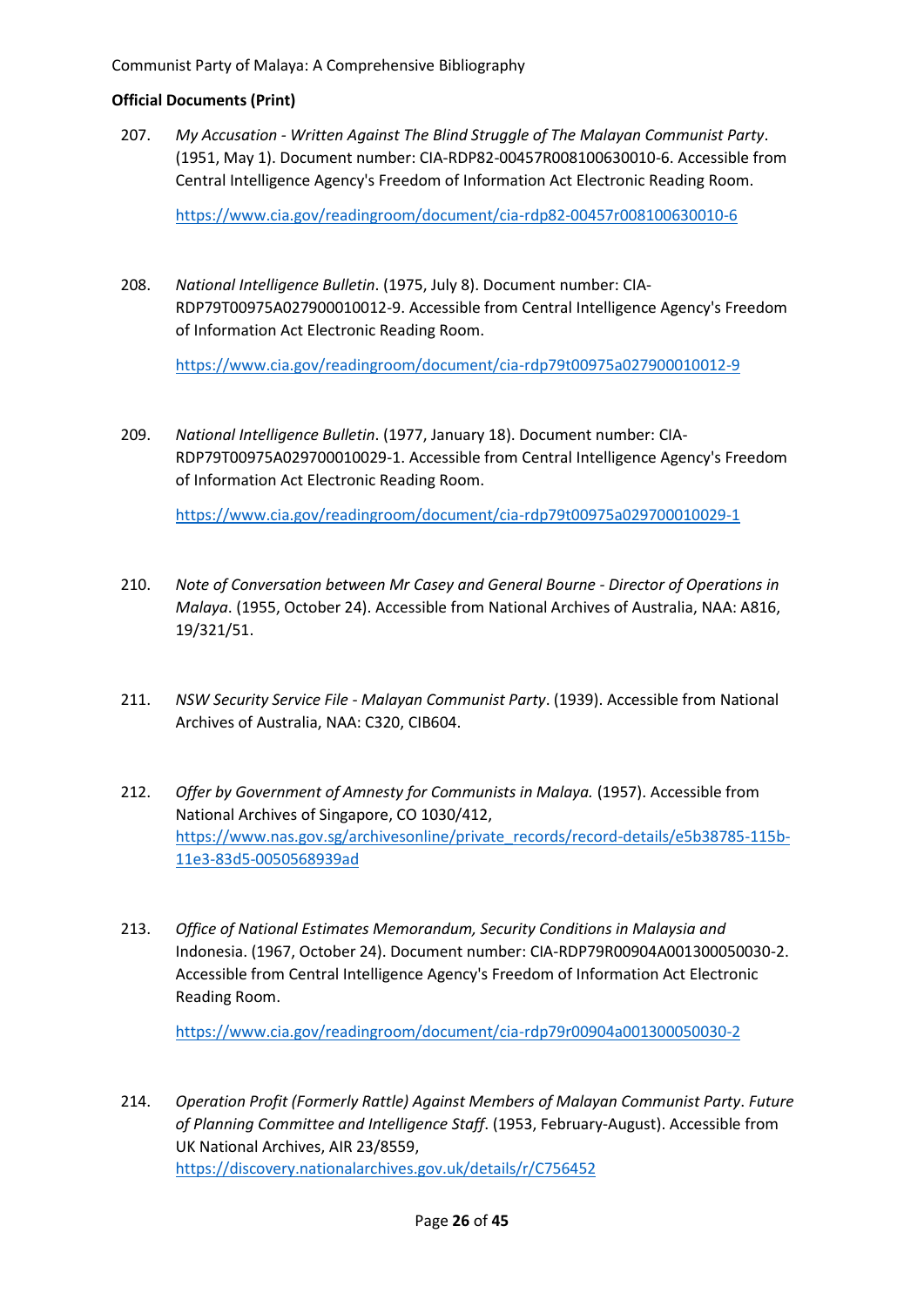- 215. *Operational Use of CMU against Communist Terrorist Cultivations in Malaya.* (1955). Accessible from UK National Archives, WO 291/1755, <https://discovery.nationalarchives.gov.uk/details/r/C1825009>
- 216. *Operations Against Chinese Guerillas*. (1948). Accessible from National Archives of Singapore, WO 208/3929, [https://www.nas.gov.sg/archivesonline/private\\_records/record-details/3a3ef7d4-a02a-](https://www.nas.gov.sg/archivesonline/private_records/record-details/3a3ef7d4-a02a-11e3-927b-0050568939ad)[11e3-927b-0050568939ad](https://www.nas.gov.sg/archivesonline/private_records/record-details/3a3ef7d4-a02a-11e3-927b-0050568939ad)
- 217. *Operations Against Communist Terrorists On The Frontier Between Siam and Malaya.* (1955). Accessible from UK National Archives, FO 371/117344, <https://discovery.nationalarchives.gov.uk/details/r/C2874843>
- 218. *Pan-Malayan Revision of Political and Security Intelligence.* (1948). Accessible from National Archives of Singapore, WO 208/3934, [https://www.nas.gov.sg/archivesonline/private\\_records/record-details/3b07cce4-c510-](https://www.nas.gov.sg/archivesonline/private_records/record-details/3b07cce4-c510-11e3-927b-0050568939ad) [11e3-927b-0050568939ad](https://www.nas.gov.sg/archivesonline/private_records/record-details/3b07cce4-c510-11e3-927b-0050568939ad)
- 219. *Papers and Articles re CP of Malaya Incl Info on Malayan Independence Struggle and the Malayan National Strike, etc. 1946-1947.* (1947). Accessible from Labour History Archive and Study Centre (People's History Museum), CP/CENT/INT/36/08.

<https://phm.org.uk/collections-display/?irn=17106>

- 220. *Policy on Rewards for Information Leading to Death or Capture of Communist Terrorists in Malaya.* (1951-1953). Accessible from National Archives of Singapore, CO 1022/152, [https://www.nas.gov.sg/archivesonline/private\\_records/record-details/e5c2127d-115b-](https://www.nas.gov.sg/archivesonline/private_records/record-details/e5c2127d-115b-11e3-83d5-0050568939ad)[11e3-83d5-0050568939ad](https://www.nas.gov.sg/archivesonline/private_records/record-details/e5c2127d-115b-11e3-83d5-0050568939ad)
- 221. *Political developments: Chinese affairs; attitude of the Chinese community to communism in China*. (1949). Accessible from National Archives of Singapore, CO 537/4783, [https://www.nas.gov.sg/archivesonline/private\\_records/record-details/4c7ec0fc-99ac-](https://www.nas.gov.sg/archivesonline/private_records/record-details/4c7ec0fc-99ac-11e6-9af5-0050568939ad)[11e6-9af5-0050568939ad](https://www.nas.gov.sg/archivesonline/private_records/record-details/4c7ec0fc-99ac-11e6-9af5-0050568939ad)
- 222. *Political Developments: Lim Hong Bee and 'The Malayan Monitor'.* (1948-1949). Accessible from National Archives of Singapore, CO 537/4782, [https://www.nas.gov.sg/archivesonline/private\\_records/record-details/4c7da754-99ac-](https://www.nas.gov.sg/archivesonline/private_records/record-details/4c7da754-99ac-11e6-9af5-0050568939ad)[11e6-9af5-0050568939ad](https://www.nas.gov.sg/archivesonline/private_records/record-details/4c7da754-99ac-11e6-9af5-0050568939ad)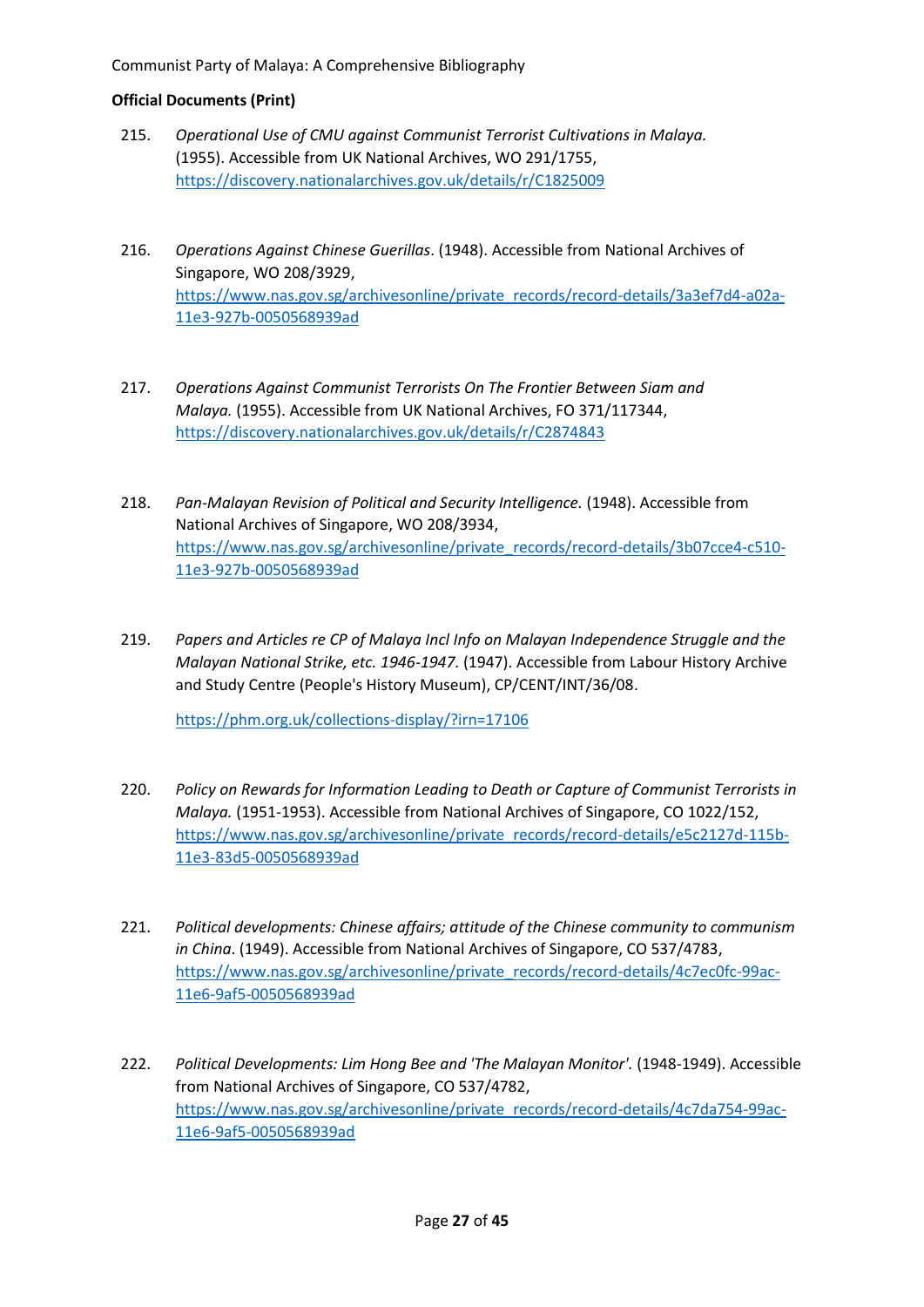- 223. *Political Developments: 'The Malayan Monitor'.* (1948). Accessible from National Archives of Singapore, CO 537/4781, [https://www.nas.gov.sg/archivesonline/private\\_records/record-details/4c7ca2f9-99ac-](https://www.nas.gov.sg/archivesonline/private_records/record-details/4c7ca2f9-99ac-11e6-9af5-0050568939ad)[11e6-9af5-0050568939ad](https://www.nas.gov.sg/archivesonline/private_records/record-details/4c7ca2f9-99ac-11e6-9af5-0050568939ad)
- 224. *Political Relations between Malaysia and China. Confidential*. (1974). Accessible from National Archives of Singapore, FCO 15/1924, [https://www.nas.gov.sg/archivesonline/private\\_records/record-details/e4a476bb-115b-](https://www.nas.gov.sg/archivesonline/private_records/record-details/e4a476bb-115b-11e3-83d5-0050568939ad)[11e3-83d5-0050568939ad](https://www.nas.gov.sg/archivesonline/private_records/record-details/e4a476bb-115b-11e3-83d5-0050568939ad)
- 225. *Political Relations between Malaysia and Thailand*. (1987). Accessible from UK National Archives, FCO 15/4962, <https://discovery.nationalarchives.gov.uk/details/r/C16418871>
- 226. *Political developments in Malaysia*. (1970). Accessible from National Archives of Singapore, FCO 24/812, [https://www.nas.gov.sg/archivesonline/private\\_records/record](https://www.nas.gov.sg/archivesonline/private_records/record-details/e711f00d-115b-11e3-83d5-0050568939ad)[details/e711f00d-115b-11e3-83d5-0050568939ad](https://www.nas.gov.sg/archivesonline/private_records/record-details/e711f00d-115b-11e3-83d5-0050568939ad)
- 227. *Prime Minister's Office*: *Correspondence and Papers, 1945-1951. Parts I-II: Situation in Malaya*. (1948-1951). Accessible from UK National Archives, PREM 8/1406, <https://discovery.nationalarchives.gov.uk/details/r/C201680>
- 228. *Private Papers Of Lieutenant General Sir Roger Bower KCB DSO*. (1945-1989). Catalogue number: Documents.11287. Accessible from Imperial War Museum.

<https://www.iwm.org.uk/collections/item/object/1030011144>

229. Private Papers of J Cross DCM. (n.d.). Catalogue number: Documents.10905. Accessible from Imperial War Museum.

<https://www.iwm.org.uk/collections/item/object/1030010754>

- 230. *Proposal that bandits in Malaya be known officially as Communist terrorists.* (1952). Accessible from National Archives of Singapore, CO 1022/48, [https://www.nas.gov.sg/archivesonline/private\\_records/record-details/65939178-5ea7-](https://www.nas.gov.sg/archivesonline/private_records/record-details/65939178-5ea7-11e6-b4c5-0050568939ad) [11e6-b4c5-0050568939ad](https://www.nas.gov.sg/archivesonline/private_records/record-details/65939178-5ea7-11e6-b4c5-0050568939ad)
- 231. *Psychological Warfare in Malaysia; Malaya: Press Reporting of Terrorist Campaign.*  (1948). Accessible from UK National Archives, FO 1110/105, <https://discovery.nationalarchives.gov.uk/details/r/C242281>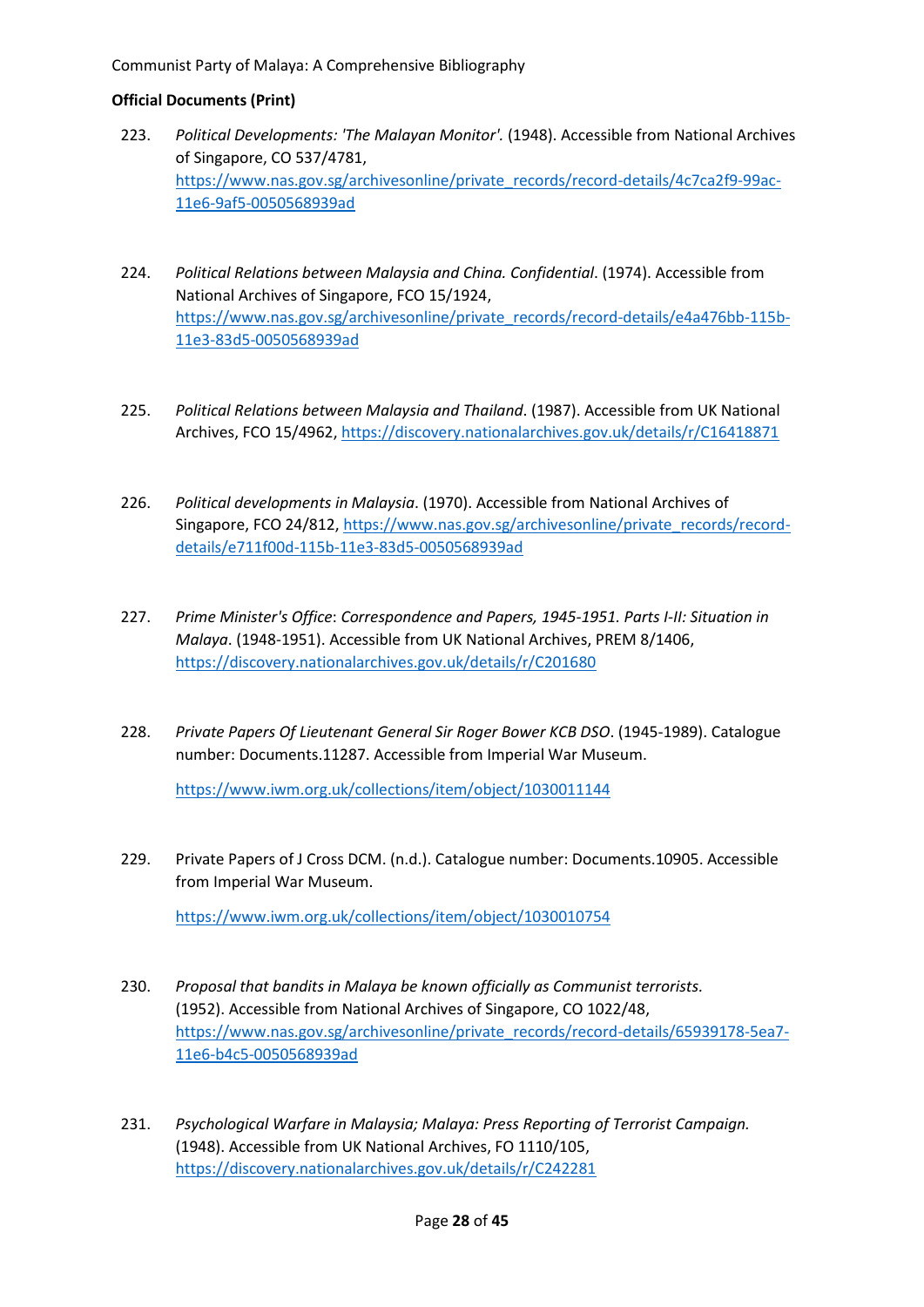## **Official Documents (Print)**

- 232. *Publication in 1951 of Lord Mountbatten's report on South-East Asia 1943-1945 to the Combined Chiefs of Staff; copy of original report; various reports on conditions in South-East Asia*. (1951). Accessible from National Archives of Singapore, FO 371/93007, [https://www.nas.gov.sg/archivesonline/private\\_records/record-details/e4a75535-115b-](https://www.nas.gov.sg/archivesonline/private_records/record-details/e4a75535-115b-11e3-83d5-0050568939ad)[11e3-83d5-0050568939ad](https://www.nas.gov.sg/archivesonline/private_records/record-details/e4a75535-115b-11e3-83d5-0050568939ad)
- 233. *Publication in 1951 of Lord Mountbatten's report on South-East Asia 1943-1945 to the Combined Chiefs of Staff; copy of original report; various reports on conditions in South-East Asia.* (1951). Accessible from National Archives of Singapore, FO 371/93008, [https://www.nas.gov.sg/archivesonline/private\\_records/record-details/e4a76c62-115b-](https://www.nas.gov.sg/archivesonline/private_records/record-details/e4a76c62-115b-11e3-83d5-0050568939ad)[11e3-83d5-0050568939ad](https://www.nas.gov.sg/archivesonline/private_records/record-details/e4a76c62-115b-11e3-83d5-0050568939ad)
- 234. *Publication of the SOBSI*. (1950, August 17). Document number: CIA-RDP82- 00457R005800100006-5. Accessible from Central Intelligence Agency's Freedom of Information Act Electronic Reading Room.

<https://www.cia.gov/readingroom/document/cia-rdp82-00457r005800100006-5>

- 235. *R. Allen Griffin to State Department, Report No. 2 of the United States Economic Survey Mission to Southeast Asia: Needs for United States Economic and Technical Aid in the Colony of Singapore and the Federation of Malaya*. (1950). Papers of John Melby, Southeast Asia File, Box 8. Accessible from Harry S. Truman Presidential Library, <https://www.trumanlibrary.gov/library/personal-papers/john-f-melby-papers>
- 236. *Record of Baling Talks in December 1955 between Tunku Abdul Rahman, Chief Minister of Malaya, David Marshall, Chief Minister of Singapore and Dato Su Cheng Lock Tan and Communist Principals Chin Peng, Chen Tian and Abdul Rashid Maidin to Discuss Amnesty.* (1955-1956). Accessible from National Archives of Singapore, CO 1030/29, [https://www.nas.gov.sg/archivesonline/private\\_records/record-details/e5cedbb7-115b-](https://www.nas.gov.sg/archivesonline/private_records/record-details/e5cedbb7-115b-11e3-83d5-0050568939ad)[11e3-83d5-0050568939ad](https://www.nas.gov.sg/archivesonline/private_records/record-details/e5cedbb7-115b-11e3-83d5-0050568939ad)
- 237. *Recovered Documents of Malayan Communist Party.* (1951-1953). Accessible from National Archives of Singapore, CO 1022/46, [https://www.nas.gov.sg/archivesonline/private\\_records/record-details/e5af260d-115b-](https://www.nas.gov.sg/archivesonline/private_records/record-details/e5af260d-115b-11e3-83d5-0050568939ad)[11e3-83d5-0050568939ad](https://www.nas.gov.sg/archivesonline/private_records/record-details/e5af260d-115b-11e3-83d5-0050568939ad)
- 238. *Records of the Ministry of Defence. Chief of Staff Committee. Registered Files. Western Malaysia.* (1970). Accessible from National Archives of Singapore, DEFE 11/694, [https://www.nas.gov.sg/archivesonline/private\\_records/record-details/e3582229-115b-](https://www.nas.gov.sg/archivesonline/private_records/record-details/e3582229-115b-11e3-83d5-0050568939ad)[11e3-83d5-0050568939ad](https://www.nas.gov.sg/archivesonline/private_records/record-details/e3582229-115b-11e3-83d5-0050568939ad)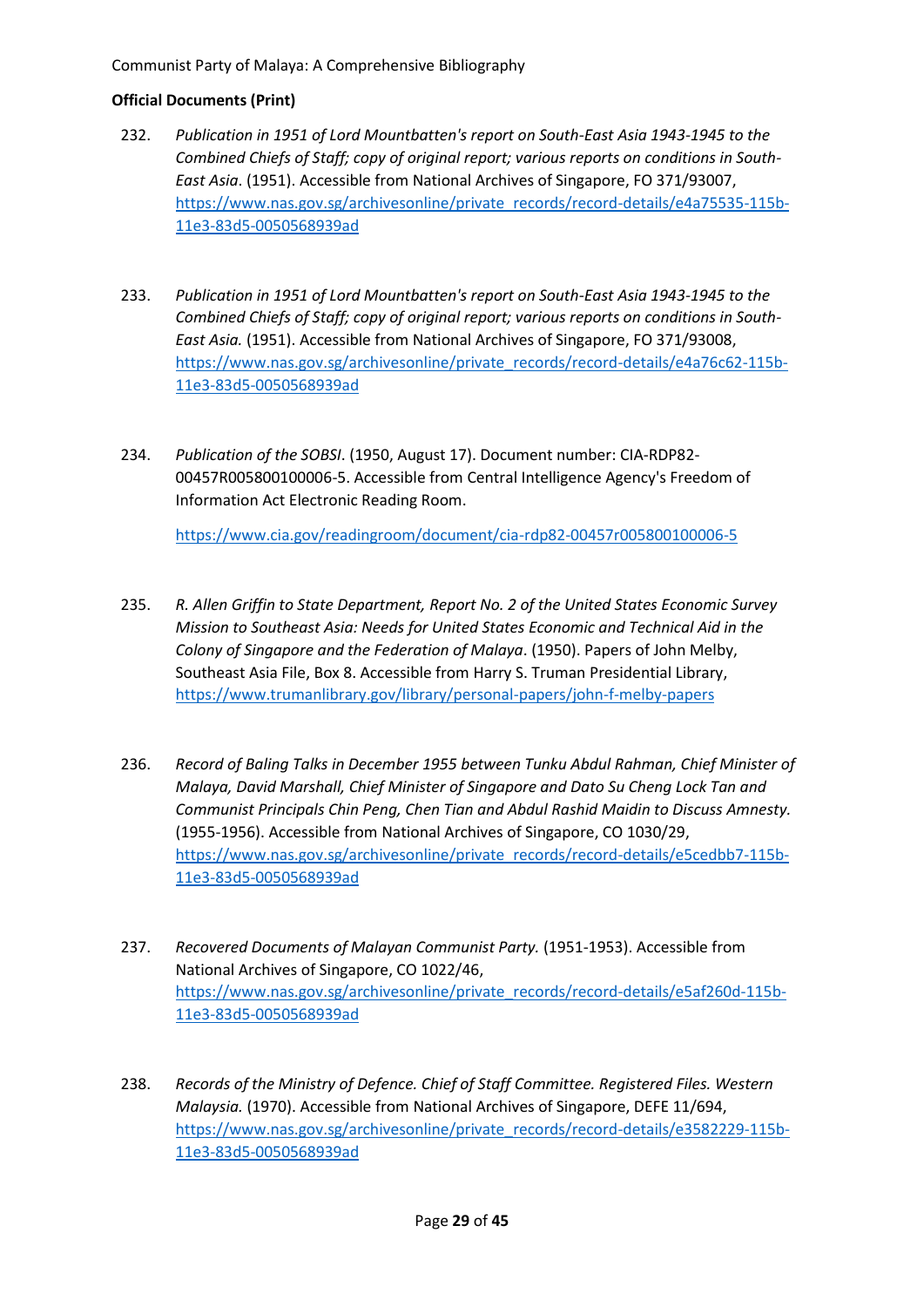## **Official Documents (Print)**

- 239. *Records of the Foreign and Commonwealth Office and predecessors - Records of the Political Geographical Departments. Singapore. Political Situation in Singapore. Part A. Confidential.* (1972). Accessible from National Archives of Singapore, FCO 24/1463, [https://www.nas.gov.sg/archivesonline/private\\_records/record-details/e6adc329-115b-](https://www.nas.gov.sg/archivesonline/private_records/record-details/e6adc329-115b-11e3-83d5-0050568939ad)[11e3-83d5-0050568939ad](https://www.nas.gov.sg/archivesonline/private_records/record-details/e6adc329-115b-11e3-83d5-0050568939ad)
- 240. *Records of the Foreign and Commonwealth Office: Political Relations Between Malaysia And China*. (1973). Accessible from National Archives of Singapore, FCO 24/1747, [https://www.nas.gov.sg/archivesonline/private\\_records/record-details/e2cabdc4-115b-](https://www.nas.gov.sg/archivesonline/private_records/record-details/e2cabdc4-115b-11e3-83d5-0050568939ad)[11e3-83d5-0050568939ad](https://www.nas.gov.sg/archivesonline/private_records/record-details/e2cabdc4-115b-11e3-83d5-0050568939ad)
- 241. *Reinforcements for Malayan Communist Party*. (1949, January 31). Document number: CIA-RDP82-00457R002300190005-5. Accessible from Central Intelligence Agency's Freedom of Information Act Electronic Reading Room.

<https://www.cia.gov/readingroom/document/cia-rdp82-00457r002300190005-5>

242. *Reintegration of Insurgents into National Life*. (1965, December 20). Document number: CIA-RDP80B01676R002900100013-8. Accessible from Central Intelligence Agency's Freedom of Information Act Electronic Reading Room.

<https://www.cia.gov/readingroom/document/cia-rdp80b01676r002900100013-8>

- 243. *Relations between China and Singapore*. (1985). Accessible from UK National Archives, FCO 21/2987,<https://discovery.nationalarchives.gov.uk/details/r/C16315356>
- 244. *Relations between the Malayan Communist Party and the Chinese Communist Party.* (1950). Accessible from UK National Archives, FO 371/84479, <https://discovery.nationalarchives.gov.uk/details/r/C2841958>
- 245. *Relations with Siam: Arms and Equipment for Siamese Army and Air Force.* (1948-1950). Accessible from UK National Archives, CO 717/174/5, <https://discovery.nationalarchives.gov.uk/details/r/C2979033>
- 246. *Relations with Siam: Conference at Songkhla.* (1949). Accessible from UK National Archives, CO 717/174/6[, https://discovery.nationalarchives.gov.uk/details/r/C2979034](https://discovery.nationalarchives.gov.uk/details/r/C2979034)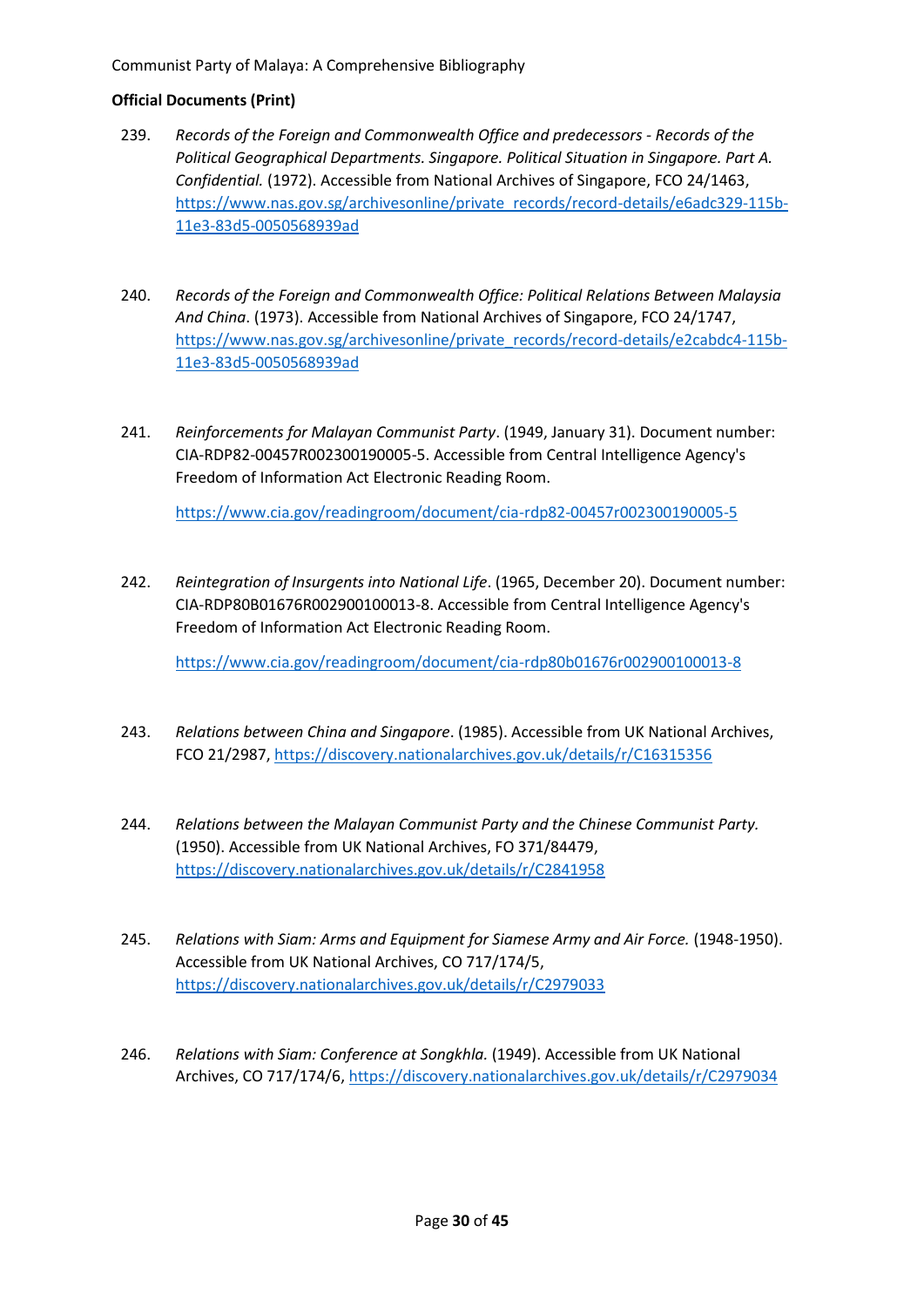## **Official Documents (Print)**

- 247. *Release of detainees under new Constitution of Singapore. Secret.* (1959). Accessible from National Archives of Singapore, CO 1030/650, [https://www.nas.gov.sg/archivesonline/private\\_records/record-details/e5ca122b-115b-](https://www.nas.gov.sg/archivesonline/private_records/record-details/e5ca122b-115b-11e3-83d5-0050568939ad)[11e3-83d5-0050568939ad](https://www.nas.gov.sg/archivesonline/private_records/record-details/e5ca122b-115b-11e3-83d5-0050568939ad)
- 248. *Repercussions of Ho Chi Minh's Appeal in South-Eastern Asia*. (1954, March 2). Document number: CIA-RDP80-00809A000500800240-4. Accessible from Central Intelligence Agency's Freedom of Information Act Electronic Reading Room.

<https://www.cia.gov/readingroom/document/cia-rdp80-00809a000500800240-4>

- 249. *Reports By Flag Officer Malayan Area on Joint Operations against Communist Terrorists in Malaya.* (1955). Accessible from National Archives of Singapore, ADM 1/26140, [https://www.nas.gov.sg/archivesonline/private\\_records/record-details/f2b648a1-115b-](https://www.nas.gov.sg/archivesonline/private_records/record-details/f2b648a1-115b-11e3-83d5-0050568939ad)[11e3-83d5-0050568939ad](https://www.nas.gov.sg/archivesonline/private_records/record-details/f2b648a1-115b-11e3-83d5-0050568939ad)
- 250. *Reports on Communist Activity in South East Asia: Removal of Malayan Communist Party Headquarters to Sumatra.* (1954). Accessible from UK National Archives, FO 371/111853, <https://discovery.nationalarchives.gov.uk/details/r/C2869339>
- 251. *Representations About The Sentence of Death Passed on Lee Ten Tai, or Lee Meng, By A Malayan Court For Unlawful Possession of Arms.* (1952-1953). Accessible from UK National Archives, CO 1022/5, <https://discovery.nationalarchives.gov.uk/details/r/C335842>
- 252. *Review of Colonial Police and Security Forces in Relation to Communist Infiltration: Malaya.* (1948). Accessible from National Archives of Singapore, CO 537/2793, [https://www.nas.gov.sg/archivesonline/private\\_records/record-details/4b4792b7-99ac-](https://www.nas.gov.sg/archivesonline/private_records/record-details/4b4792b7-99ac-11e6-9af5-0050568939ad)[11e6-9af5-0050568939ad](https://www.nas.gov.sg/archivesonline/private_records/record-details/4b4792b7-99ac-11e6-9af5-0050568939ad)
- 253. *Review of Emergency in Malaya, June 1948-August 1957 by Director of Operations Malaya.* (1957). Accessible from National Archives of Singapore, WO 106/5990, [https://www.nas.gov.sg/archivesonline/private\\_records/record-details/2dafbccb-a36a-](https://www.nas.gov.sg/archivesonline/private_records/record-details/2dafbccb-a36a-11e3-927b-0050568939ad)[11e3-927b-0050568939ad](https://www.nas.gov.sg/archivesonline/private_records/record-details/2dafbccb-a36a-11e3-927b-0050568939ad)
- 254. *Review of Police and Security Forces in Relation to Communist Infiltration: Malaya.* (1950). Accessible from National Archives of Singapore, CO 537/5434, [https://www.nas.gov.sg/archivesonline/private\\_records/record-details/4ca90850-99ac-](https://www.nas.gov.sg/archivesonline/private_records/record-details/4ca90850-99ac-11e6-9af5-0050568939ad)[11e6-9af5-0050568939ad](https://www.nas.gov.sg/archivesonline/private_records/record-details/4ca90850-99ac-11e6-9af5-0050568939ad)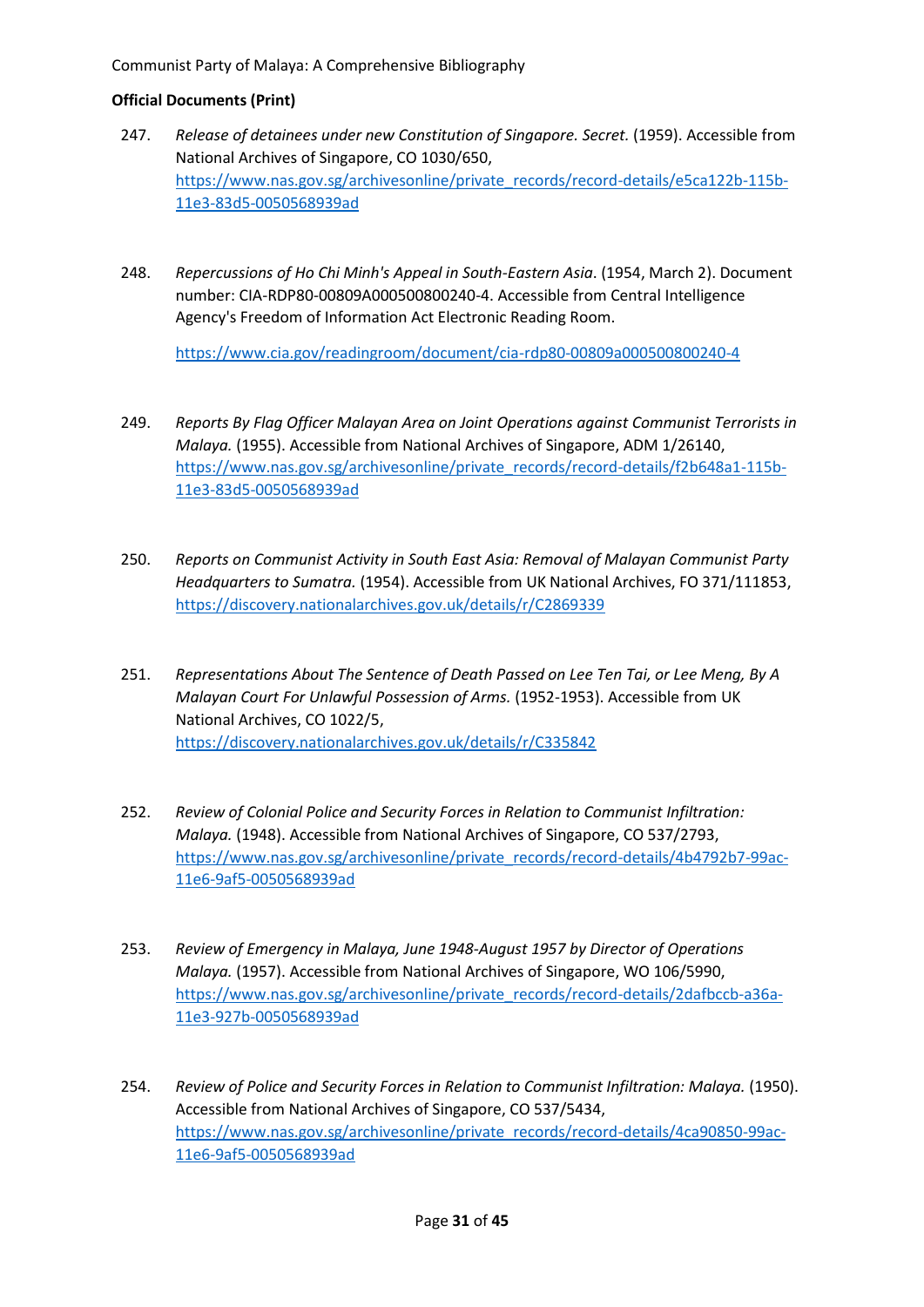## **Official Documents (Print)**

- 255. *Review of Police and Security Forces in Relation to Communist Infiltration: Singapore.*  (1949-1950). Accessible from National Archives of Singapore, CO 537/5430, [https://www.nas.gov.sg/archivesonline/private\\_records/record-details/4ca7859a-99ac-](https://www.nas.gov.sg/archivesonline/private_records/record-details/4ca7859a-99ac-11e6-9af5-0050568939ad)[11e6-9af5-0050568939ad](https://www.nas.gov.sg/archivesonline/private_records/record-details/4ca7859a-99ac-11e6-9af5-0050568939ad)
- 256. Jabatan Penerangan Persekutuan Tanah Melayu [Information Department, Malaya Federation] (Ed.). (1953). *[Risalah Malaya dan Darurat](https://catalogue.nlb.gov.sg/cgi-bin/spydus.exe/FULL/WPAC/BIBENQ/210523224/143037,1)* [Malayan Leaflets and The [Emergency\]](https://catalogue.nlb.gov.sg/cgi-bin/spydus.exe/FULL/WPAC/BIBENQ/210523224/143037,1)*.* Singapore: Jabatan Penerangan Persekutuan Tanah Melayu [Information Department, Malaya Federation]. Call no.: Lee Kong Chian Reference Library Level 11, Reference Closed Access, Malay 959.504 RIS
- 257. *Sanitized report (document)*. (1949, April 14). Document number: CIA-RDP82- 00457R002600550005-2. Accessible from Central Intelligence Agency's Freedom of Information Act Electronic Reading Room.

<https://www.cia.gov/readingroom/document/cia-rdp82-00457r002600550005-2>

- 258. *Sarawak: Briefs on Malaysia*. (1962). Accessible from National Archives UK, FCO 141/12711, [https://discovery.nationalarchives.gov.uk/details/r/C12304504](https://discovery.nationalarchives.gov.uk/details/r/C12304504/)
- 259. *SEATO. Countermeasures against Communist Subversion. Secret.* (1961-1963). Accessible from National Archives of Singapore, DO 169/140, [https://www.nas.gov.sg/archivesonline/private\\_records/record-details/e687a029-115b-](https://www.nas.gov.sg/archivesonline/private_records/record-details/e687a029-115b-11e3-83d5-0050568939ad)[11e3-83d5-0050568939ad](https://www.nas.gov.sg/archivesonline/private_records/record-details/e687a029-115b-11e3-83d5-0050568939ad)
- 260. *Second development plan for Malaysia, 1971-1975*. (1971). Accessible from UK National Archives, FCO 24/1172,<https://discovery.nationalarchives.gov.uk/details/r/C11023813>
- 261. *Singapore: Malayan Security Service (MSS) Political Intelligence Journals, 1948*. (1948). Accessible from National Archives of Singapore, FCO 141/15672, [https://www.nas.gov.sg/archivesonline/private\\_records/record-details/194f01b9-662b-](https://www.nas.gov.sg/archivesonline/private_records/record-details/194f01b9-662b-11e4-859c-0050568939ad)[11e4-859c-0050568939ad](https://www.nas.gov.sg/archivesonline/private_records/record-details/194f01b9-662b-11e4-859c-0050568939ad)
- 262. *Singapore: Malayan Security Service (MSS) Political Intelligence Journals, 1948*. (1948). Accessible from National Archives of Singapore, FCO 141/15673, [https://www.nas.gov.sg/archivesonline/private\\_records/record-details/195122da-662b-](https://www.nas.gov.sg/archivesonline/private_records/record-details/195122da-662b-11e4-859c-0050568939ad)[11e4-859c-0050568939ad](https://www.nas.gov.sg/archivesonline/private_records/record-details/195122da-662b-11e4-859c-0050568939ad)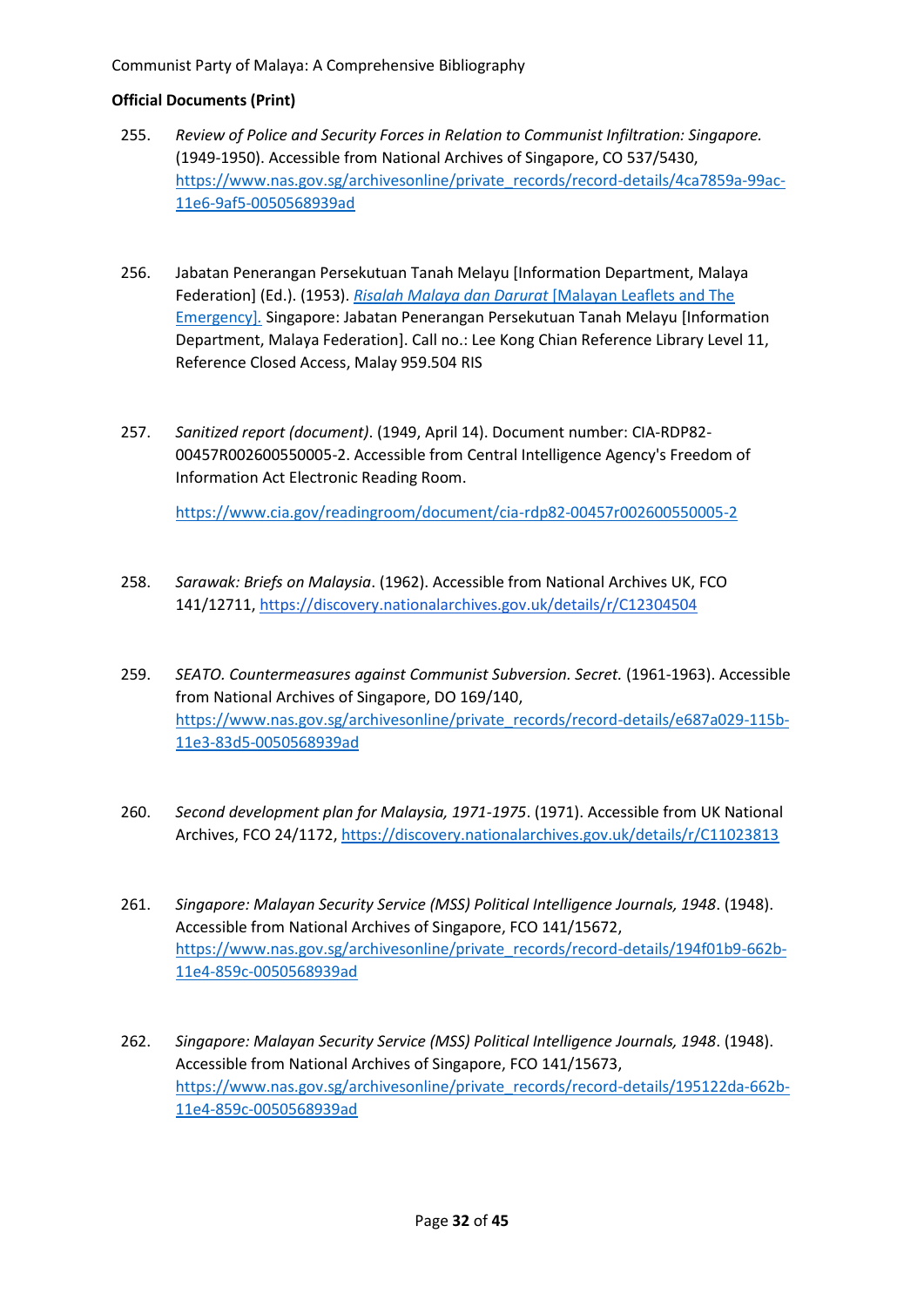- 263. *Singapore: Monthly political reports for 1950.* (1950). Accessible from National Archives of Singapore, CO 825/82/2, [https://www.nas.gov.sg/archivesonline/private\\_records/record](https://www.nas.gov.sg/archivesonline/private_records/record-details/59f73e34-99ac-11e6-9af5-0050568939ad)[details/59f73e34-99ac-11e6-9af5-0050568939ad](https://www.nas.gov.sg/archivesonline/private_records/record-details/59f73e34-99ac-11e6-9af5-0050568939ad)
- 264. Singapore. Legislative Assembly. (1949). *[Sessional Paper laid before the Legislative](https://eservice.nlb.gov.sg/item_holding.aspx?bid=201903572)  [Assembly pursuant to Statute.](https://eservice.nlb.gov.sg/item_holding.aspx?bid=201903572)* Singapore: Printed at the Govt. Print. Off. Call no.: PublicationSG, BRN: 201903572
- 265. Singapore. Legislative Assembly. (1956). *[Singapore Chinese Middle Schools Students'](https://eservice.nlb.gov.sg/item_holding.aspx?bid=4981001)  Union* [\(Sessional Paper, Cmd. 53 of 1956\).](https://eservice.nlb.gov.sg/item_holding.aspx?bid=4981001) Singapore: Printed at the Govt. Print. Off. Call no.: Lee Kong Chian Reference Library Level 11, Reference Singapore, English 371.83 SIN
- 266. Singapore. Legislative Assembly. (1957). *[Communist threat in Singapore](https://eservice.nlb.gov.sg/item_holding.aspx?bid=4981140)* (Sessional Paper, [Cmd. 33 of 1957\).](https://eservice.nlb.gov.sg/item_holding.aspx?bid=4981140) Singapore: Printed at the Govt. Print. Off. Call no.: Lee Kong Chian Reference Library Level 11, Reference Closed Access 321.642 SIN
- 267. Singapore. Legislative Assembly. (1959). *[Communist Literature in Singapore](https://eservice.nlb.gov.sg/item_holding.aspx?bid=4981139)* (Sessional Paper, Cmd. 14 of 1959) [Microfilm: NL10673]. Singapore: Printed at the Govt. Print. Off. Call no.: Lee Kong Chian Reference Library Level 11, Reference Closed Access, English 335.4388951 SIN
- 268. Singapore Police Force. (1949-1959). *[Annual Report of the Singapore Police Force,](https://eservice.nlb.gov.sg/item_holding.aspx?bid=4826214) 1948- 1958*. Singapore: Government Printer. Call no.: Lee Kong Chian Reference Library Level 11, PublicationSG 354.59570074 SIN -[AR]
- 269. *Singapore - Political General.* (1966-1967). Accessible from National Archives of Australia, NAA: A1838, 3024/2/1 Part 16.
- 270. *Singapore - Political General.* (1967). Accessible from National Archives of Australia, NAA: A1838, 3024/2/1 Part 17.
- 271. *Singapore - Political General.* (1967). Accessible from National Archives of Australia, NAA: A1838, 3024/2/1 Part 18.
- 272. *Singapore - Political General.* (1967). Accessible from National Archives of Australia, NAA: A1838, 3024/2/1 Part 19.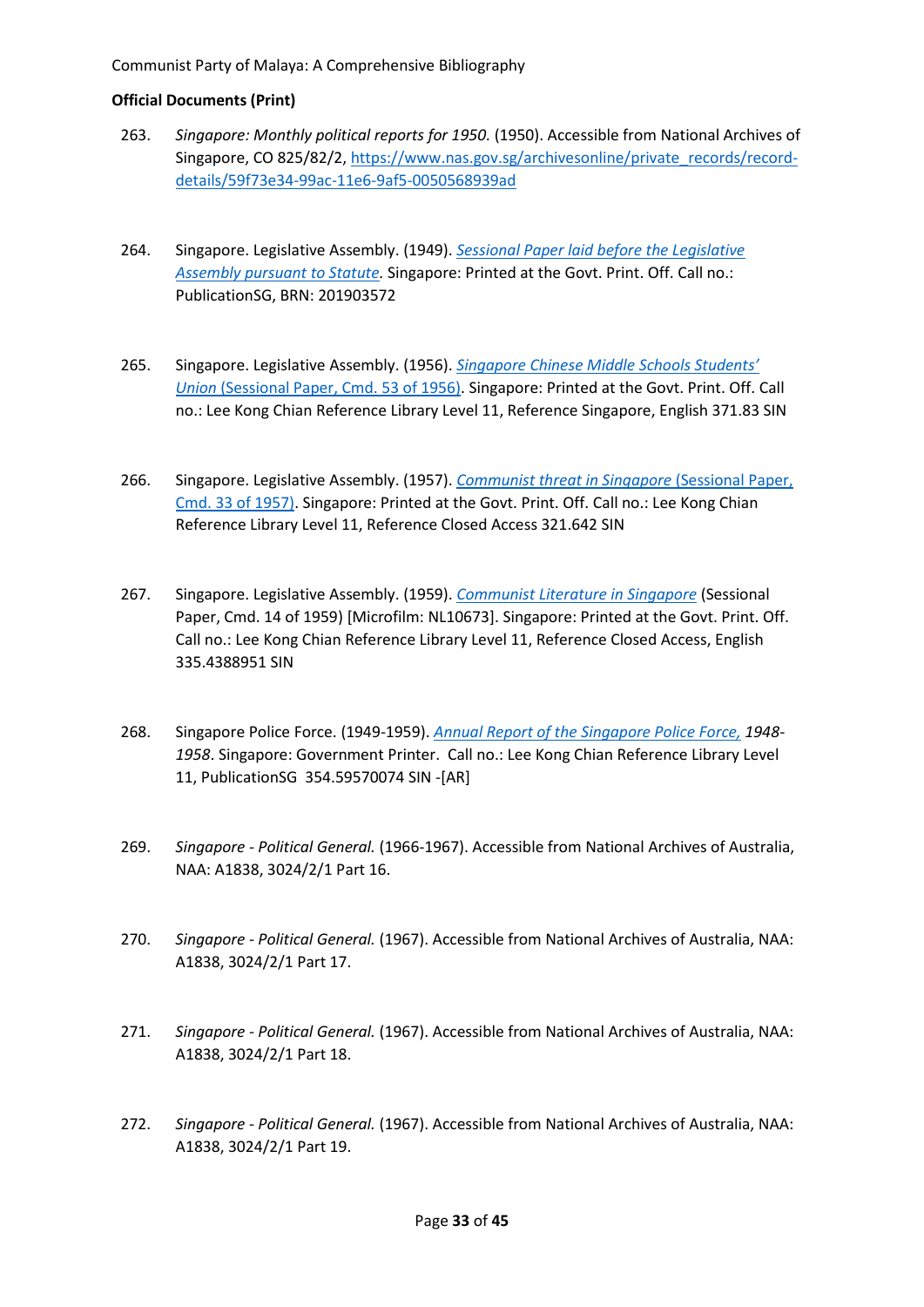- 273. *Singapore - Political General.* (1967-1968). Accessible from National Archives of Australia, NAA: A1838, 3024/2/1 Part 21.
- 274. *Singapore - Political Parties - Communist Party.* (1957-1977). Accessible from National Archives of Australia, NAA: A1838, 3024/2/2/9.
- 275. *Political Situation in Singapore. Part A*. (1972). Accessible from National Archives of Singapore, FCO 24/1463, [https://www.nas.gov.sg/archivesonline/private\\_records/record](https://www.nas.gov.sg/archivesonline/private_records/record-details/e6adc329-115b-11e3-83d5-0050568939ad)[details/e6adc329-115b-11e3-83d5-0050568939ad](https://www.nas.gov.sg/archivesonline/private_records/record-details/e6adc329-115b-11e3-83d5-0050568939ad)
- 276. *Singapore. 15th Governors' Conference (Federation/Singapore) Bukit Serene, 7 June 1950.* (1950). Accessible from National Archives of Singapore, FCO 141/14461, [https://www.nas.gov.sg/archivesonline/private\\_records/record-details/db7018dd-d660-](https://www.nas.gov.sg/archivesonline/private_records/record-details/db7018dd-d660-11e3-acbd-0050568939ad) [11e3-acbd-0050568939ad](https://www.nas.gov.sg/archivesonline/private_records/record-details/db7018dd-d660-11e3-acbd-0050568939ad)
- 277. *Singapore. Bukit Serene Conference. December 1950. Item 2, Malayan Chinese in China for educational purposes; counter measures by the Singapore Government..* (1950). Accessible from National Archives of Singapore, FCO 141/14464, [https://www.nas.gov.sg/archivesonline/private\\_records/record-details/db7afe88-d660-](https://www.nas.gov.sg/archivesonline/private_records/record-details/db7afe88-d660-11e3-acbd-0050568939ad) [11e3-acbd-0050568939ad](https://www.nas.gov.sg/archivesonline/private_records/record-details/db7afe88-d660-11e3-acbd-0050568939ad)
- 278. *Singapore. Chinese Communism and its relation to Soviet Communism; Communism in South East Asian (The Challenge of Asia, article published in the 'Times').* (1951- 1953). Accessible from National Archives of Singapore, FCO 141/14501, [https://www.nas.gov.sg/archivesonline/private\\_records/record-details/dbf26303-d660-](https://www.nas.gov.sg/archivesonline/private_records/record-details/dbf26303-d660-11e3-acbd-0050568939ad) [11e3-acbd-0050568939ad](https://www.nas.gov.sg/archivesonline/private_records/record-details/dbf26303-d660-11e3-acbd-0050568939ad)
- 279. *Singapore. Chinese Communist Party. Aims in South East Asia. Joint Intelligence Committee Papers.* (1949-1950). Accessible from National Archives of Singapore, FCO 141/14420, [https://www.nas.gov.sg/archivesonline/private\\_records/record](https://www.nas.gov.sg/archivesonline/private_records/record-details/dacfee2f-d660-11e3-acbd-0050568939ad)[details/dacfee2f-d660-11e3-acbd-0050568939ad](https://www.nas.gov.sg/archivesonline/private_records/record-details/dacfee2f-d660-11e3-acbd-0050568939ad)
- 280. *Singapore. Malayan Communist Party (MCP).* (1951). Accessible from National Archives of Singapore, FCO 141/14485, [https://www.nas.gov.sg/archivesonline/private\\_records/record-details/dbbbadbf-d660-](https://www.nas.gov.sg/archivesonline/private_records/record-details/dbbbadbf-d660-11e3-acbd-0050568939ad) [11e3-acbd-0050568939ad](https://www.nas.gov.sg/archivesonline/private_records/record-details/dbbbadbf-d660-11e3-acbd-0050568939ad)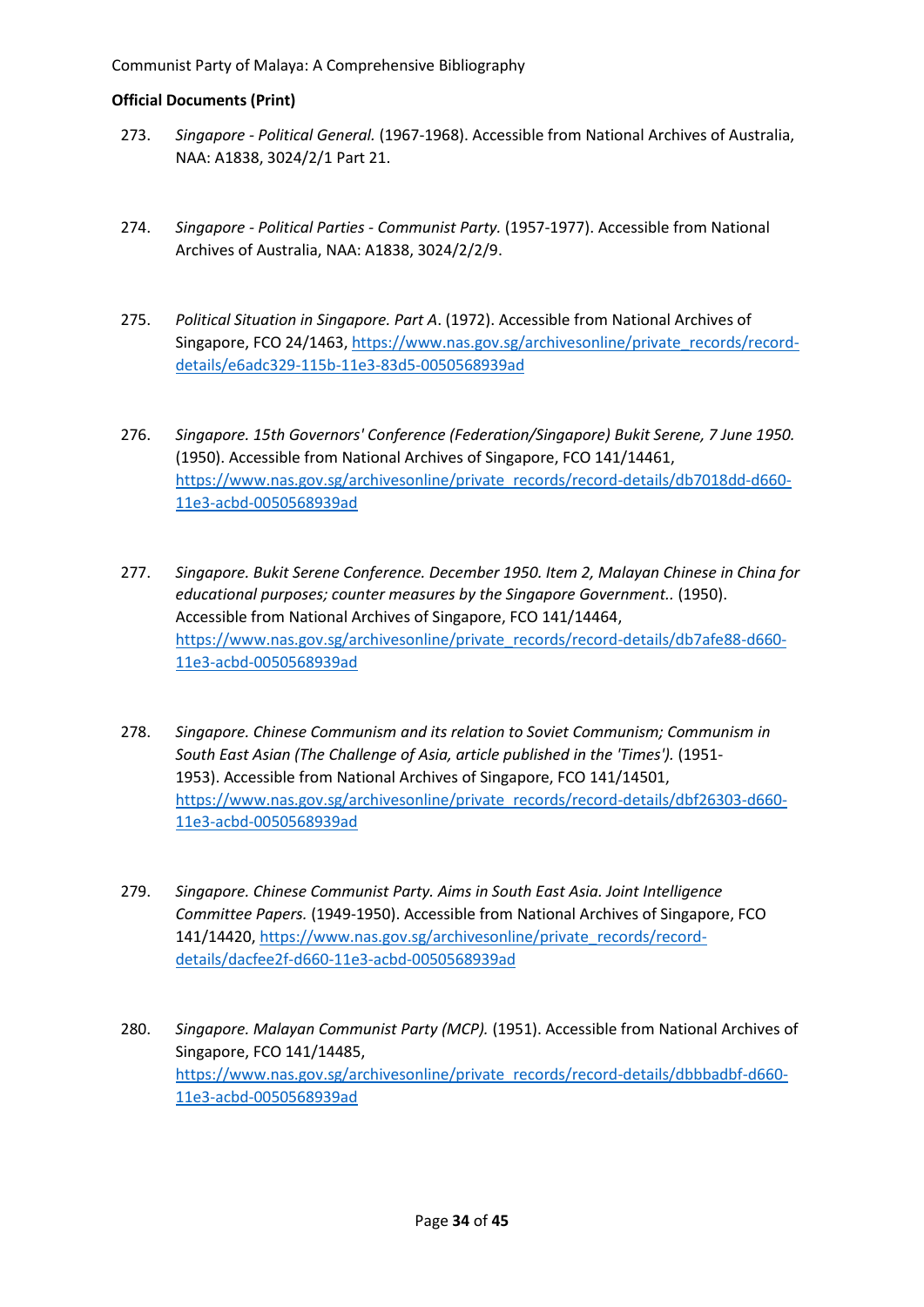- 281. *Singapore. Malayan Communist Party (MCP) Propaganda.* (1953). Accessible from National Archives of Singapore, FCO 141/14568, [https://www.nas.gov.sg/archivesonline/private\\_records/record-details/dc8a8a49-d660-](https://www.nas.gov.sg/archivesonline/private_records/record-details/dc8a8a49-d660-11e3-acbd-0050568939ad) [11e3-acbd-0050568939ad](https://www.nas.gov.sg/archivesonline/private_records/record-details/dc8a8a49-d660-11e3-acbd-0050568939ad)
- 282. *Singapore. Political Relations between UK and Singapore. Part A*. (1977). Accessible from National Archives of Singapore, FCO 15/2232, [https://www.nas.gov.sg/archivesonline/private\\_records/record-details/e7bb4af5-115b-](https://www.nas.gov.sg/archivesonline/private_records/record-details/e7bb4af5-115b-11e3-83d5-0050568939ad)[11e3-83d5-0050568939ad](https://www.nas.gov.sg/archivesonline/private_records/record-details/e7bb4af5-115b-11e3-83d5-0050568939ad)
- 283. *Singapore. Recognition of the Communist Government in China by the UK; its implications in Malaya and the desirability of publishing the fact that the Malayan Communist Party (MCP) will not be accepted or identified as part of the de facto Government of China*. (1949-1950). Accessible from National Archives of Singapore, FCO 141/14423, [https://www.nas.gov.sg/archivesonline/private\\_records/record-details/dad91cda-d660-](https://www.nas.gov.sg/archivesonline/private_records/record-details/dad91cda-d660-11e3-acbd-0050568939ad) [11e3-acbd-0050568939ad](https://www.nas.gov.sg/archivesonline/private_records/record-details/dad91cda-d660-11e3-acbd-0050568939ad)
- 284. *Singapore: An Assessment of the Chinese Factor in the Defence of South East Asia.* (1946- 1947). Accessible from National Archives of Singapore, FCO 141/14359, [https://www.nas.gov.sg/archivesonline/private\\_records/record-details/d91e753d-d660-](https://www.nas.gov.sg/archivesonline/private_records/record-details/d91e753d-d660-11e3-acbd-0050568939ad) [11e3-acbd-0050568939ad](https://www.nas.gov.sg/archivesonline/private_records/record-details/d91e753d-d660-11e3-acbd-0050568939ad)
- 285. *Singapore: Commissioner-General's Conference, 19 December 1955.* (1955-1956). Accessible from National Archives of Singapore, FCO 141/14832, [https://www.nas.gov.sg/archivesonline/private\\_records/record-details/22e554e8-3a33-](https://www.nas.gov.sg/archivesonline/private_records/record-details/22e554e8-3a33-11e4-859c-0050568939ad) [11e4-859c-0050568939ad](https://www.nas.gov.sg/archivesonline/private_records/record-details/22e554e8-3a33-11e4-859c-0050568939ad)
- 286. *Singapore: Commissioner-General's Conference, 20 May 1955.* (1955). Accessible from National Archives of Singapore, FCO 141/14831, [https://www.nas.gov.sg/archivesonline/private\\_records/record-details/22dd676a-3a33-](https://www.nas.gov.sg/archivesonline/private_records/record-details/22dd676a-3a33-11e4-859c-0050568939ad) [11e4-859c-0050568939ad](https://www.nas.gov.sg/archivesonline/private_records/record-details/22dd676a-3a33-11e4-859c-0050568939ad)
- 287. *Singapore: Commissioner-General's Conference, 3 March 1955.* (1954-1958). Accessible from National Archives of Singapore, FCO 141/14830, [https://www.nas.gov.sg/archivesonline/private\\_records/record-details/22d8ffb6-3a33-](https://www.nas.gov.sg/archivesonline/private_records/record-details/22d8ffb6-3a33-11e4-859c-0050568939ad) [11e4-859c-0050568939ad](https://www.nas.gov.sg/archivesonline/private_records/record-details/22d8ffb6-3a33-11e4-859c-0050568939ad)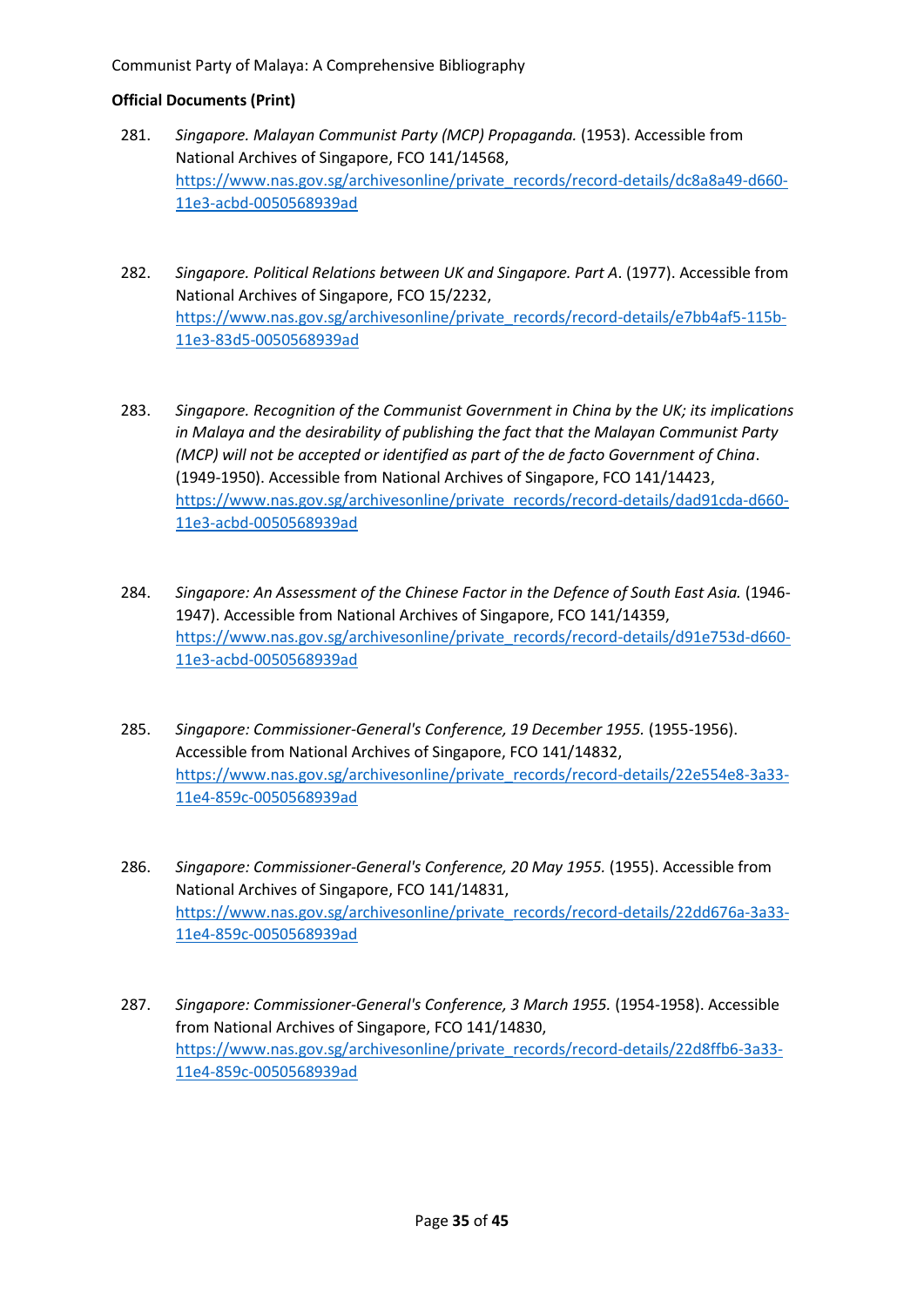- 288. *Singapore: Communist-Inclined Teachers in the British Territories of South East Asia.* (1957-1958). Accessible from National Archives of Singapore, FCO 141/15110B, [https://www.nas.gov.sg/archivesonline/private\\_records/record-details/2498e3de-3a33-](https://www.nas.gov.sg/archivesonline/private_records/record-details/2498e3de-3a33-11e4-859c-0050568939ad) [11e4-859c-0050568939ad](https://www.nas.gov.sg/archivesonline/private_records/record-details/2498e3de-3a33-11e4-859c-0050568939ad)
- 289. *Singapore: Eden Hall Conference, December 1955 (Meeting of UK Representatives in South East Asia and the Far East)*. (1955). Accessible from National Archives of Singapore, FCO 141/14834, [https://www.nas.gov.sg/archivesonline/private\\_records/record](https://www.nas.gov.sg/archivesonline/private_records/record-details/22f37f0f-3a33-11e4-859c-0050568939ad)[details/22f37f0f-3a33-11e4-859c-0050568939ad](https://www.nas.gov.sg/archivesonline/private_records/record-details/22f37f0f-3a33-11e4-859c-0050568939ad)
- 290. *Singapore: Eden Hall Conference, December 1956 (Meeting of UK Representatives in South East Asia and the Far East).* (1956). Accessible from National Archives of Singapore, FCO 141/14835, [https://www.nas.gov.sg/archivesonline/private\\_records/record](https://www.nas.gov.sg/archivesonline/private_records/record-details/22f7b65a-3a33-11e4-859c-0050568939ad)[details/22f7b65a-3a33-11e4-859c-0050568939ad](https://www.nas.gov.sg/archivesonline/private_records/record-details/22f7b65a-3a33-11e4-859c-0050568939ad)
- 291. *Singapore: Eleventh Commissioner-General's Conference, Bukit Serene, 21 January 1949*. (1948-1949). Accessible from National Archives of Singapore, FCO 141/15627, [https://www.nas.gov.sg/archivesonline/private\\_records/record-details/18fa2070-662b-](https://www.nas.gov.sg/archivesonline/private_records/record-details/18fa2070-662b-11e4-859c-0050568939ad)[11e4-859c-0050568939ad](https://www.nas.gov.sg/archivesonline/private_records/record-details/18fa2070-662b-11e4-859c-0050568939ad)
- 292. *Singapore: Federation of Malaya; Monthly Political Reports and Monthly Intelligence Reports.* (1956-1957). Accessible from National Archives of Singapore, FCO 141/14909, [https://www.nas.gov.sg/archivesonline/private\\_records/record-details/2382383d-3a33-](https://www.nas.gov.sg/archivesonline/private_records/record-details/2382383d-3a33-11e4-859c-0050568939ad) [11e4-859c-0050568939ad](https://www.nas.gov.sg/archivesonline/private_records/record-details/2382383d-3a33-11e4-859c-0050568939ad)
- 293. *Singapore: Federation of Malaya; Monthly Political Reports and Monthly Reports on Subversive Activities.* (1955-1956). Accessible from National Archives of Singapore, FCO 141/14908, [https://www.nas.gov.sg/archivesonline/private\\_records/record](https://www.nas.gov.sg/archivesonline/private_records/record-details/237f2164-3a33-11e4-859c-0050568939ad)[details/237f2164-3a33-11e4-859c-0050568939ad](https://www.nas.gov.sg/archivesonline/private_records/record-details/237f2164-3a33-11e4-859c-0050568939ad)
- 294. *Singapore: Federation of Malaya; Monthly Reports on Subversive Activities.* (1956- 1957). Accessible from National Archives of Singapore, FCO 141/14910, [https://www.nas.gov.sg/archivesonline/private\\_records/record-details/2383e609-3a33-](https://www.nas.gov.sg/archivesonline/private_records/record-details/2383e609-3a33-11e4-859c-0050568939ad) [11e4-859c-0050568939ad](https://www.nas.gov.sg/archivesonline/private_records/record-details/2383e609-3a33-11e4-859c-0050568939ad)
- 295. *Singapore: Indoctrination of Malayan Chinese proceeding to China for further studies and their return.* (1951-1954). Accessible from National Archives of Singapore, FCO 141/14409, [https://www.nas.gov.sg/archivesonline/private\\_records/record](https://www.nas.gov.sg/archivesonline/private_records/record-details/da999da0-d660-11e3-acbd-0050568939ad)[details/da999da0-d660-11e3-acbd-0050568939ad](https://www.nas.gov.sg/archivesonline/private_records/record-details/da999da0-d660-11e3-acbd-0050568939ad)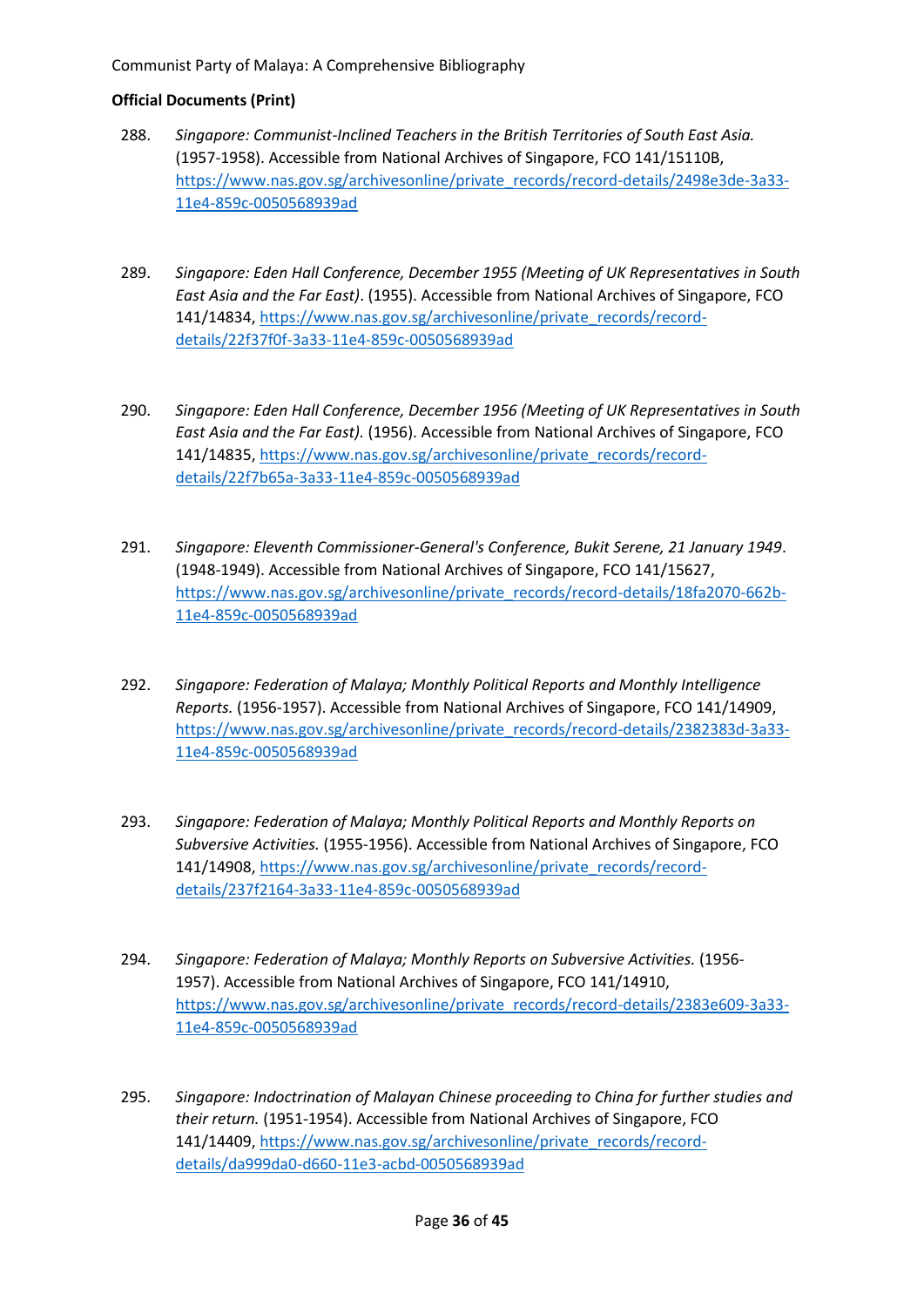- 296. *Singapore: Indoctrination of Malayan Chinese proceeding to China for further studies and their return. Vol. I.* (1950-1951). Accessible from National Archives of Singapore, FCO 141/14406, [https://www.nas.gov.sg/archivesonline/private\\_records/record](https://www.nas.gov.sg/archivesonline/private_records/record-details/da94bd29-d660-11e3-acbd-0050568939ad)[details/da94bd29-d660-11e3-acbd-0050568939ad](https://www.nas.gov.sg/archivesonline/private_records/record-details/da94bd29-d660-11e3-acbd-0050568939ad)
- 297. *Singapore: Indoctrination of Malayan Chinese proceeding to China for further studies and their return. Vol. II.* (1951-1954). Accessible from National Archives of Singapore, FCO 141/14407, [https://www.nas.gov.sg/archivesonline/private\\_records/record](https://www.nas.gov.sg/archivesonline/private_records/record-details/da999da0-d660-11e3-acbd-0050568939ad)[details/da999da0-d660-11e3-acbd-0050568939ad](https://www.nas.gov.sg/archivesonline/private_records/record-details/da999da0-d660-11e3-acbd-0050568939ad)
- 298. *Singapore: Indoctrination of Malayan Chinese proceeding to China for further studies and their return. Vol. III.* (1954-1956). Accessible from National Archives of Singapore, FCO 141/14427, [https://www.nas.gov.sg/archivesonline/private\\_records/record](https://www.nas.gov.sg/archivesonline/private_records/record-details/daf05cb7-d660-11e3-acbd-0050568939ad)[details/daf05cb7-d660-11e3-acbd-0050568939ad](https://www.nas.gov.sg/archivesonline/private_records/record-details/daf05cb7-d660-11e3-acbd-0050568939ad)
- 299. *Singapore: Indoctrination of Malayan Chinese proceeding to China for further studies and their return. Vol. IV.* (1957). Accessible from National Archives of Singapore, FCO 141/14428, [https://www.nas.gov.sg/archivesonline/private\\_records/record](https://www.nas.gov.sg/archivesonline/private_records/record-details/daf34948-d660-11e3-acbd-0050568939ad)[details/daf34948-d660-11e3-acbd-0050568939ad](https://www.nas.gov.sg/archivesonline/private_records/record-details/daf34948-d660-11e3-acbd-0050568939ad)
- 300. *Singapore: Internal Political Situation: Reactions to Idea of a Greater Malaysia. Part A.*  (1960-1961). Accessible from National Archives of Singapore, DO 169/18, [https://www.nas.gov.sg/archivesonline/private\\_records/record-details/e649942e-115b-](https://www.nas.gov.sg/archivesonline/private_records/record-details/e649942e-115b-11e3-83d5-0050568939ad)[11e3-83d5-0050568939ad](https://www.nas.gov.sg/archivesonline/private_records/record-details/e649942e-115b-11e3-83d5-0050568939ad)
- 301. *Singapore: Internal Political Situation: Reactions to Idea of a Greater Malaysia. Part B.*  (1961-1963). Accessible from National Archives of Singapore, DO 169/19, [https://www.nas.gov.sg/archivesonline/private\\_records/record-details/e6529f13-115b-](https://www.nas.gov.sg/archivesonline/private_records/record-details/e6529f13-115b-11e3-83d5-0050568939ad)[11e3-83d5-0050568939ad](https://www.nas.gov.sg/archivesonline/private_records/record-details/e6529f13-115b-11e3-83d5-0050568939ad)
- 302. *Singapore: Internal Political Situation: Reactions to Idea of a Greater Malaysia. Part C.* (1963). Accessible from National Archives of Singapore, DO 169/20, [https://www.nas.gov.sg/archivesonline/private\\_records/record-details/e652b6a3-115b-](https://www.nas.gov.sg/archivesonline/private_records/record-details/e652b6a3-115b-11e3-83d5-0050568939ad)[11e3-83d5-0050568939ad](https://www.nas.gov.sg/archivesonline/private_records/record-details/e652b6a3-115b-11e3-83d5-0050568939ad)
- 303. *Singapore: Internal Security Council.* (1958-1959). Accessible from National Archives of Singapore, FCO 141/15181, [https://www.nas.gov.sg/archivesonline/private\\_records/record-details/25063131-3a33-](https://www.nas.gov.sg/archivesonline/private_records/record-details/25063131-3a33-11e4-859c-0050568939ad) [11e4-859c-0050568939ad](https://www.nas.gov.sg/archivesonline/private_records/record-details/25063131-3a33-11e4-859c-0050568939ad)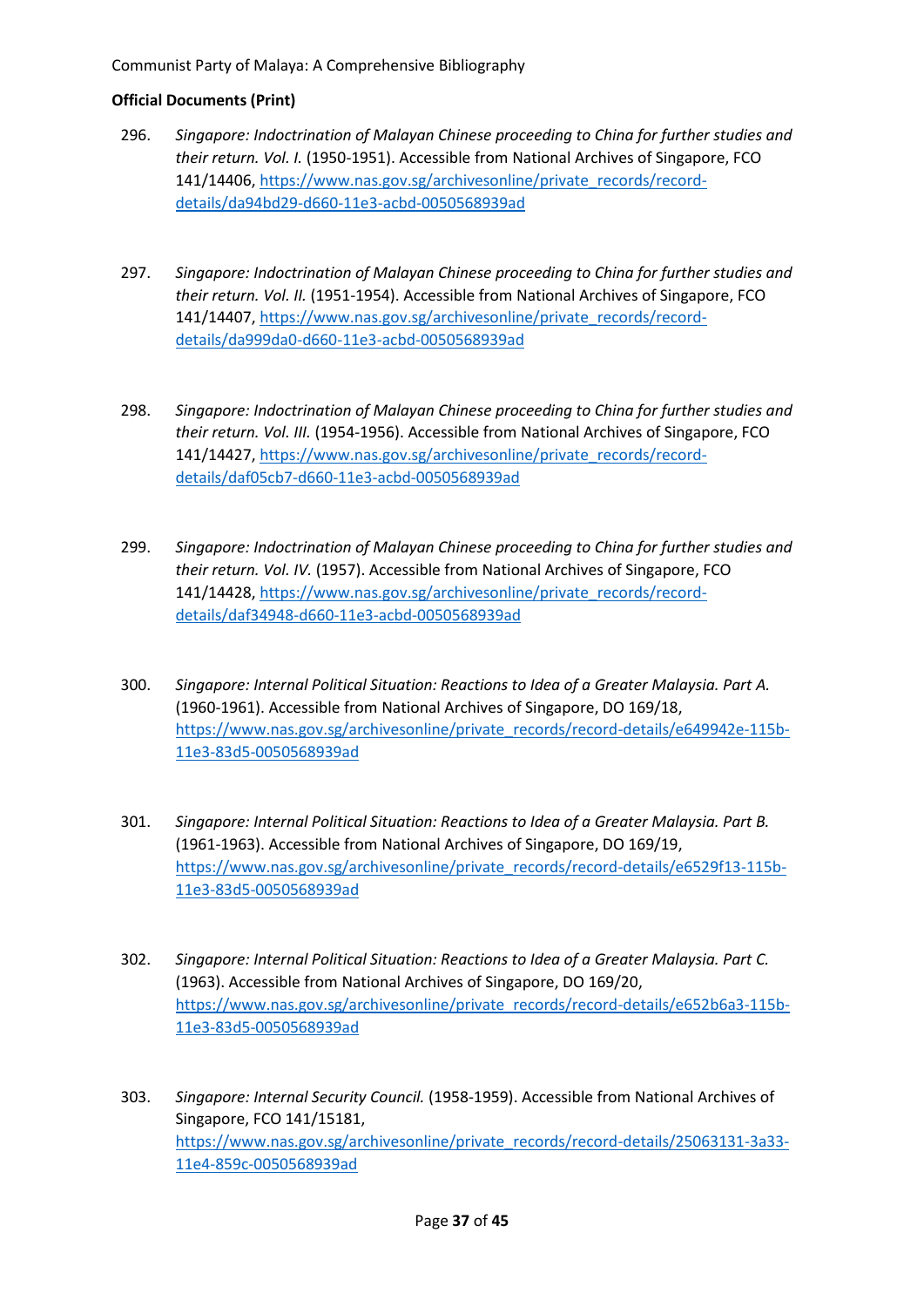- 304. *Singapore: Joint Intelligence Committee (Far East) Reports.* (1951). Accessible from National Archives of Singapore, FCO 141/15676, [https://www.nas.gov.sg/archivesonline/private\\_records/record-details/19558caa-662b-](https://www.nas.gov.sg/archivesonline/private_records/record-details/19558caa-662b-11e4-859c-0050568939ad)[11e4-859c-0050568939ad](https://www.nas.gov.sg/archivesonline/private_records/record-details/19558caa-662b-11e4-859c-0050568939ad)
- 305. *Singapore: Lim Yew Hock's Constitutional Discussions.* (1956-1957). Accessible from National Archives of Singapore, FCO 141/15059, [https://www.nas.gov.sg/archivesonline/private\\_records/record-details/244c59e3-3a33-](https://www.nas.gov.sg/archivesonline/private_records/record-details/244c59e3-3a33-11e4-859c-0050568939ad) [11e4-859c-0050568939ad](https://www.nas.gov.sg/archivesonline/private_records/record-details/244c59e3-3a33-11e4-859c-0050568939ad)
- 306. *Singapore: Malayan Communist Party's Democratic Programme.* (1946-1947)*.* Accessible from National Archives of Singapore, FCO 141/16948, [https://www.nas.gov.sg/archivesonline/private\\_records/record-details/48ff30f0-662e-](https://www.nas.gov.sg/archivesonline/private_records/record-details/48ff30f0-662e-11e4-859c-0050568939ad)[11e4-859c-0050568939ad](https://www.nas.gov.sg/archivesonline/private_records/record-details/48ff30f0-662e-11e4-859c-0050568939ad)
- 307. *Singapore: Malayan Emergency; Amnesty, Surrender Terms.* (1958)*.* Accessible from National Archives of Singapore, FCO 141/14904, [https://www.nas.gov.sg/archivesonline/private\\_records/record-details/23786c2e-3a33-](https://www.nas.gov.sg/archivesonline/private_records/record-details/23786c2e-3a33-11e4-859c-0050568939ad) [11e4-859c-0050568939ad](https://www.nas.gov.sg/archivesonline/private_records/record-details/23786c2e-3a33-11e4-859c-0050568939ad)
- 308. *Singapore: Merger of Singapore with the Federation of Malaya.* (1956)*.* Accessible from National Archives of Singapore, FCO 141/15036, [https://www.nas.gov.sg/archivesonline/private\\_records/record-details/24354e01-3a33-](https://www.nas.gov.sg/archivesonline/private_records/record-details/24354e01-3a33-11e4-859c-0050568939ad) [11e4-859c-0050568939ad](https://www.nas.gov.sg/archivesonline/private_records/record-details/24354e01-3a33-11e4-859c-0050568939ad)
- 309. *Singapore: Ninth Conference of the Governors of the Malayan and Borneo Territories and Hong Kong, Bukit Serene, 22-23 January 1949.* (1948-1949). Accessible from National Archives of Singapore, FCO 141/15626, [https://www.nas.gov.sg/archivesonline/private\\_records/record-details/18f8f841-662b-](https://www.nas.gov.sg/archivesonline/private_records/record-details/18f8f841-662b-11e4-859c-0050568939ad)[11e4-859c-0050568939ad](https://www.nas.gov.sg/archivesonline/private_records/record-details/18f8f841-662b-11e4-859c-0050568939ad)
- 310. *Singapore: Police Intelligence Journals*. (1958-1959). Accessible from National Archives of Singapore, FCO 141/14768, [https://www.nas.gov.sg/archivesonline/private\\_records/record-details/225a31ab-3a33-](https://www.nas.gov.sg/archivesonline/private_records/record-details/225a31ab-3a33-11e4-859c-0050568939ad) [11e4-859c-0050568939ad](https://www.nas.gov.sg/archivesonline/private_records/record-details/225a31ab-3a33-11e4-859c-0050568939ad)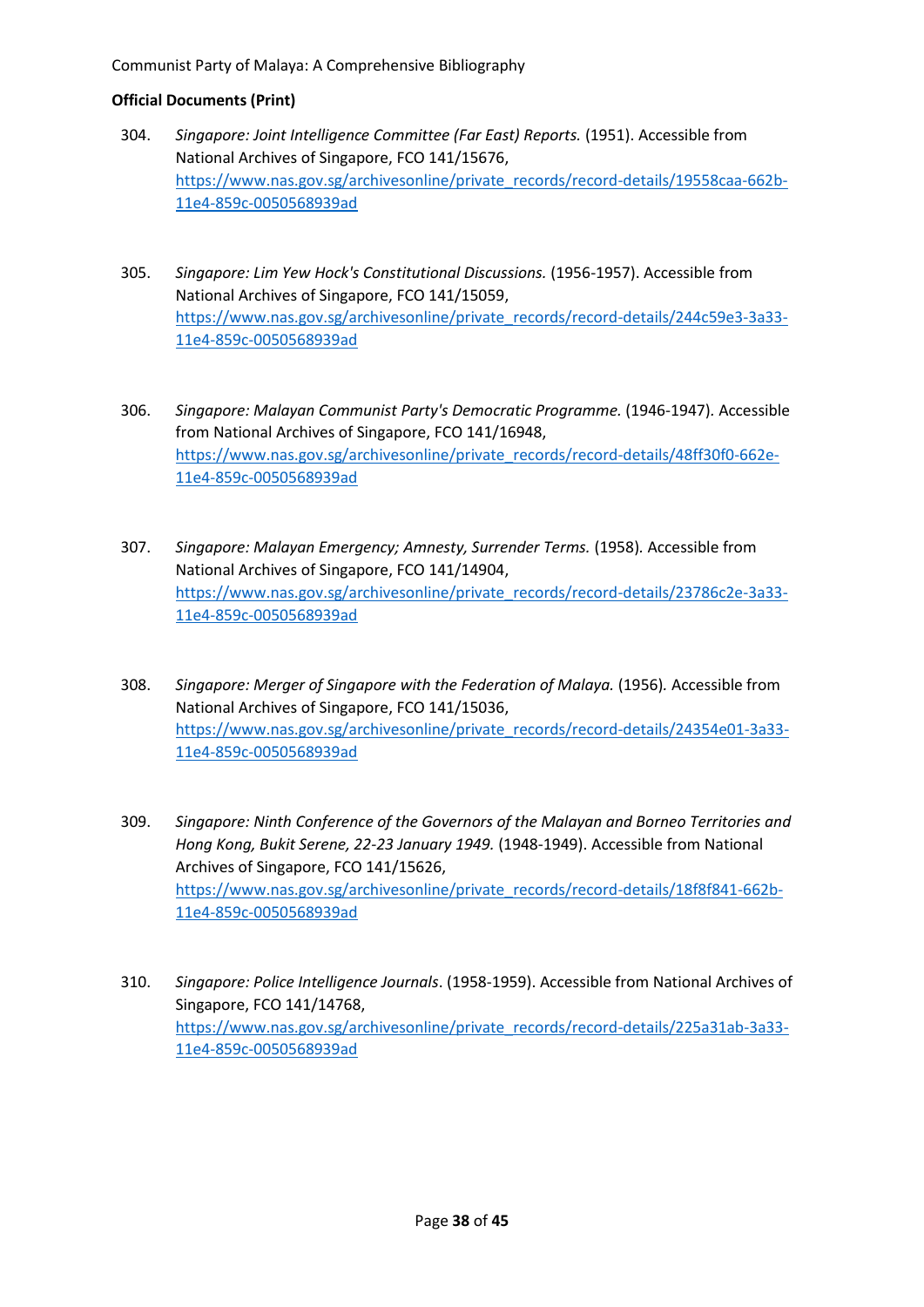- 311. *Singapore: Precis of the Basic Paper on the Malayan Communist Party*. (1950). Accessible from National Archives of Singapore, FCO 141/16835, [https://www.nas.gov.sg/archivesonline/private\\_records/record-details/7d0ea728-662d-](https://www.nas.gov.sg/archivesonline/private_records/record-details/7d0ea728-662d-11e4-859c-0050568939ad)[11e4-859c-0050568939ad](https://www.nas.gov.sg/archivesonline/private_records/record-details/7d0ea728-662d-11e4-859c-0050568939ad)
- 312. *Singapore: SEATO; Meetings in Bangkok and Karachi; Economic Questions.* (1955-1956). Accessible from National Archives of Singapore, FCO 141/14355, [https://www.nas.gov.sg/archivesonline/private\\_records/record-details/d8d30b91-d660-](https://www.nas.gov.sg/archivesonline/private_records/record-details/d8d30b91-d660-11e3-acbd-0050568939ad) [11e3-acbd-0050568939ad](https://www.nas.gov.sg/archivesonline/private_records/record-details/d8d30b91-d660-11e3-acbd-0050568939ad)
- 313. *Singapore: Seventh Commissioner-General's Conference, Bukit Serene, 12 September 1948.* (1948-1949). Accessible from National Archives of Singapore, FCO 141/15620, [https://www.nas.gov.sg/archivesonline/private\\_records/record-details/18f02df6-662b-](https://www.nas.gov.sg/archivesonline/private_records/record-details/18f02df6-662b-11e4-859c-0050568939ad)[11e4-859c-0050568939ad](https://www.nas.gov.sg/archivesonline/private_records/record-details/18f02df6-662b-11e4-859c-0050568939ad)
- 314. *Singapore: Soviet Activities in South East Asia, including films*. (1946-1948). Accessible from National Archives of Singapore, FCO 141/14370, [https://www.nas.gov.sg/archivesonline/private\\_records/record-details/d9b22b34-d660-](https://www.nas.gov.sg/archivesonline/private_records/record-details/d9b22b34-d660-11e3-acbd-0050568939ad) [11e3-acbd-0050568939ad](https://www.nas.gov.sg/archivesonline/private_records/record-details/d9b22b34-d660-11e3-acbd-0050568939ad)
- 315. *Singapore: Special Branch Fortnightly Reports*. (1956-1958). Accessible from National Archives of Singapore, FCO 141/15164, [https://www.nas.gov.sg/archivesonline/private\\_records/record-details/24ea4012-3a33-](https://www.nas.gov.sg/archivesonline/private_records/record-details/24ea4012-3a33-11e4-859c-0050568939ad) [11e4-859c-0050568939ad](https://www.nas.gov.sg/archivesonline/private_records/record-details/24ea4012-3a33-11e4-859c-0050568939ad)
- 316. *Singapore: Special Branch Fortnightly Reports*. (1958-1959). Accessible from National Archives of Singapore, FCO 141/15165, [https://www.nas.gov.sg/archivesonline/private\\_records/record-details/24ec23a0-3a33-](https://www.nas.gov.sg/archivesonline/private_records/record-details/24ec23a0-3a33-11e4-859c-0050568939ad) [11e4-859c-0050568939ad](https://www.nas.gov.sg/archivesonline/private_records/record-details/24ec23a0-3a33-11e4-859c-0050568939ad)
- 317. *Singapore: Strikes and Internal Security*. (1955-1956). Accessible from National Archives of Singapore, FCO 141/15158, [https://www.nas.gov.sg/archivesonline/private\\_records/record-details/24de5640-3a33-](https://www.nas.gov.sg/archivesonline/private_records/record-details/24de5640-3a33-11e4-859c-0050568939ad) [11e4-859c-0050568939ad](https://www.nas.gov.sg/archivesonline/private_records/record-details/24de5640-3a33-11e4-859c-0050568939ad)
- 318. *Singapore: Strikes and Internal Security*. (1956-1959). Accessible from National Archives of Singapore, FCO 141/15159, [https://www.nas.gov.sg/archivesonline/private\\_records/record-details/24e08f10-3a33-](https://www.nas.gov.sg/archivesonline/private_records/record-details/24e08f10-3a33-11e4-859c-0050568939ad) [11e4-859c-0050568939ad](https://www.nas.gov.sg/archivesonline/private_records/record-details/24e08f10-3a33-11e4-859c-0050568939ad)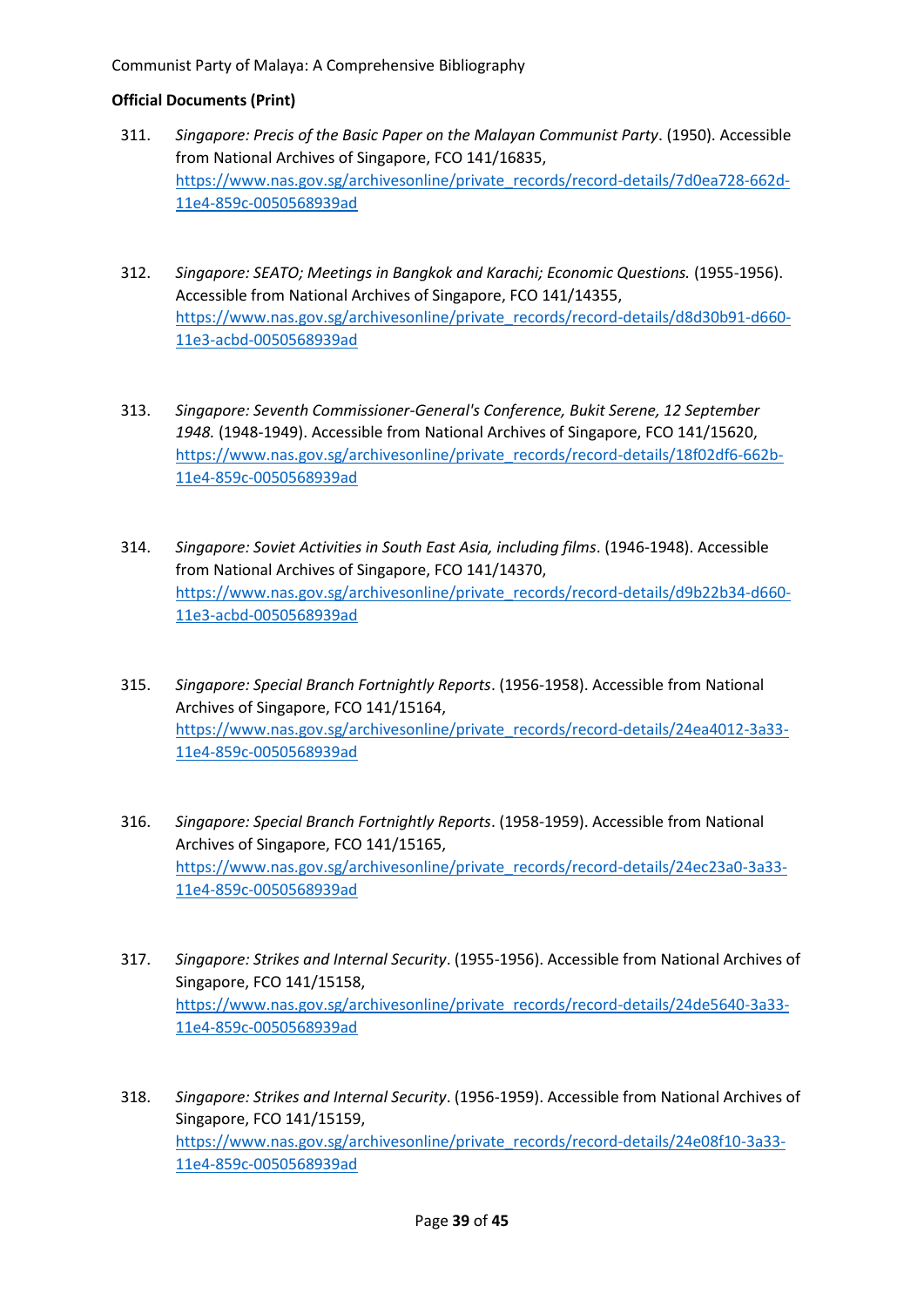- 319. *Singapore: The Chinese Factor in the Problem of Security and Defence of South East Asia; Increase in Chinese Population in South East Asia*. (1947-1948). Accessible from National Archives of Singapore, FCO 141/16999, [https://www.nas.gov.sg/archivesonline/private\\_records/record-details/49599895-662e-](https://www.nas.gov.sg/archivesonline/private_records/record-details/49599895-662e-11e4-859c-0050568939ad)[11e4-859c-0050568939ad](https://www.nas.gov.sg/archivesonline/private_records/record-details/49599895-662e-11e4-859c-0050568939ad)
- 320. *Singapore Internal Security Council.* (1962). Accessible from National Archives of Singapore, CO 1030/1158, [https://www.nas.gov.sg/archivesonline/private\\_records/record-details/e4be96f3-115b-](https://www.nas.gov.sg/archivesonline/private_records/record-details/e4be96f3-115b-11e3-83d5-0050568939ad)[11e3-83d5-0050568939ad](https://www.nas.gov.sg/archivesonline/private_records/record-details/e4be96f3-115b-11e3-83d5-0050568939ad)
- 321. *Singapore Internal Security Council.* (1962). Accessible from National Archives of Singapore, CO 1030/1159, [https://www.nas.gov.sg/archivesonline/private\\_records/record-details/e4beaee2-115b-](https://www.nas.gov.sg/archivesonline/private_records/record-details/e4beaee2-115b-11e3-83d5-0050568939ad)[11e3-83d5-0050568939ad](https://www.nas.gov.sg/archivesonline/private_records/record-details/e4beaee2-115b-11e3-83d5-0050568939ad)
- 322. *Singapore Internal Security Council.* (1960-1962). Accessible from National Archives of Singapore, CO 1030/1160, [https://www.nas.gov.sg/archivesonline/private\\_records/record-details/e499a0bd-115b-](https://www.nas.gov.sg/archivesonline/private_records/record-details/e499a0bd-115b-11e3-83d5-0050568939ad)[11e3-83d5-0050568939ad](https://www.nas.gov.sg/archivesonline/private_records/record-details/e499a0bd-115b-11e3-83d5-0050568939ad)
- 323. *Singapore Internal Security Council, Part A: Files 1963.* (1963). Accessible from National Archives of Singapore, CO 1030/1576, [https://www.nas.gov.sg/archivesonline/private\\_records/record-details/e49654ff-115b-](https://www.nas.gov.sg/archivesonline/private_records/record-details/e49654ff-115b-11e3-83d5-0050568939ad)[11e3-83d5-0050568939ad](https://www.nas.gov.sg/archivesonline/private_records/record-details/e49654ff-115b-11e3-83d5-0050568939ad)
- 324. *Singapore Internal Security Council, Part B: Files 1963.* (1963). Accessible from National Archives of Singapore, CO 1030/1577, [https://www.nas.gov.sg/archivesonline/private\\_records/record-details/e4977fa7-115b-](https://www.nas.gov.sg/archivesonline/private_records/record-details/e4977fa7-115b-11e3-83d5-0050568939ad)[11e3-83d5-0050568939ad](https://www.nas.gov.sg/archivesonline/private_records/record-details/e4977fa7-115b-11e3-83d5-0050568939ad)
- 325. *Singapore Internal Security Council, Part C: Files 1963.* (1963). Accessible from National Archives of Singapore, CO 1030/1575, [https://www.nas.gov.sg/archivesonline/private\\_records/record-details/e4963c4a-115b-](https://www.nas.gov.sg/archivesonline/private_records/record-details/e4963c4a-115b-11e3-83d5-0050568939ad)[11e3-83d5-0050568939ad](https://www.nas.gov.sg/archivesonline/private_records/record-details/e4963c4a-115b-11e3-83d5-0050568939ad)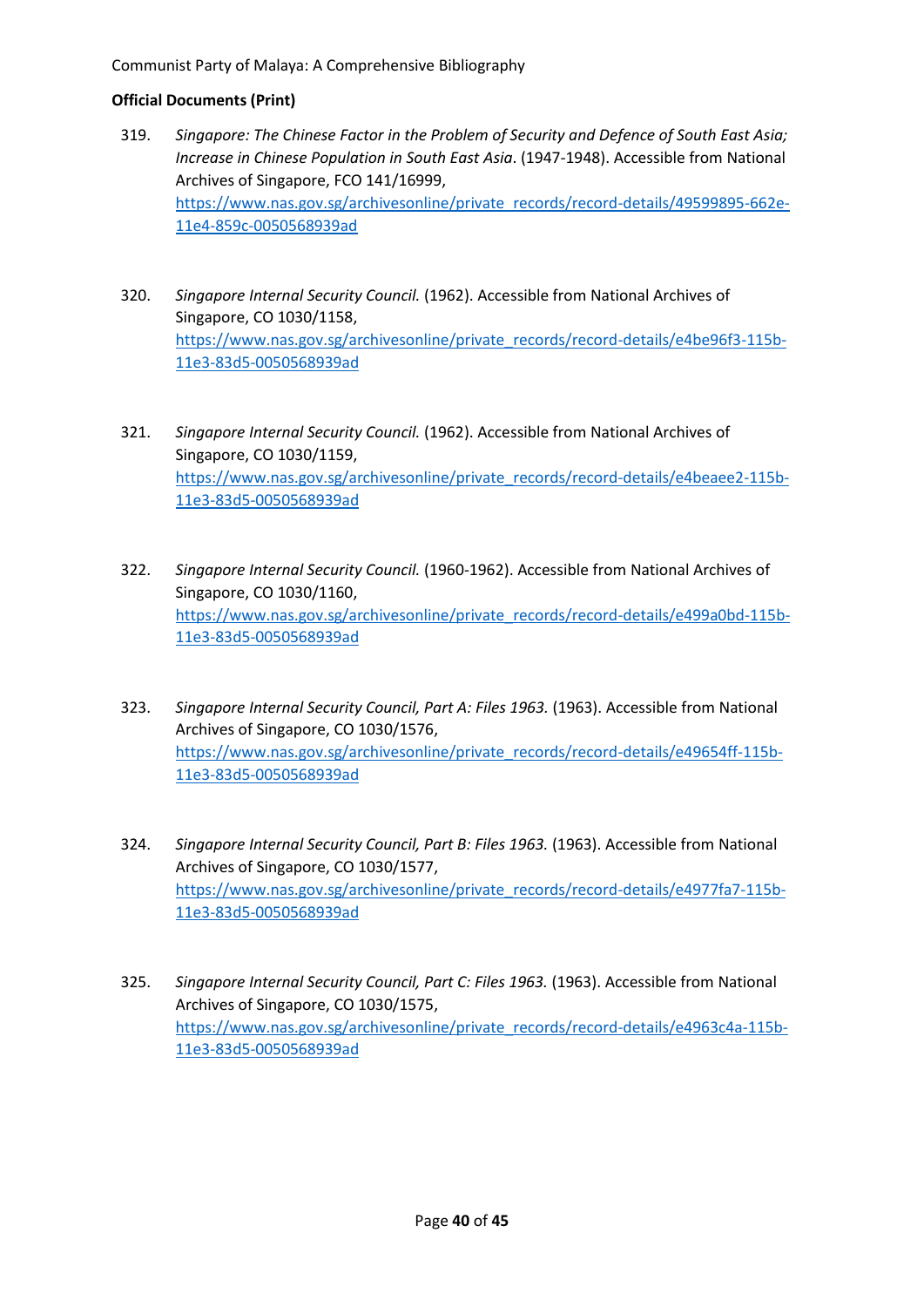- 326. *Singapore Internal Security Council, Part C: Files 1963.* (1963). Accessible from National Archives of Singapore, CO 1030/1578, [https://www.nas.gov.sg/archivesonline/private\\_records/record-details/e49d07dd-115b-](https://www.nas.gov.sg/archivesonline/private_records/record-details/e49d07dd-115b-11e3-83d5-0050568939ad)[11e3-83d5-0050568939ad](https://www.nas.gov.sg/archivesonline/private_records/record-details/e49d07dd-115b-11e3-83d5-0050568939ad)
- 327. *Singapore Internal Security Council: Files 1963.* (1963). Accessible from National Archives of Singapore, CO 1030/1573, [https://www.nas.gov.sg/archivesonline/private\\_records/record-details/e49a04a9-115b-](https://www.nas.gov.sg/archivesonline/private_records/record-details/e49a04a9-115b-11e3-83d5-0050568939ad)[11e3-83d5-0050568939ad](https://www.nas.gov.sg/archivesonline/private_records/record-details/e49a04a9-115b-11e3-83d5-0050568939ad)
- 328. *Singapore Internal Security Council: Files 1963*. (1963). Accessible from National Archives of Singapore, CO 1030/1574, [https://www.nas.gov.sg/archivesonline/private\\_records/record-details/e4962320-115b-](https://www.nas.gov.sg/archivesonline/private_records/record-details/e4962320-115b-11e3-83d5-0050568939ad)[11e3-83d5-0050568939ad](https://www.nas.gov.sg/archivesonline/private_records/record-details/e4962320-115b-11e3-83d5-0050568939ad)
- 329. *Singapore Internal Security Council: Minutes and Agenda.* (1960-1961). Accessible from National Archives of Singapore, CO 1030/1163, [https://www.nas.gov.sg/archivesonline/private\\_records/record-details/65756729-5ea7-](https://www.nas.gov.sg/archivesonline/private_records/record-details/65756729-5ea7-11e6-b4c5-0050568939ad) [11e6-b4c5-0050568939ad](https://www.nas.gov.sg/archivesonline/private_records/record-details/65756729-5ea7-11e6-b4c5-0050568939ad)
- 330. *Singapore Internal Security Council: Minutes and Agenda*. (1961-1962). Accessible from National Archives of Singapore, CO 1030/1164, [https://www.nas.gov.sg/archivesonline/private\\_records/record-details/a94cd220-3fdd-](https://www.nas.gov.sg/archivesonline/private_records/record-details/a94cd220-3fdd-11e5-b55d-0050568939ad)[11e5-b55d-0050568939ad](https://www.nas.gov.sg/archivesonline/private_records/record-details/a94cd220-3fdd-11e5-b55d-0050568939ad)
- 331. *Singapore Internal Security Council: Minutes and Agenda*. (1962). Accessible from National Archives of Singapore, CO 1030/1165, [https://www.nas.gov.sg/archivesonline/private\\_records/record-details/a94d5a20-3fdd-](https://www.nas.gov.sg/archivesonline/private_records/record-details/a94d5a20-3fdd-11e5-b55d-0050568939ad)[11e5-b55d-0050568939ad](https://www.nas.gov.sg/archivesonline/private_records/record-details/a94d5a20-3fdd-11e5-b55d-0050568939ad)
- 332. *Singapore Internal Security Council: Papers and Notices.* (1960-1961). Accessible from National Archives of Singapore, CO 1030/1161, [https://www.nas.gov.sg/archivesonline/private\\_records/record-details/e499ba6e-115b-](https://www.nas.gov.sg/archivesonline/private_records/record-details/e499ba6e-115b-11e3-83d5-0050568939ad)[11e3-83d5-0050568939ad](https://www.nas.gov.sg/archivesonline/private_records/record-details/e499ba6e-115b-11e3-83d5-0050568939ad)
- 333. *Singapore Internal Security Council: Papers and notices*. (1961-1962). Accessible from National Archives of Singapore, CO 1030/1162, [https://www.nas.gov.sg/archivesonline/private\\_records/record-details/e499d114-115b-](https://www.nas.gov.sg/archivesonline/private_records/record-details/e499d114-115b-11e3-83d5-0050568939ad)[11e3-83d5-0050568939ad](https://www.nas.gov.sg/archivesonline/private_records/record-details/e499d114-115b-11e3-83d5-0050568939ad)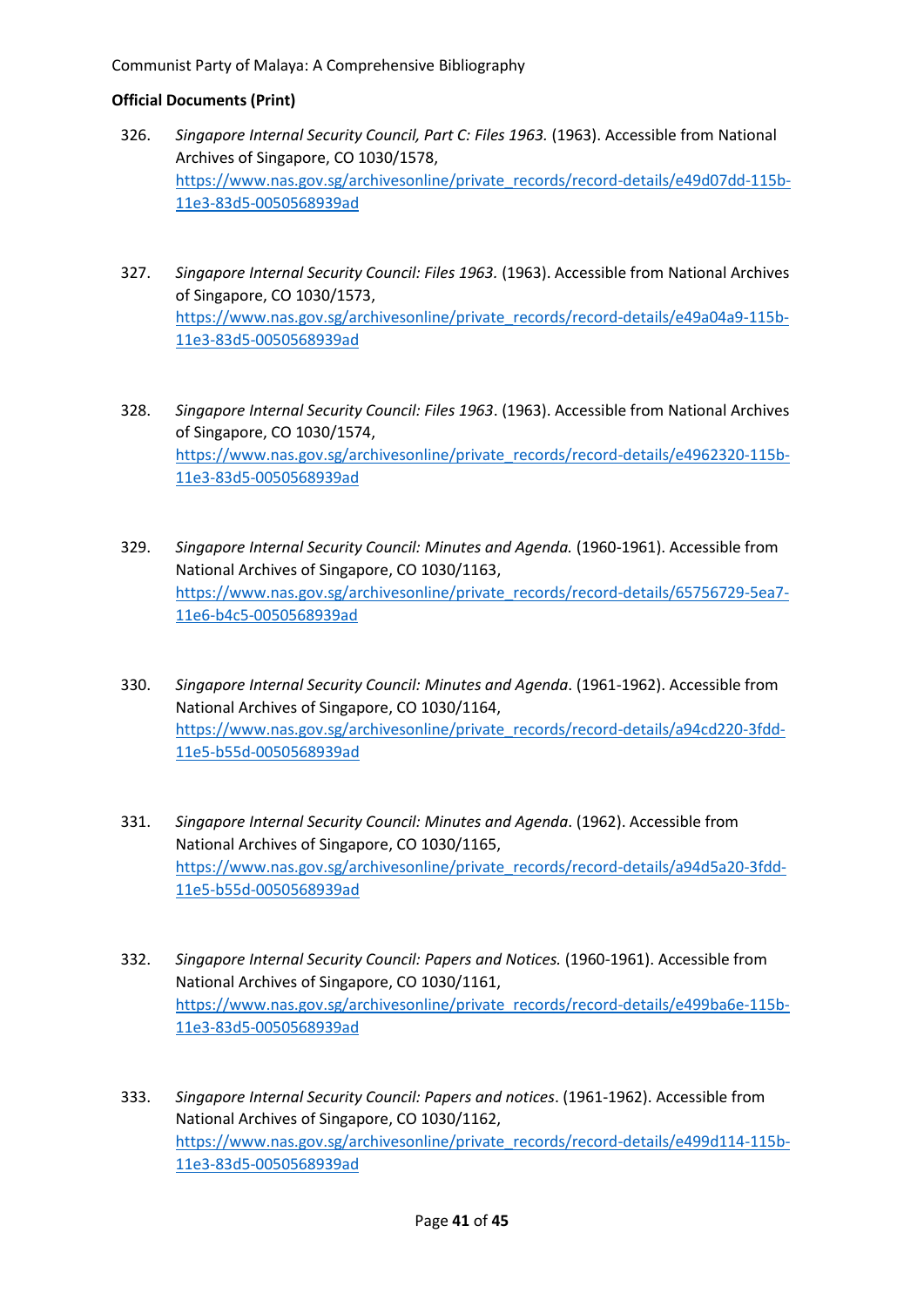- 334. *Singapore Internal Security Council: Responsibility for Detentions.* (1960-1961). Accessible from National Archives of Singapore, CO 1030/1166, [https://www.nas.gov.sg/archivesonline/private\\_records/record-details/e499ed4d-115b-](https://www.nas.gov.sg/archivesonline/private_records/record-details/e499ed4d-115b-11e3-83d5-0050568939ad)[11e3-83d5-0050568939ad](https://www.nas.gov.sg/archivesonline/private_records/record-details/e499ed4d-115b-11e3-83d5-0050568939ad)
- 335. *Singapore Internal Security Council negotiations leading to security action of 1963*. (1962- 1963). Accessible from National Archives of Singapore, DO 187/17, [https://www.nas.gov.sg/archivesonline/private\\_records/record-details/e63886bd-115b-](https://www.nas.gov.sg/archivesonline/private_records/record-details/e63886bd-115b-11e3-83d5-0050568939ad)[11e3-83d5-0050568939ad](https://www.nas.gov.sg/archivesonline/private_records/record-details/e63886bd-115b-11e3-83d5-0050568939ad)
- 336. *Singapore Malayan Communist Party.* (1949-1963). Accessible from National Archives of Australia, NAA: A13883, 204/2/1.
- 337. *Singapore Special Branch Reports*. (1959-1961). Accessible from National Archives of Singapore, FO 1091/107, [https://www.nas.gov.sg/archivesonline/private\\_records/record](https://www.nas.gov.sg/archivesonline/private_records/record-details/e7483977-115b-11e3-83d5-0050568939ad)[details/e7483977-115b-11e3-83d5-0050568939ad](https://www.nas.gov.sg/archivesonline/private_records/record-details/e7483977-115b-11e3-83d5-0050568939ad)
- 338. *Some Statistics of The Emergency in Malaya from Jan 1954 - June 1955*. (1955). Accessible from UK National Archives, WO 291/1757, <https://discovery.nationalarchives.gov.uk/details/r/C1825011>
- 339. *South East Asia. Communist Threat to Malaysia. Secret*. (1978). Accessible from National Archives of Singapore, FCO 15/2357, [https://www.nas.gov.sg/archivesonline/private\\_records/record-details/e7b4a6e2-115b-](https://www.nas.gov.sg/archivesonline/private_records/record-details/e7b4a6e2-115b-11e3-83d5-0050568939ad)[11e3-83d5-0050568939ad](https://www.nas.gov.sg/archivesonline/private_records/record-details/e7b4a6e2-115b-11e3-83d5-0050568939ad)
- 340. *South East Asia. Internal Political Developments in Malaysia. Secret*. (1977). Accessible from National Archives of Singapore, FCO 15/2236, [https://www.nas.gov.sg/archivesonline/private\\_records/record-details/e7a4b21c-115b-](https://www.nas.gov.sg/archivesonline/private_records/record-details/e7a4b21c-115b-11e3-83d5-0050568939ad)[11e3-83d5-0050568939ad](https://www.nas.gov.sg/archivesonline/private_records/record-details/e7a4b21c-115b-11e3-83d5-0050568939ad)
- 341. *Speculation about a Communist courier system in Malaya*. (1952-1953). Accessible from National Archives of Singapore, CO 1022/145, [https://www.nas.gov.sg/archivesonline/private\\_records/record-details/f3b6af4e-115b-](https://www.nas.gov.sg/archivesonline/private_records/record-details/f3b6af4e-115b-11e3-83d5-0050568939ad)[11e3-83d5-0050568939ad](https://www.nas.gov.sg/archivesonline/private_records/record-details/f3b6af4e-115b-11e3-83d5-0050568939ad)
- 342. *Squatter problem, including repatriation to China*. (1949). Accessible from UK National Archives, CO 717/177, <https://discovery.nationalarchives.gov.uk/details/r/C2979047>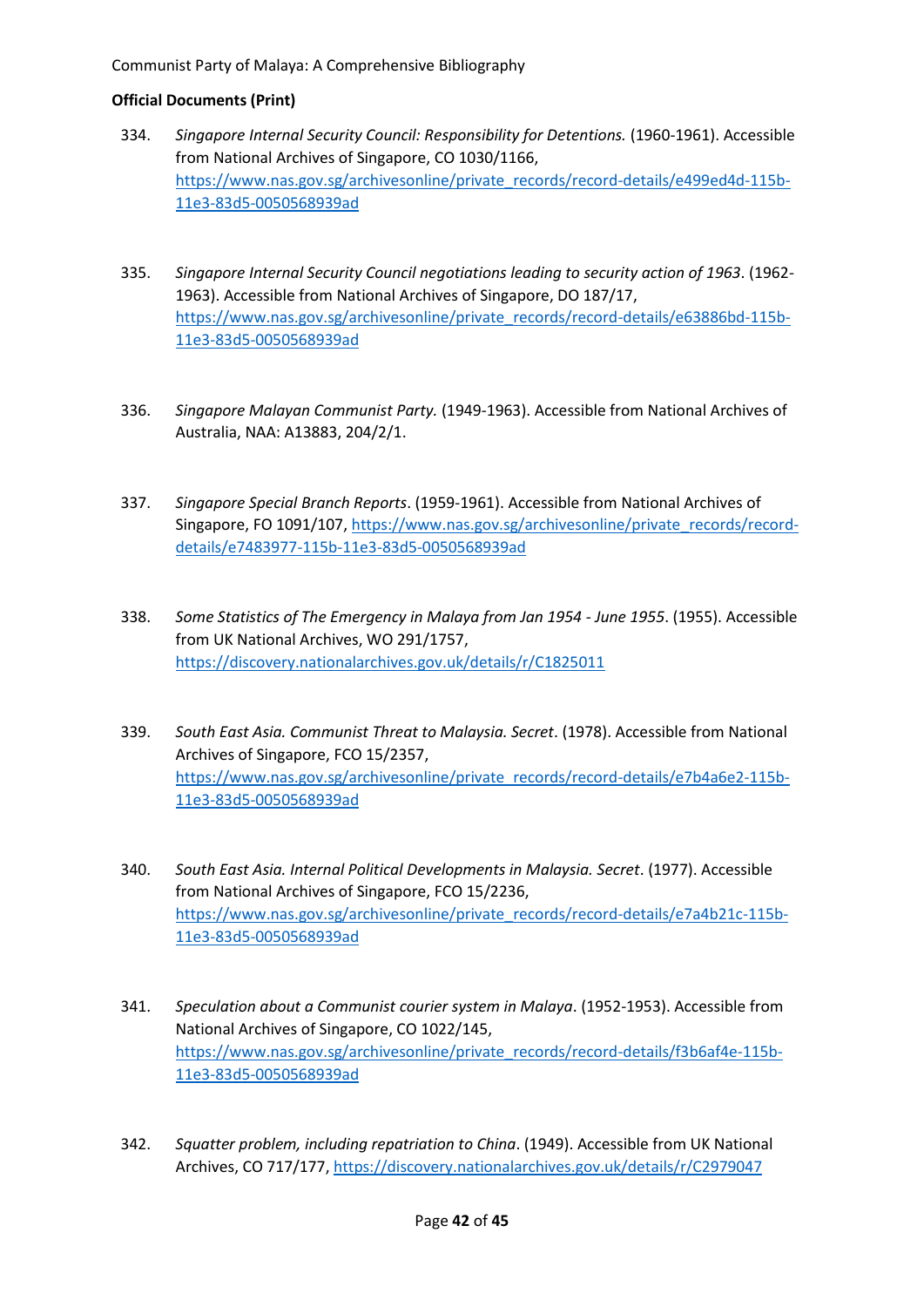- 343. *Statistical Examination of Terrorist Inspired Incidents in Malaya*. (1954). Accessible from UK National Archives, WO 291/1741, <https://discovery.nationalarchives.gov.uk/details/r/C1824995>
- 344. *Sterling Balances in South East Asia: Possibility of Chinese Communist Consuls in Malaya Transmitting Malayan Money to China. Code FZ File 1112*. (1950). Accessible from UK National Archives, FO 371/84598, <https://discovery.nationalarchives.gov.uk/details/r/C2842077>
- 345. *Student Disturbances*. (1966). Accessible from UK National Archives, FO 371/190367, <https://discovery.nationalarchives.gov.uk/details/r/C2947825>
- 346. *Study of Surrender Behaviour among Chinese Communist Terrorists in Malaya*. Accessible from UK National Archives, WO 291/1763, <https://discovery.nationalarchives.gov.uk/details/r/C1825017>
- 347. *Subversion and counter subversion in Singapore*. (1956). Accessible from National Archives of Australia, NAA: A816, 19/321/43.
- 348. *Suggested Framework for Proposed Ore 80-49.* (n.d.). Document number: CIA-RDP67- 00059A000400120003-1. Accessible from Central Intelligence Agency's Freedom of Information Act Electronic Reading Room.
- 349. *Supplement no. 13 published with issue no 12 dated 31/12/1934 of the Straits Settlements Police Special Branch Political Intelligence Journal: 'Review of Communism in Malaya during 1934'*. (1934). Accessible from National Archives of Singapore, CO 1073/224, [https://www.nas.gov.sg/archivesonline/private\\_records/record-details/8d312e07-fc28-](https://www.nas.gov.sg/archivesonline/private_records/record-details/8d312e07-fc28-11e8-bebd-001a4a5ba61b) [11e8-bebd-001a4a5ba61b](https://www.nas.gov.sg/archivesonline/private_records/record-details/8d312e07-fc28-11e8-bebd-001a4a5ba61b)
- 350. *Supply of Arms Obtained by Bandits in Malaya.* (1952). Accessible from National Archives of Singapore, CO 1022/317, [https://www.nas.gov.sg/archivesonline/private\\_records/record-details/e5016bcb-115b-](https://www.nas.gov.sg/archivesonline/private_records/record-details/e5016bcb-115b-11e3-83d5-0050568939ad)[11e3-83d5-0050568939ad](https://www.nas.gov.sg/archivesonline/private_records/record-details/e5016bcb-115b-11e3-83d5-0050568939ad)
- 351. *Thai-Malayan Military Collaboration in South Thailand in Operations Against Communist Terrorists. With Map*. (1955). Accessible from UK National Archives, CO 1030/32, <https://discovery.nationalarchives.gov.uk/details/r/C337995>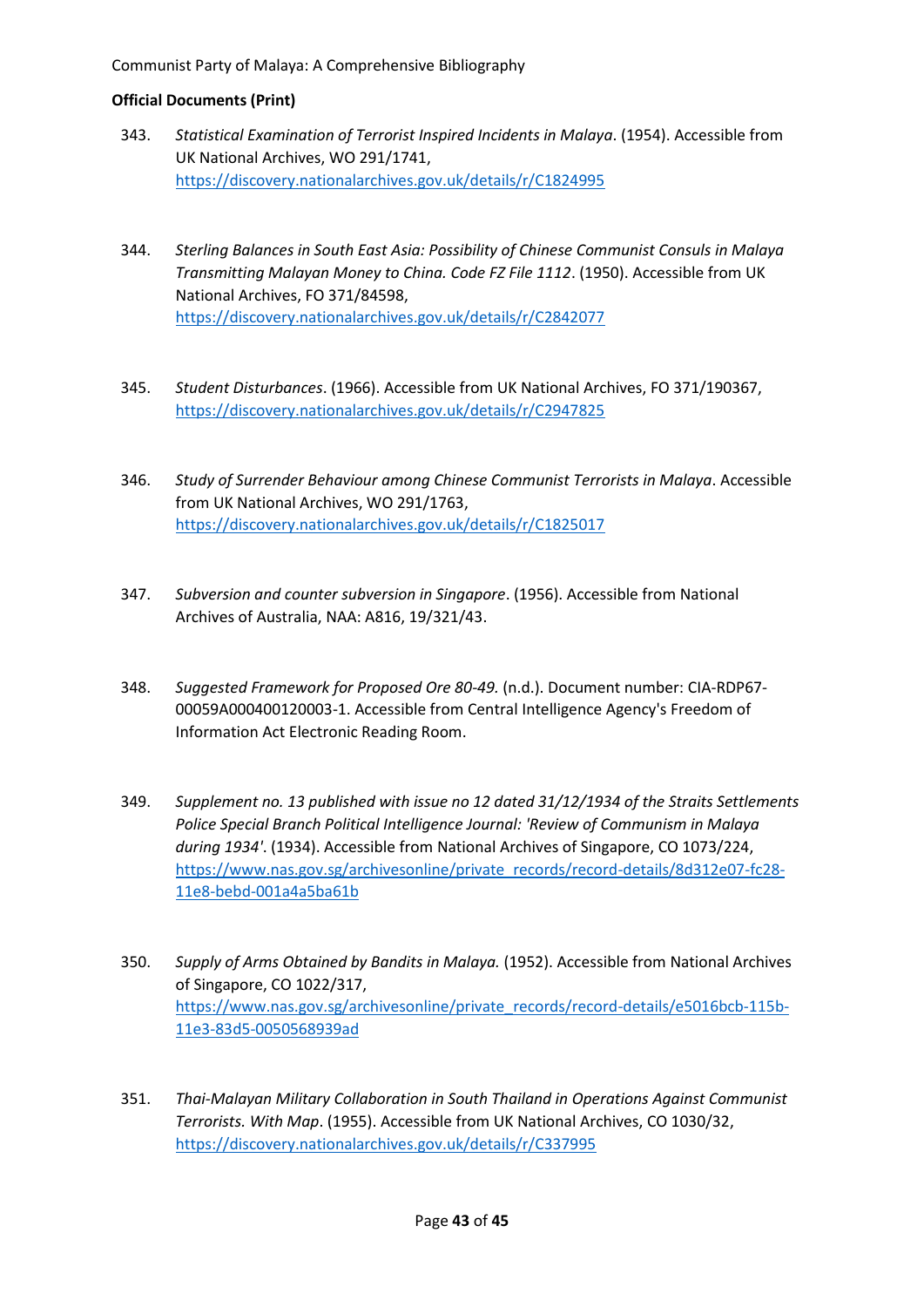## **Official Documents (Print)**

352. *The Indian Section of the Malayan Communist Party - Malayan Communist Party Propaganda*. (1949, November 17). Document number: CIA-RDP82- 00457R003600460007-9. Accessible from Central Intelligence Agency's Freedom of Information Act Electronic Reading Room.

<https://www.cia.gov/readingroom/document/cia-rdp82-00457r003600460007-9>

- 353. *'The Malaysian Elections of 1974 and the New Government', despatch from Sir Eric Norris, British High Commissioner, Kuala Lumpur: DR 349/74*. (1974). Accessible from UK National Archives, FCO 160/164/34, <https://discovery.nationalarchives.gov.uk/details/r/C17028311>
- 354. *The Min Yuen Organization of Malaya, an auxiliary of the MCP.* (1951-1952.). Accessible from UK National Archives, CO 1022/188, <https://discovery.nationalarchives.gov.uk/details/r/C336025>
- 355. *The President's Daily Brief.* (1970, 1 May). Document number: CIA-RDP79T00936A008300010001-4. Accessible from Central Intelligence Agency's Freedom of Information Act Electronic Reading Room.

<https://www.cia.gov/readingroom/document/0005977432>

356. *The President's Daily Brief*. (1975, 8 July). Document number: CIA-RDP79T00936A012700010023-1. Accessible from Central Intelligence Agency's Freedom of Information Act Electronic Reading Room.

<https://www.cia.gov/readingroom/document/0006014843>

357. *The President's Intelligence Checklist*. (1964, May 14). Document number: CIA-RDP79T00936A002600220001-4. Accessible from Central Intelligence Agency's Freedom of Information Act Electronic Reading Room.

<https://www.cia.gov/readingroom/document/0005959175>

- 358. *UK defence policy in the Far East: including annual report of Defence Attache Malaysia*. (1979-1980). Accessible from UK National Archives, FCO 46/2232, <https://discovery.nationalarchives.gov.uk/details/r/C11691913>
- 359. *Use of UK and Commonwealth Troops in Anti-Terrorist Operations Subsequent to Malaya's Independence*. (1956). Accessible from National Archives of Australia, NAA: A816, 19/321/45.